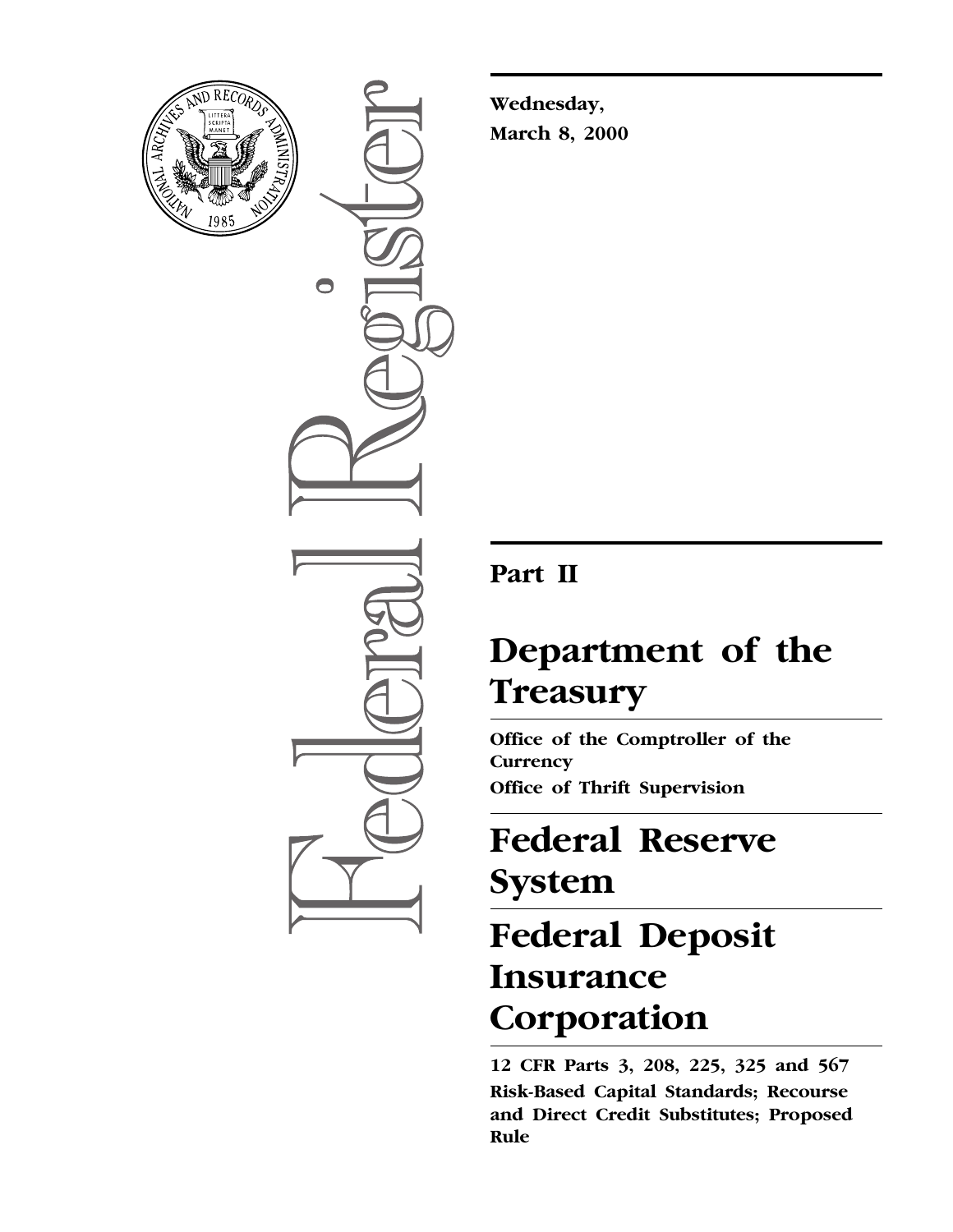#### **DEPARTMENT OF THE TREASURY**

**Office of the Comptroller of the Currency**

**12 CFR Part 3**

**[Docket No. 00–06]**

**RIN 1557–AB14**

#### **FEDERAL RESERVE SYSTEM**

**12 CFR Parts 208 and 225**

**[Regulations H and Y; Docket No. R–1055]**

#### **FEDERAL DEPOSIT INSURANCE CORPORATION**

**12 CFR Part 325**

**RIN 3064–AB31**

#### **DEPARTMENT OF THE TREASURY**

**Office of Thrift Supervision**

**12 CFR Part 567**

**[Docket No. 2000–15]**

**RIN 1550–AB11**

#### **Risk-Based Capital Standards; Recourse and Direct Credit Substitutes**

**AGENCIES:** Office of the Comptroller of the Currency, Treasury; Board of Governors of the Federal Reserve System; Federal Deposit Insurance Corporation; and Office of Thrift Supervision, Treasury.

**ACTION:** Joint notice of proposed rulemaking.

**SUMMARY:** The Office of the Comptroller of the Currency (OCC), the Board of Governors of the Federal Reserve System (Board), the Federal Deposit Insurance Corporation (FDIC), and the Office of Thrift Supervision (OTS) (collectively, the agencies) are proposing changes to their risk-based capital standards to address the regulatory capital treatment of recourse obligations and direct credit substitutes that expose banks, bank holding companies, and thrifts (collectively, banking organizations) to credit risk. The proposal treats recourse obligations and direct credit substitutes more consistently than under the agencies' current risk-based capital standards. In addition, the agencies would use credit ratings and certain alternative approaches to match the risk-based capital requirement more closely to a banking organization's relative risk of loss in asset securitizations. The proposal also requires the sponsor of a revolving credit securitization that involves an early amortization feature to hold capital against the amount of assets under management, *i.e.* the off-balance sheet securitized receivables.

This proposal is intended to result in more consistent treatment of recourse obligations and similar transactions among the agencies, more consistent risk-based capital treatment for certain types of transactions involving similar risk, and capital requirements that more closely reflect a banking organization's relative exposure to credit risk. **DATES:** Your comments must be received

by June 7, 2000.

**ADDRESSES:** Comments should be directed to:

*OCC:* You may send comments electronically to regs.comments@ occ.treas.gov or by mail to Docket No. 00–06, Communications Division, Third Floor, Office of the Comptroller of the Currency, 250 E Street, SW, Washington, DC 20219. In addition, you may send comments by facsimile transmission to (202) 874–5274. You can inspect and photocopy comments at that address.

*Board:* Comments, which should refer to Docket No. R–1055, may be mailed to Jennifer J. Johnson, Secretary, Board of Governors of the Federal Reserve System, 20th Street and Constitution Avenue, NW, Washington, DC 20551. Comments may also be delivered to Room B–2222 of the Eccles Building between 8:45 a.m. and 5:15 p.m. weekdays, or to the guard station in the Eccles Building courtyard on 20th Street between Constitution Avenue and C Street, NW, at any time. Comments may be inspected in Room MP–500 of the Martin Building between 9 a.m. and 5 p.m. weekdays, except as provided in 12 CFR 261.8 of the Board's Rules Regarding Availability of Information.

*FDIC:* Written comments should be addressed to Robert E. Feldman, Executive Secretary, Attention: Comments/OES, Federal Deposit Insurance Corporation, 550 17th Street, NW, Washington, DC 20429. Comments may be hand delivered to the guard station at the rear of the 550 17th Street Building (located on F Street), on business days between 7 a.m. and 5 p.m. (Fax number: (202) 898–3838; Internet address: comments@fdic.gov). Comments may be inspected and photocopied in the FDIC Public Information Center, Room 100, 801 17th Street, NW, Washington, DC, between 9 a.m. and 4:30 p.m. on business days.

*OTS:* Send comments to Manager, Dissemination Branch, Records Management and Information Policy, Office of Thrift Supervision, 1700 G Street, NW, Washington, DC 20552, Attention Docket No. 2000–15. These submissions may be hand-delivered to 1700 G Street, NW, from 9 a.m. to 5 p.m. on business days or may be sent by facsimile transmission to FAX number (202) 906–7755; or by e-mail: public.info@ots.treas.gov. Those commenting by e-mail should include their name and telephone number. Comments will be available for inspection at 1700 G Street, NW, from 9 to 4 p.m. on business days.

#### **FOR FURTHER INFORMATION CONTACT:**

*OCC:* Roger Tufts, Senior Economic Advisor or Amrit Sekhon, Risk Specialist, Capital Policy Division, (202) 874–5070; Laura Goldman, Senior Attorney, Legislative and Regulatory Activities Division, (202) 874–5090, Office of the Comptroller of the Currency, 250 E Street, SW, Washington, DC 20219.

*Board:* Thomas R. Boemio, Senior Supervisory Financial Analyst, (202) 452–2982, or Norah Barger, Assistant Director (202) 452–2402, Division of Banking Supervision and Regulation. For the hearing impaired *only,* Telecommunication Device for the Deaf (TDD), Diane Jenkins, (202) 452–3544, Board of Governors of the Federal Reserve System, 20th Street and Constitution Avenue, NW, Washington, DC 20551.

*FDIC:* Robert F. Storch, Chief, Accounting Section, Division of Supervision, (202) 898–8906; or Jamey Basham, Counsel, Legal Division, (202) 898–7265, Federal Deposit Insurance Corporation, 550 17th Street, NW, Washington, DC 20429.

*OTS:* Michael D. Solomon, Senior Program Manager for Capital Policy, Supervision Policy, (202) 906–5654; or Karen Osterloh, Assistant Chief Counsel (202) 906–6639, Office of Thrift Supervision, 1700 G Street, NW, Washington, DC 20552.

#### **SUPPLEMENTARY INFORMATION:**

#### **I. Introduction**

The agencies are proposing to amend their risk-based capital standards to change the treatment of certain recourse obligations, direct credit substitutes, and securitized transactions that expose banking organizations to credit risk. This proposal amends the agencies' riskbased capital standards to align more closely the risk-based capital treatment of recourse obligations and direct credit substitutes and to vary the capital requirements for positions in securitized transactions (and certain other credit exposures) according to their relative risk. The proposal also requires the sponsor of a revolving credit securitization that involves an early amortization feature to hold capital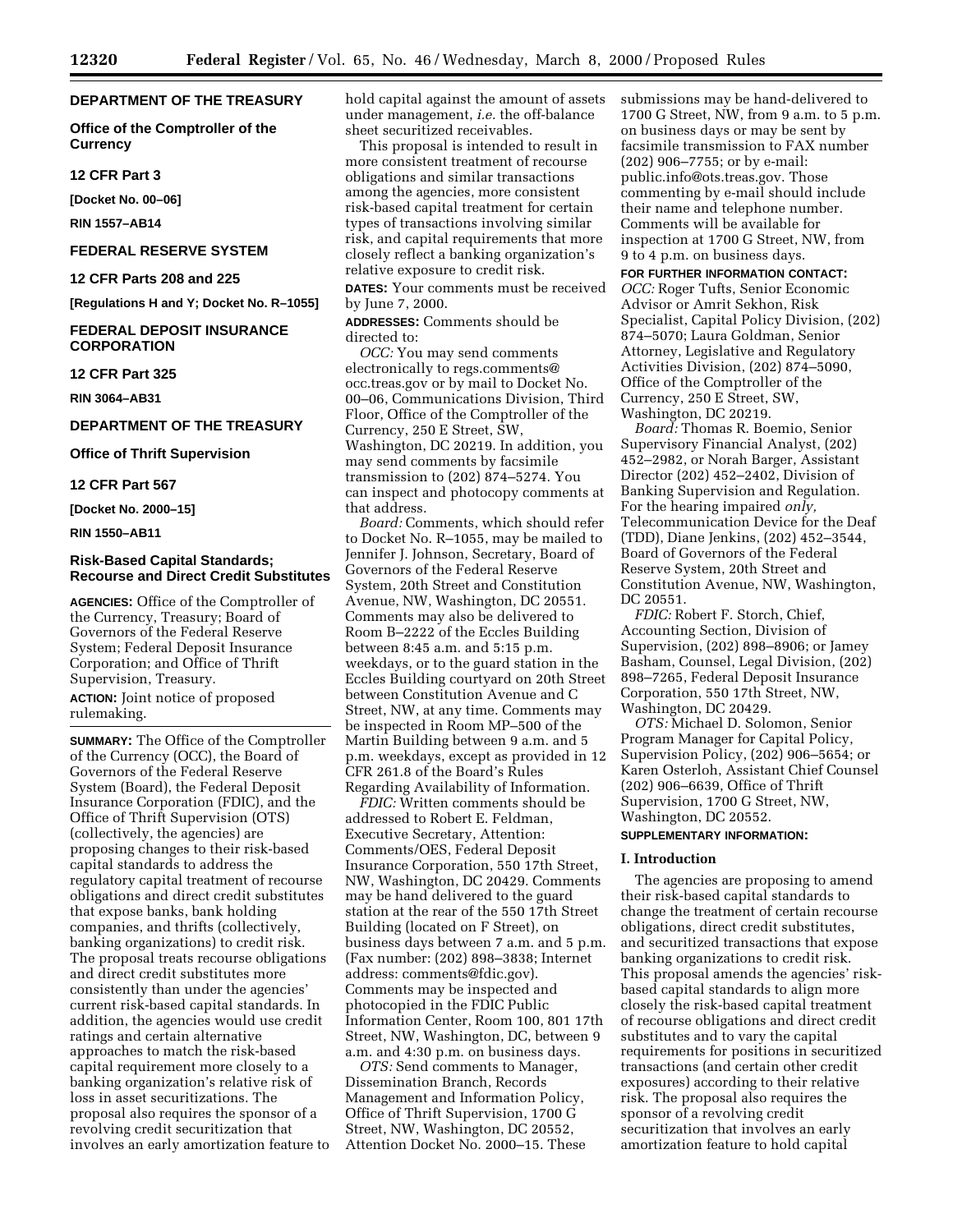against the amount of assets under management in that securitization.

This proposal builds on the agencies' earlier work with respect to the appropriate risk-based capital treatment for recourse obligations and direct credit substitutes. On May 25, 1994, the agencies published in the **Federal Register** a proposal to reduce the capital requirement for banks for low-level recourse transactions, to treat first-loss (but not second-loss) direct credit substitutes like recourse, and to implement definitions of ''recourse,'' ''direct credit substitute,'' and related terms. 59 FR 27116 (May 25, 1994) (the 1994 Notice). The 1994 Notice also contained, in an advance notice of proposed rulemaking, a proposal to use credit ratings to determine the capital treatment of certain recourse obligations and direct credit substitutes. The OCC, the Board, and the FDIC subsequently implemented the capital reduction for low-level recourse transactions, thereby satisfying the requirements of section 350 of the Riegle Community Development and Regulatory Improvement Act, Public Law 103–325, sec. 350, 108 Stat. 2160, 2242 (1994) (CDRI Act).1 The OTS risk-based capital regulation already included the lowlevel recourse treatment required by the statute.2 The agencies did not issue a final regulation on the remaining elements of the 1994 Notice.

On November 5, 1997, the agencies published another notice of proposed rulemaking. 62 FR 59943 (1997 Proposal). In the 1997 Proposal, the agencies proposed to use credit ratings from nationally recognized statistical rating organizations to determine the capital requirement for recourse obligations, direct credit substitutes, and senior asset-backed securities. Additionally, the 1997 Proposal requested comment on a series of options and alternatives to supplement or replace the ratings-based approach.

In June 1999, the Basel Committee on Banking Supervision issued a consultative paper, ''A New Capital Adequacy Framework, that sets forth possible revisions to the 1988 Basel Accord.3 The Basel consultative paper discusses potential modifications to the current capital standards, including the capital treatment of securitizations. The suggested changes in the Basel consultative paper move in the same direction as this proposal by looking to external credit ratings issued by

qualifying external credit assessment institutions as a basis for determining the credit quality and the resulting capital treatment of securitizations.

#### **II. Background**

#### *A. Asset Securitization*

Asset securitization is the process by which loans or other credit exposures are pooled and reconstituted into securities, with one or more classes or positions, that may then be sold. Securitization 4 provides an efficient mechanism for banking organizations to buy and sell loan assets or credit exposures and thereby to make them more liquid.

Securitizations typically carve up the risk of credit losses from the underlying assets and distribute it to different parties. The ''first dollar,'' or subordinate, loss position is first to absorb credit losses; the most ''senior'' investor position is last; and there may be one or more loss positions in between (''second dollar'' loss positions). Each loss position functions as a credit enhancement for the more senior loss positions in the structure.

For residential mortgages sold through certain Federally-sponsored mortgage programs, a Federal government agency or Federal government sponsored enterprise (GSE) guarantees the securities sold to investors. However, many of today's asset securitization programs involve nonmortgage assets or are not Federally supported in any way. Sellers of these privately securitized assets therefore often provide other forms of credit enhancement—first and second dollar loss positions—to reduce investors' risk of credit loss.

A seller may provide this credit enhancement itself through recourse arrangements. As defined in this proposal, ''recourse'' refers to the risk of credit loss that a banking organization retains in connection with the transfer of its assets. Banking organizations have long provided recourse in connection with sales of whole loans or loan participations; today, recourse arrangements frequently are associated with asset securitization programs.

A seller may also arrange for a third party to provide credit enhancement 5 in an asset securitization. If the third-party

enhancement is provided by another banking organization, that organization assumes some portion of the assets' credit risk. In this proposal, all forms of third-party enhancements, *i.e.*, all arrangements in which a banking organization assumes risk of credit loss from third-party assets or other claims that it has not transferred, are referred to as ''direct credit substitutes.'' The economic substance of a banking organization's risk of credit loss from providing a direct credit substitute can be identical to its risk of credit loss from transferring an asset with recourse.

Depending on the type of securitization transaction, the sponsor of a securitization may provide a portion of the total credit enhancement internally, as part of the securitization structure, through the use of spread accounts, overcollateralization, retained subordinated interests, or other similar forms of on-balance sheet assets. When these or other types of internal enhancements are provided, the enhancements are considered a form of recourse for risk-based capital purposes. Many asset securitizations use a combination of internal enhancement, recourse, and third-party enhancement to protect investors from risk of credit loss.

#### *B. Risk Management of Exposures Arising From Securitization Activities*

While asset securitization can enhance both credit availability and a banking organization's profitability, managing the risks associated with this activity can pose significant challenges. This is because the risks involved, while not new to banking organizations, may be less obvious and more complex than the risks of traditional lending. Specifically, securitization can involve credit, liquidity, operational, legal, and reputational risks in concentrations and forms that may not be fully recognized by management or adequately incorporated into a banking organization's risk management systems.

The risk-based capital treatment described in this proposal provides one important way of addressing the credit risk presented by securitization activities, but a banking organization's compliance with capital standards should be complemented by effective risk management strategies. The agencies expect that banking organizations will identify, measure, monitor and control the risks of their securitization activities (including

<sup>1</sup>*See* 60 FR 17986 (April 10, 1995) (OCC); 60 FR 8177 (February 13, 1995) (Board); 60 FR 15858 (March 28, 1995) (FDIC).

<sup>2</sup>*See* 60 FR 45618 (August 31, 1995.)

<sup>3</sup> International Convergence of Capital Measurement and Capital Standards (July 1988).

<sup>4</sup>For purposes of this discussion, references to ''securitization'' also include structured finance transactions or programs that generally create stratified credit risk positions, which may or may not be in the form of a security, whose performance is dependent upon a pool of loans or other credit exposures.

<sup>5</sup>As used in this proposal, the terms ''credit enhancement'' and ''enhancement'' refer to both recourse arrangements and direct credit substitutes.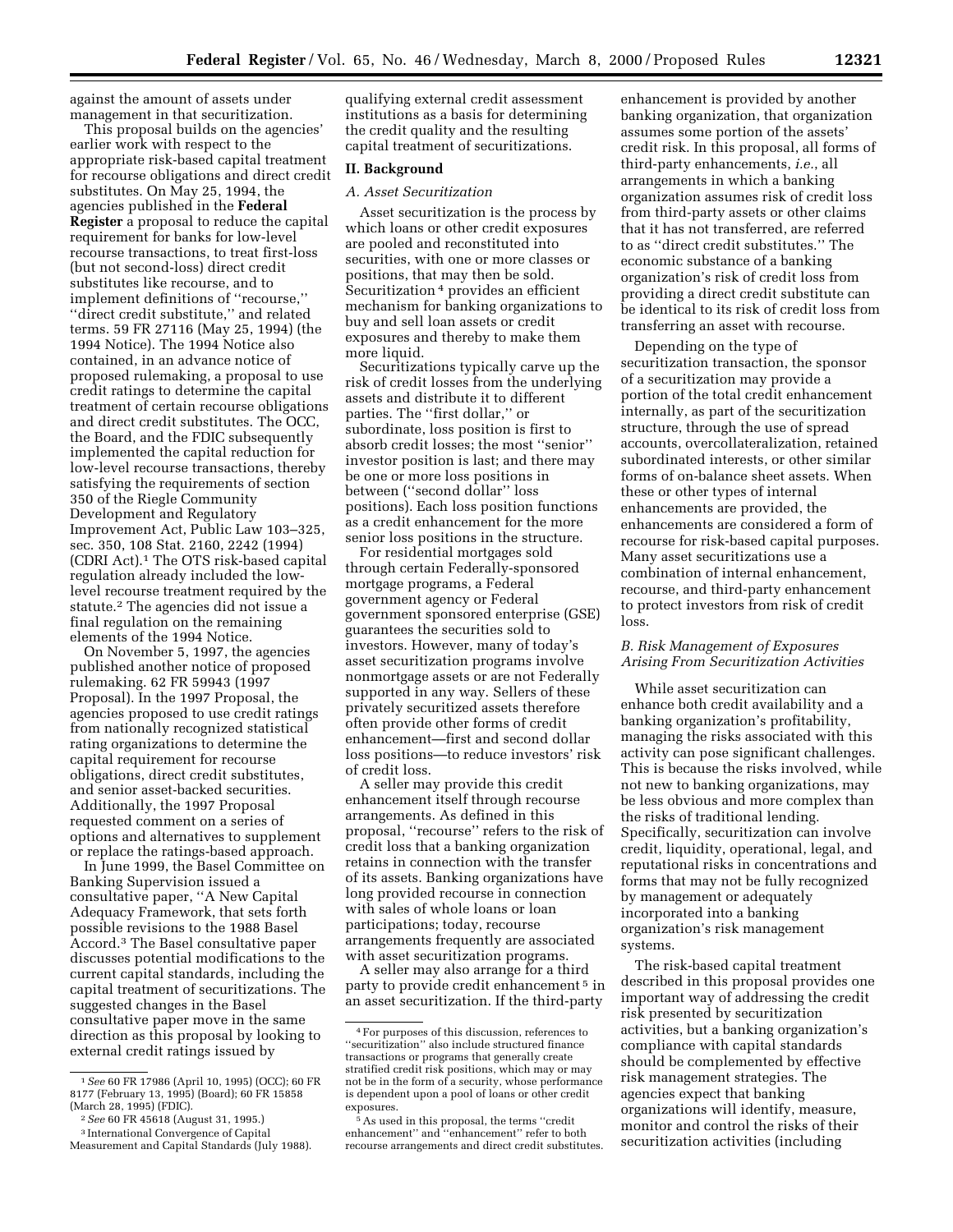synthetic securitizations<sup>6</sup> using credit derivatives) and explicitly incorporate the full range of risks into their risk management systems. Management is responsible for having adequate policies and procedures in place to ensure that the economic substance of their risks is fully recognized and appropriately managed. Banking organizations should be able to measure and manage their risk exposure from risk positions in the securitizations, either retained or acquired, and should be able to assess the credit quality of the retained residual portfolio after the transfer of assets in a securitization transaction. The formality and sophistication with which the risks of these activities are incorporated into a banking organization's risk management system should be commensurate with the nature and volume of its securitization activities. Banking organizations with significant securitization activities, no matter what the size of their on-balance sheet assets, are expected to have more elaborate and formal approaches to manage the risks. Failure to understand the risks inherent in securitization activities and to incorporate them into risk management systems and internal capital allocations may constitute an unsafe or unsound banking practice.

Banking organizations must have adequate systems that evaluate the effect of securitization transactions on the banking organization's risk profile and capital adequacy. Based on the complexity of transactions, these systems should be capable of differentiating between the nature and quality of the risk exposures transferred versus those that the banking organization retains. Adequate management systems usually:

• Have an internal system for grading credit risk exposures, including: (1) Adequate differentiation of risk among risk grades; (2) adequate controls to ensure the objectivity and consistency of the rating process; and (3) analysis or evidence supporting the accuracy or appropriateness of the risk-grading system.7

• Evaluate the effect of the transaction on the nature and distribution of the banking book exposures that have not been transferred in connection with securitization. This analysis should include a comparison of the banking book's risk profile before and after the transaction, including the mix of exposures by risk grade and by business or economic sector. The analysis should also include identification of any concentrations of credit risk.

• Perform rigorous, forward-looking stress testing 8 on exposures that have not been transferred (that is, loans and commitments remaining in the banking book), transferred exposures, and exposures retained to facilitate transfers (that is, credit enhancements).

• Have an internal economic capital allocation methodology that provides the banking organization will have adequate capitalization to meet a specific probability that it will not become insolvent if unexpected credit losses occur and that readjusts, as necessary, the sponsoring bank's internal economic capital requirements to take into account the effect of the securitization transactions.

Banking organizations should ensure that their capital positions are sufficiently strong to support all of the risks associated with these activities on a fully consolidated basis and should maintain adequate capital in all affiliated entities engaged in these activities.

#### *C. Current Risk-Based Capital Treatment of Recourse and Direct Credit Substitutes*

Currently, the agencies' risk-based capital standards apply different treatments to recourse arrangements and direct credit substitutes. As a result, capital requirements applicable to credit enhancements do not consistently reflect credit risk. The current rules of the OCC, Board, and FDIC (the banking agencies) are also not entirely consistent with those of the OTS.

#### 1. Recourse

The agencies' risk-based capital guidelines prescribe a single treatment for assets transferred with recourse, regardless of whether the transaction is reported as a financing or a sale of assets in a bank's Consolidated Reports of Condition and Income (Call Report), a bank holding company's FR Y–9 reports, or a thrift's Thrift Financial Report.9 For a transaction reported as a financing, the transferred assets remain on the balance sheet and are riskweighted. For a transaction reported as a sale, the entire outstanding amount of the assets sold (not just the contractual amount of the recourse obligation) is converted into an on-balance sheet credit equivalent amount using a 100% credit conversion factor. This credit equivalent amount (less any applicable recourse liability account recorded on the balance sheet) is then riskweighted.10 If the seller's balance sheet includes as an asset any retained interest in the assets sold, the retained interest is not risk-weighted separately. Thus, regardless of the method used to account for the transfer, risk-based capital is held against the full, riskweighted amount of the transferred assets, although the transaction is subject to the low-level recourse rule, which limits the maximum risk-based capital requirement to the banking organization's maximum contractual exposure. 11

For leverage capital ratio purposes, if a transfer with recourse is reported as a financing, the transferred assets remain on the transferring banking organization's balance sheet and the banking organization must hold leverage capital against these assets. If a transfer with recourse is reported as a sale, the assets sold do not remain on the selling

10Consistent with statutory requirements, the agencies' current rules also provide for special treatment of sales of small business loan obligations with recourse. *See* 12 CFR Part 3, appendix A, Section 3(c) (OCC); 12 CFR parts 208 and 225, appendix A, II.B.5 (FRB); 12 CFR part 325, appendix A, II.B.6 (FDIC); 12 CFR 567.6(E)(3) (OTS).

11Section 350 of the CDRI Act required the agencies to prescribe regulations providing that the risk-based capital requirement for assets transferred with recourse could not exceed a banking organization's maximum contractual exposure. The agencies may require a higher amount if necessary for safety and soundness reasons. *See* 12 U.S.C. 4808.

<sup>6</sup> ''Synthetic securitization'' refers to the bundling of credit risk associated with on-balance sheet assets and off-balance sheet items for subsequent sale into the market.

<sup>7</sup> In this regard, the agencies note that one increasingly important component of the systems for controlling credit risk at larger banking organizations is the identification of the gradations in credit risk among their business loans and the assignment of internal credit risk ratings to loans that correspond to these gradations. The agencies believe that the use of such an internal rating process is appropriate—indeed, necessary—for sound risk management at large banking organizations. In particular, those banking organizations with significant involvement in securitization activities should have relatively

elaborate and formal approaches for assessing and managing the associated credit risk.

<sup>8</sup>Stress testing usually involves identifying possible events or changes in market behavior that could have unfavorable effects on an banking organization and assessing the organization's ability to withstand them. Stress testing should not only consider the probability of adverse events, but also potential ''worst case'' scenarios. Such an analysis should be done on a consolidated basis and consider, for example, the effect of higher than expected levels of delinquencies and defaults. The analysis should also consider the consequences of early amortization events that could raise concerns regarding a banking organization's capital adequacy and its liquidity and funding capabilities. Stress test analyses should also include contingency plans regarding the actions management might take given certain situations.

<sup>9</sup>Assets transferred with any amount of recourse in a transaction reported as a financing in accordance with generally accepted accounting principles (GAAP) remain on the balance sheet and are risk-weighted in the same manner as any other on-balance sheet asset. Assets transferred with recourse in a transaction that is reported as a sale under GAAP are removed from the balance sheet and are treated as off-balance sheet exposures for risk-based capital purposes.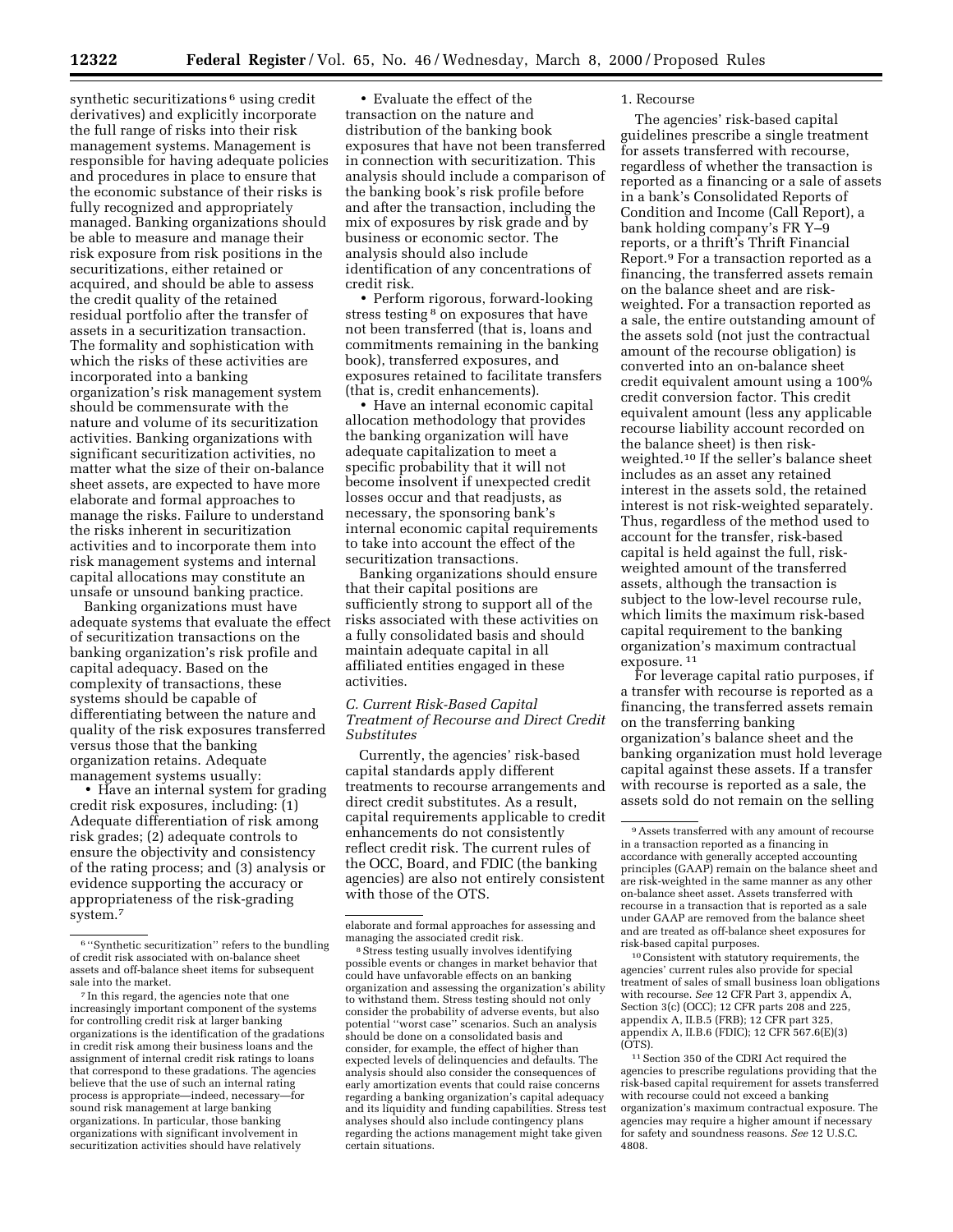banking organization's balance sheet and the banking organization need not hold leverage capital against these assets. However, if the seller's balance sheet includes as an asset any retained interest in the assets sold, leverage capital must be held against the retained interest.

#### 2. Direct Credit Substitutes

Direct credit substitutes are treated differently from recourse under the current risk-based capital standards. Under the banking agencies' current standards, off-balance sheet direct credit substitutes, such as financial standby letters of credit provided for third-party assets, carry a 100% credit conversion factor. However, only the dollar amount of the direct credit substitute is converted into an on-balance sheet credit equivalent amount, so that capital is held only against the face amount of the direct credit substitute. The capital requirement for a recourse arrangement, in contrast, generally is based on the full amount of the assets enhanced.

If a direct credit substitute covers less than 100% of the potential losses on the assets enhanced, the current capital treatment results in a lower capital charge for a direct credit substitute than for a comparable recourse arrangement. For example, if a direct credit substitute covers losses up to the first 20% of the assets enhanced, then the on-balance sheet credit equivalent amount equals that 20% amount, and risk-based capital is held against only the 20% amount. In contrast, required capital for a first-loss 20% recourse arrangement is higher because capital is held against the full outstanding amount of the assets enhanced, subject to the low-level recourse rule.

Currently, under the banking agencies' guidelines, purchased subordinated interests receive the same capital treatment as off-balance sheet direct credit substitutes. That is, the amount of the purchased subordinated interest is placed in the appropriate risk-weight category. In contrast, a banking organization that *retains* a subordinated interest in connection with the transfer of its own assets is considered to have transferred the assets with recourse. As a result, the banking organization must hold capital against the carrying amount of the retained subordinated interest as well as the outstanding amount of all senior interests that it supports, subject to the low-level recourse rule.

The OTS risk-based capital regulation treats some forms of direct credit substitutes (*e.g.,* financial standby letters of credit) in the same manner as the banking agencies' guidelines.

However, unlike the banking agencies, the OTS treats purchased subordinated interests (except for certain high quality subordinated mortgage-related securities) under its general recourse provisions. The risk-based capital requirement is based on the carrying amount of the subordinated interest plus all senior interests, as though the thrift owned the full outstanding amount of the assets enhanced.

#### 3. Concerns Raised by Current Risk-Based Capital Treatment

The agencies' current risk-based capital standards raise significant concerns with respect to the treatment of recourse and direct credit substitutes. First, banking organizations are often required to hold different amounts of capital for recourse arrangements and direct credit substitutes that expose the banking organization to equivalent risk of credit loss. Banking organizations are taking advantage of this anomaly, for example, by providing first-loss letters of credit to asset-backed commercial paper conduits that lend directly to corporate customers. This results in a significantly lower capital requirement than if the loans had originally been carried on the banking organizations' balance sheets and then were sold. Moreover, the current capital standards do not recognize differences in risk associated with different loss positions in asset securitizations, nor do they provide uniform definitions of recourse, direct credit substitute, and associated terms.

#### **III. Description of the Proposal**

This proposal would amend the agencies' risk-based capital standards as follows:

• The proposal defines ''recourse'' and revises the definition of ''direct credit substitute''; 12

• It provides more consistent riskbased capital treatment for recourse obligations and direct credit substitutes;

• It varies the capital requirements for positions in securitized transactions according to their relative risk exposure, using credit ratings from nationally recognized statistical rating organizations 13 (rating agencies) to measure the level of risk;

• It permits the limited use of a banking organization's qualifying internal risk rating system, a rating agency's or other appropriate third party's review of the credit risk of positions in structured programs, and qualifying software to determine the capital requirement for certain unrated direct credit substitutes; and

• It requires the sponsor of a revolving credit securitization that involves an early amortization feature to hold capital against the amount of assets under management in that securitization.

The use of credit ratings in this proposal is similar to the 1997 Proposal. Although many commenters expressed concerns about specific details in the 1997 Proposal, commenters generally supported the goal of making the capital requirements associated with asset securitizations more rational and efficient, and viewed the 1997 Proposal as a positive step toward achieving a more consistent, rational, and efficient regulatory capital framework. The agencies have made several changes to the 1997 Proposal in response to commenters' concerns and based on further agency consideration of the issues presented.

Several options and alternatives in the 1997 Proposal have been eliminated: the modified gross-up approach, the ratings benchmark approach, and the historical losses approach.14 Commenters expressed numerous concerns about these approaches and the agencies agree that better alternatives exist.

Commenters responding to the 1997 Proposal expressed a number of concerns about the use of ratings from rating agencies to determine capital requirements, especially in the case of unrated direct credit substitutes. Commenters noted that banking organizations actively involved in the securitization business have their own internal risk rating systems, that banking organizations know their assets better than third parties, and that a requirement that a banking organization obtain a rating from a rating agency solely for regulatory capital purposes is burdensome. Some commenters also expressed skepticism about the suitability of rating agency credit ratings for regulatory capital purposes.

In the opinion of the agencies, ratings have the advantages of being relatively objective, widely used, and relied upon by investors and other participants in

<sup>12</sup>The OTS, which already defines the term ''recourse'' in its rules, would revise its definition so that it is consistent with the definition adopted by the other agencies. The OTS is also adding a definition of ''financial guarantee-type letter of credit'' to be consistent with the OCC and the Board.

<sup>13</sup> ''Nationally recognized statistical rating organization'' means an entity recognized by the Division of Market Regulation of the Securities and Exchange Commission as a nationally recognized statistical rating organization for various purposes,

including the capital rules for broker-dealers. *See* SEC Rule 15c3–1(c)(2)(vi)(E), (F) and (H), 17 CFR 240.15c3–091(c)(2)(vi)(E), (F), and (H).

<sup>14</sup>For a description of these approaches, *see* 62 FR 59944, 59952–59961 (November 5, 1997).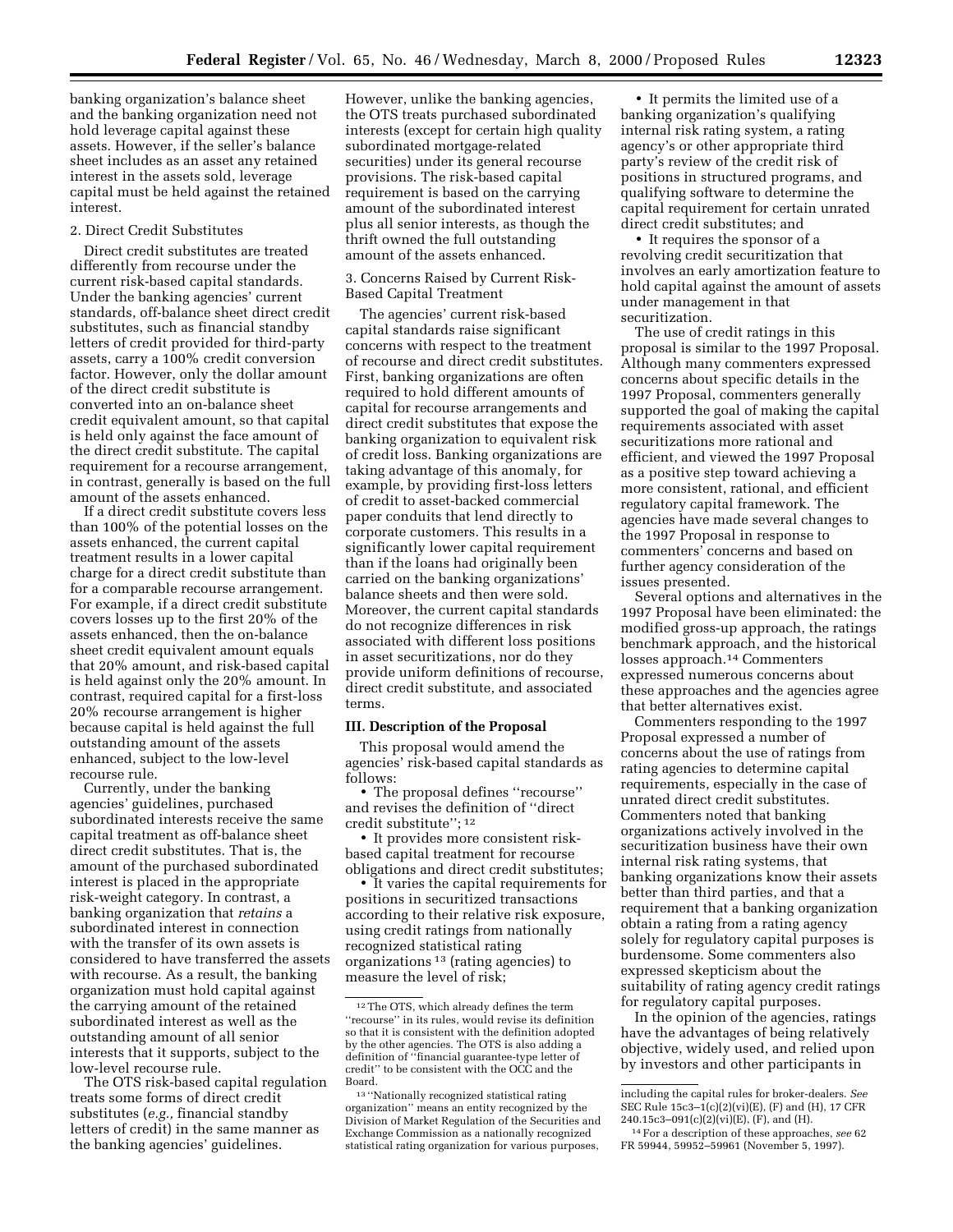the financial markets. Ratings provide a flexible, efficient, market-oriented way to measure credit risk. The agencies recognize, however, that there are drawbacks to using credit ratings from rating agencies to set capital requirements. Moreover, the agencies agree with some commenters' observation that credit ratings are most useful with respect to publicly-traded positions that would be rated regardless of the agencies' risk-based capital requirements.

To minimize the need for banking organizations to obtain ratings on otherwise unrated enhancements that are provided in asset-backed commercial paper securitizations, the proposal permits banking organizations to use their own qualifying internal risk rating systems in place of ratings from rating agencies for risk weighting certain direct credit substitutes. The use of internal risk ratings to assign direct credit substitutes in asset-backed commercial paper programs to rating categories under the ratings-based approach is dependent upon the existence of adequate internal risk rating systems. The adequacy of any internal risk rating system will depend upon a banking organization's incorporation of the prudential standards outlined in this proposal, as well as other factors recommended through supervisory guidance or on a case-by-case basis.

Finally, the agencies are proposing an additional measure to address the risk associated with early amortization features in certain asset securitizations. The managed assets approach, described in Section III.D., would apply a 20% risk weight to the amount of off-balance sheet securitized assets under management in such transactions.

#### *A. Definitions and Scope of the Proposal*

#### 1. Recourse

The proposal defines the term ''recourse'' to mean an arrangement in which a banking organization *retains* risk of credit loss in connection with an asset transfer, if the risk of credit loss exceeds a *pro rata* share of the banking organization's claim on the assets. The proposed definition of recourse is consistent with the banking agencies' longstanding use of this term, and incorporates existing agency practices regarding retention of risk in asset transfers into the risk-based capital standards.15

Currently, the term ''recourse'' is not defined explicitly in the banking agencies' risk-based capital guidelines. Instead, the guidelines use the term "sale of assets with recourse," which is defined by reference to the Call Report Instructions. *See* Call Report Instructions, Glossary (entry for ''Sales of Assets for Risk-Based Capital Purposes''). Once a definition of recourse is adopted in the risk-based capital guidelines, the banking agencies would remove the cross-reference to the Call Report instructions from the guidelines. The OTS capital regulation currently provides a definition of the term ''recourse,'' which would also be replaced once a final definition of recourse is adopted.

#### 2. Direct Credit Substitute

The proposed definition of ''direct credit substitute'' complements the definition of recourse. The term ''direct credit substitute'' would refer to any arrangement in which a banking organization assumes risk of creditrelated losses from assets or other claims it has not transferred, if the risk of credit loss exceeds the banking organization's *pro rata* share of the assets or other claims. Currently, under the banking agencies' guidelines, this term covers guarantee-type arrangements. As revised, it would also include explicitly items such as purchased subordinated interests, agreements to cover credit losses that arise from purchased loan servicing rights, credit derivatives and lines of credit that provide credit enhancement.

Some commenters responding to the 1997 Proposal suggested that the definition of ''direct credit substitute'' should exclude risk positions that are not part of an asset securitization. Although direct credit substitutes commonly are used in asset securitizations, enhancements involving similar credit risk exposure can arise in other contexts and should receive the same capital treatment as enhancements associated with securitizations.

Several commenters objected to the 1997 Proposal's treatment of direct credit substitutes as recourse. Commenters asserted that the business of providing third-party credit enhancements has historically been safe and profitable for banks and objected that the proposed capital treatment would impair the competitive position of U.S. banks and thrifts. As has been previously described, however, the current treatment of direct credit

substitutes is not consistent with the treatment of recourse obligations. The agencies have concluded that the difference in treatment between the two forms of credit enhancement invites banking organizations to obtain direct credit substitutes in place of recourse obligations in order to avoid the capital requirement applicable to recourse obligations and on-balance-sheet assets. For this reason, the agencies are again proposing, as a general rule, to extend the current risk-based capital treatment of asset transfers with recourse, including the low-level recourse rule, to direct credit substitutes.

In an effort to address competitive inequities at the international level, however, the agencies have raised this issue with the bank supervisory authorities from the other countries represented on the Basel Committee on Banking Supervision. The Basel Committee's consultative paper, ''A New Capital Adequacy Framework,'' acknowledges that the current Basel Capital Accord, upon which the agencies' risk-based capital standards are based, lacks consistency in its treatment of credit enhancements.

#### 3. Lines of Credit

One commenter requested clarification that a line of credit that provides credit enhancement for the financial obligations of an account party could be a direct credit substitute only if it represented an irrevocable obligation to the beneficiary. A revocable line of credit would not be a direct credit substitute because the issuer could protect itself against credit losses at any time prior to a draw on the line of credit. However, an irrevocable line of credit could expose the issuer to credit losses and would constitute a direct credit substitute, if it met the criteria in the definitions. Also, any conditions attached to the issuer's ability to revoke the undrawn portion of a line of credit, or that interfere with the issuer's ability to protect itself against credit loss prior to a draw, will cause the line of credit to constitute a direct credit substitute.

#### 4. Credit Derivatives

The proposed definitions of ''recourse'' and ''direct credit substitute'' cover credit derivatives to the extent that a banking organization's credit risk exposure exceeds its *pro rata* interest in the underlying obligation. The ratings-based approach therefore applies to rated instruments such as credit-linked notes issued as part of a

<sup>15</sup>The OTS currently defines the term ''recourse'' more broadly than the proposal to include arrangements involving credit risk that a thrift assumes or accepts from third-party assets as well as risk that it retains in an asset transfer. Under the proposal, credit risk that a banking organization

assumes from third-party assets falls under the definition of ''direct credit substitute'' rather than ''recourse.''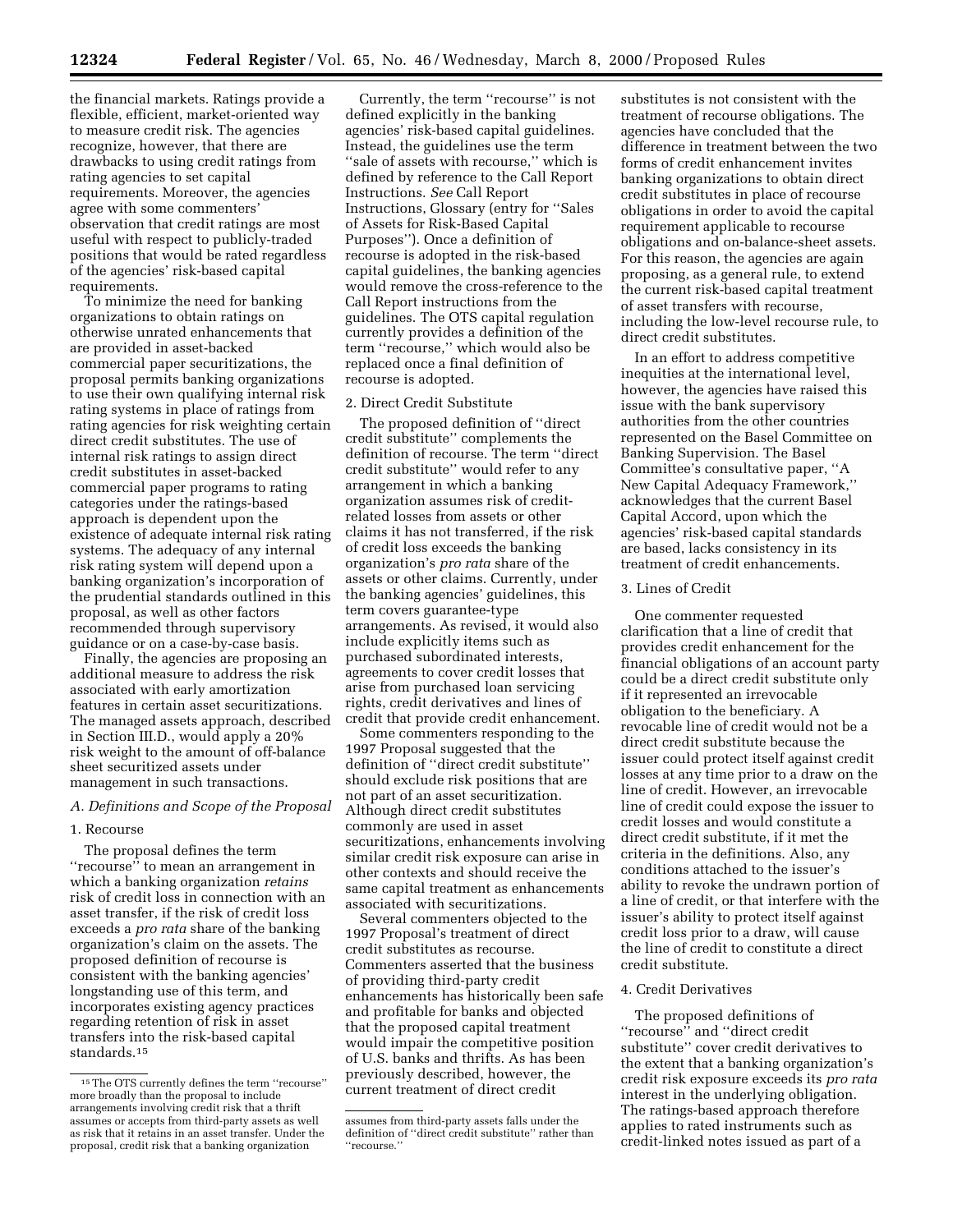synthetic securitization.<sup>16</sup> The agencies request comment on the inclusion of credit derivatives in the definitions of ''recourse'' and ''direct credit substitute,'' as well as on the definition of ''credit derivative'' contained in the proposal.

#### 5. Risks Other Than Credit Risks

A capital charge would be assessed only against arrangements that create exposure to credit or credit-related risks. This continues the agencies' current practice and is consistent with the riskbased capital standards' traditional focus on credit risk. The agencies have undertaken other initiatives to ensure that the risk-based capital standards take interest rate risk and other noncredit related market risks into account.

#### 6. Implicit Recourse

The definitions cover all arrangements that are recourse or direct credit substitutes in form or in substance. Recourse may also exist when a banking organization assumes risk of loss without an explicit contractual agreement or, if there is a contractual limit, when the banking organization assumes risk of loss in an amount exceeding the limit. The existence of implicit recourse is often a complex and fact-specific issue, usually demonstrated by a banking organization's actions to support a securitization beyond any contractual obligation. Actions that may constitute implicit recourse include: providing voluntary support for a securitization by selling assets to a trust at a discount from book value; exchanging performing for non-performing assets; or other actions that result in a significant transfer of value in response to deterioration in the credit quality of a securitized asset pool.

To date, the agencies have taken the position that when a banking organization provides implicit recourse, it generally should hold capital in the same amount as for assets sold with recourse. However, the complexity of many implicit recourse arrangements and the variety of circumstances under which implicit recourse may be provided raise issues about whether recourse treatment is always the most appropriate way to address the level of

risk that a banking organization has effectively retained or whether a different capital requirement would be warranted in some circumstances. Accordingly, the 1997 Proposal requested comment on the types of actions that should be considered implicit recourse and how the agencies should treat those actions for regulatory capital purposes.

Commenters responding to the 1997 Proposal generally supported the view that implicit recourse is best handled on a case-by-case basis, guided by the general rule that actions that demonstrate retention of risk will trigger recourse treatment of affected transactions. The agencies intend to continue to address implicit recourse case-by-case, but may issue additional guidance if needed to clarify further the circumstances in which a banking organization will be considered to have provided implicit recourse.

#### 7. Subordinated Interests in Loans or Pools of Loans

The definitions of recourse and direct credit substitute explicitly cover a banking organization's ownership of subordinated interests in loans or pools of loans. This continues the banking agencies' longstanding treatment of retained subordinated interests as recourse and recognizes that *purchased* subordinated interests can also function as credit enhancements. (The OTS currently treats both retained and *purchased* subordinated securities as recourse obligations.) Subordinated interests generally absorb more than their *pro rata* share of losses (principal and interest) from the underlying assets in the event of default. For example, a multi-class asset securitization may have several classes of subordinated securities, each of which provides credit enhancement for the more senior classes. Generally, the holder of any class that absorbs more than its *pro rata* share of losses from the total underlying assets is providing credit protection for all of the more senior classes. 17

Some commenters questioned the treatment of purchased subordinated interests as recourse. Subordinated interests expose holders to comparable risk regardless of whether the interests are retained or purchased. If purchased subordinated interests were not treated as recourse, banking organizations could avoid recourse treatment by swapping retained subordinated interests with other banking organizations or by

purchasing subordinated interests in assets originated by a conduit. The proposal would mitigate the effect of treating purchased subordinated interests as recourse by reducing the capital requirement on interests that qualify under the multi-level approach described in section III.B.

#### 8. Representations and Warranties

When a banking organization transfers assets, including servicing rights, it customarily makes representations and warranties concerning those assets. When a banking organization purchases loan servicing rights, it may also assume representations and warranties made by the seller or a prior servicer. These representations and warranties give certain rights to other parties and impose obligations upon the seller or servicer of the assets. The proposal addresses those particular representations and warranties that function as credit enhancements, *i.e.* those where, typically, a banking organization agrees to protect purchasers or some other party from losses due to the default or nonperformance of the obligor or insufficiency in the value of collateral. Therefore, to the extent a banking organization's representations and warranties function as credit enhancements to protect asset purchasers or investors from credit risk by obligating the banking organization to protect another party from losses due to credit risk in the transferred assets, the proposal treats them as recourse or direct credit substitutes.

The 1997 Proposal treated as recourse or a direct credit substitute any representation or warranty other than a standard representation or warranty. Standard representations and warranties were those referring to facts verified by the seller or servicer with reasonable due diligence or conditions within the control of the seller or servicer and those providing for the return of assets in the event of fraud or documentation deficiencies. Some commenters objected that the 1997 Proposal would treat as recourse many industry-standard warranties that impose only minor operational risk instead of true credit risk. Other commenters objected that the due diligence requirement was burdensome, and that it would impose compliance costs on banking organizations disproportionate to the risk assumed.

The current proposal focuses on whether a warranty allocates credit risk to the banking organization, rather than whether the warranty is somehow standard or customary within the industry. Several commenters suggested

<sup>16</sup> ''Synthetic securitization'' refers to the bundling of credit risk associated with on-balance sheet assets and off-balance sheet items for subsequent sale into the market. Credit derivatives, and in particular credit-linked notes, are used to structure a synthetic securitization. For more information on synthetic securitizations *see,* Joint OCC and Federal Reserve Board Issuance on Credit Derivatives, ''Capital Interpretations—Synthetic Collateralized Loan Obligations,'' dated November 15, 1999.

<sup>17</sup>Current OTS risk-based capital guidelines exclude certain high-quality subordinated mortgage-related securities from treatment as recourse arrangements due to their credit quality.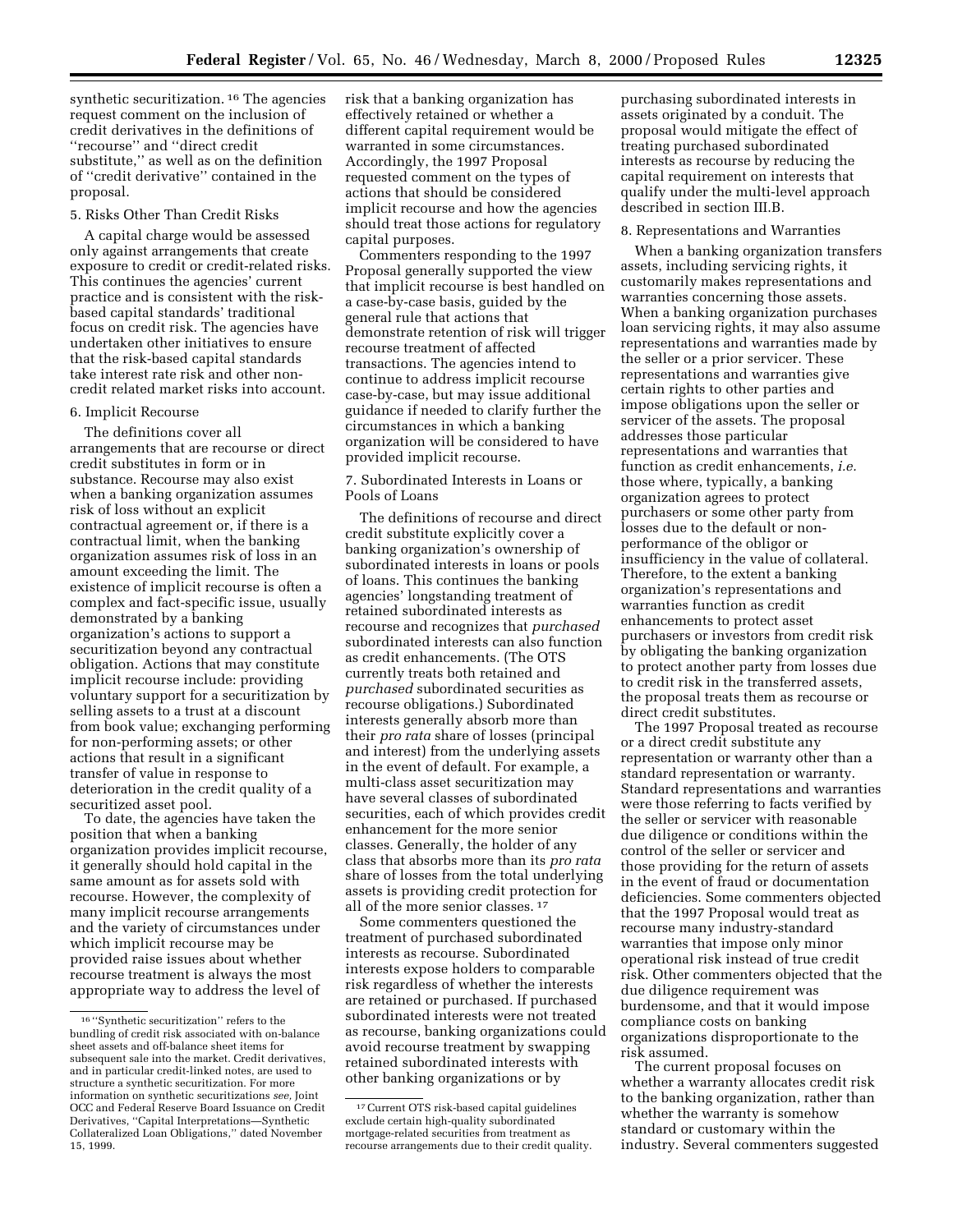that the agencies expressly take accepted mortgage banking industry practice into account in determining whether a warranty should receive recourse treatment. However, the agencies are aware of warranties sometimes characterized as ''standard'' that effectively function as credit enhancements. These include warranties that transferred loans will remain of investment quality, or that no circumstances exist involving the loan collateral or borrower's credit standing that could cause the loan to become delinquent. They may also include warranties that, for seasoned mortgages, the value of the loan collateral still equals the original appraised value and the borrower's ability to pay has not changed adversely.

The proposal is consistent with the agencies' longstanding recourse treatment of representations and warranties that effectively guaranty performance or credit quality of transferred loans. However, the proposal and the agencies' longstanding practice also recognize that banking organizations typically make a number of factual warranties unrelated to ongoing performance or credit quality. These warranties entail operational risk, as opposed to the open-ended credit risk inherent in a financial guaranty. Warranties that create operational risk include: warranties that assets have been underwritten or collateral appraised in conformity with identified standards, and warranties that provide for the return of assets in instances of incomplete documentation or fraud.

Warranties can impose varying degrees of operational risk. For example, a warranty that asset collateral has not suffered damage from hazard entails risk that is offset to some extent by prudent underwriting practices requiring the borrower to provide hazard insurance to the banking organization. A warranty that asset collateral is free of environmental hazards may present acceptable operational risk for certain types of properties that have been subject to environmental assessment, depending on the circumstances. The agencies address appropriate limits for these operational risks through supervision of a banking organization's loan underwriting, sale, and servicing practices. Also, a banking organization that provides warranties to loan purchasers and investors must include associated operational risks in its risk management of exposures arising from loan sale or securitization-related activities. Banking organizations should be prepared to demonstrate to examiners that the operational risks are effectively managed.

The proposal continues the agencies' current practice of imposing recourse treatment on ''early-default'' clauses. Early-default clauses typically warrant that transferred loans will not become more than 30 days delinquent within a stated period, such as four months. Once the stated period has run, the early-default clause will no longer trigger recourse treatment, provided that there is no other provision that constitutes recourse. One commenter to the 1997 Proposal stated that earlydefault clauses carry minimal risk, and are intended to deal with inadvertent transfers of loans that are already 30-day delinquencies, or to guard against unsound originations by the loan seller. Another commenter found recourse treatment of early-default clauses to be an appropriate response to the transfer of credit risk that takes place under these clauses.

The agencies find that early-default clauses are often drafted so broadly that they are indistinguishable from a guaranty of financial assets. The agencies have even found recent examples in which early-default clauses have been expanded to cover the first year after loan transfer. Industry concerns about assets delinquent at the time of transfer or unsound originations could be dealt with by warranties directly addressing the condition of the asset at the time of transfer and compliance with stated underwriting standards or, failing that, exposure caps permitting the banking organization to take advantage of the low-level recourse rule. The proposal also requires recourse treatment for warranties providing assurances about the actual value of asset collateral, including that the market value corresponds to its appraised value or that the appraised value will be realized in the event of foreclosure and sale.

The agencies invite further comment on these issues. The agencies also invite comment on whether ''premium refund'' clauses should receive recourse treatment under any final rule. These clauses require the seller to refund the premium paid by the investor for any loan that prepays within a stated period after the loan is transferred. The agencies are aware of premium refund clauses with terms ranging from 90 days to 36 months.

#### 9. Loan Servicing Arrangements

The proposed definitions of ''recourse'' and ''direct credit substitute'' cover loan servicing arrangements if the servicer is responsible for credit losses associated with the loans being serviced. However, cash advances made by residential

mortgage servicers to ensure an uninterrupted flow of payments to investors or the timely collection of the mortgage loans are specifically excluded from the definitions of recourse and direct credit substitute, provided that the residential mortgage servicer is entitled to reimbursement for any significant advances.<sup>18</sup> This type of advance is assessed risk-based capital only against the amount of the cash advance, and is assigned to the riskweight category appropriate to the party obligated to reimburse the servicer.

If a residential mortgage servicer is not entitled to full reimbursement, then the maximum possible amount of any nonreimbursed advances on any one loan must be contractually limited to an insignificant amount of the outstanding principal on that loan in order for the servicer's obligation to make cash advances to be excluded from the definitions of recourse and direct credit substitute. This treatment reflects the agencies' traditional view that servicer cash advances meeting these criteria are part of the normal mortgage servicing function and do not constitute credit enhancements.

Commenters responding to the 1997 Proposal generally supported the proposed definition of servicer cash advances. Some commenters asked for clarification of the term ''insignificant'' and whether ''reimbursement'' includes reimbursement payable out of subsequent collections or reimbursement in the form of a general claim on the party obligated to reimburse the servicer. Nonreimbursed advances on any one loan that are generally contractually limited to no more than one percent of the amount of the outstanding principal on that loan would be considered insignificant. Reimbursement includes reimbursement payable from subsequent collections and reimbursement in the form of a general claim on the party obligated to reimburse the servicer, provided that the claim is not subordinated to other claims on the cash flows from the underlying asset pool.

Some commenters responding to the 1997 Proposal suggested that the agencies treat servicer cash advances as any advances that the servicer reasonably expects will be repaid. The agencies believe that a clear, specific standard is needed to prevent the use of servicer cash advances to circumvent the proposed risk-based capital

 $^{\rm 18}$  Servicer cash advances include disbursements made to cover foreclosure costs or other expenses arising from a loan in order to facilitate its timely collection (but not to protect investors from incurring these expenses).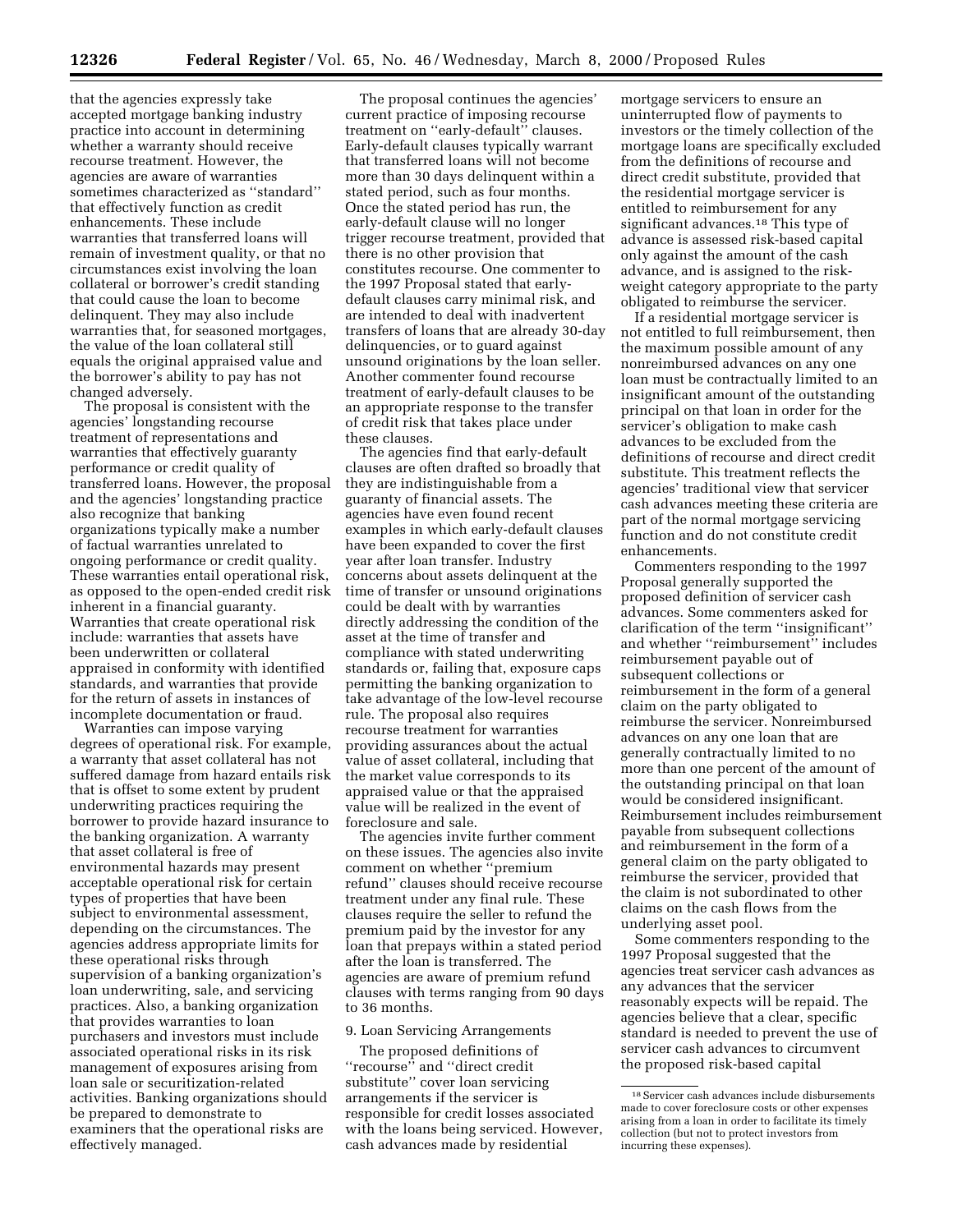treatment of recourse obligations and direct credit substitutes.

#### 10. Spread Accounts and Overcollateralization

Several commenters requested that the agencies state in their rules that spread accounts and overcollateralization do not impose a risk of loss on a banking organization and are, therefore, not recourse. By its terms, the definition of recourse covers only the retention of risk in a sale of assets. Overcollateralization does not ordinarily impose a risk of loss on a banking organization, so it normally would not fall within the proposed definition of recourse. However, a retained interest in a spread account that is reflected as an asset on a selling banking organization's balance sheet (directly as an asset or indirectly as a receivable) is a form of recourse and is treated accordingly for risk-based capital purposes.

#### 11. Interaction With Market Risk Rule

Some commenters responding to the 1997 Proposal asked for clarification of the treatment of a transaction covered by both the market risk rule and the recourse rule. Under the market risk rule,19 a position properly located in the trading account is excluded from riskweighted assets. The banking agencies are not proposing to modify this treatment, so a position that is properly held in the trading account would not be included in risk-weighted assets, even if the position otherwise met the criteria for a recourse obligation or a direct credit substitute.

#### 12. Participations in Direct Credit **Substitutes**

If a direct credit substitute is originated by a banking organization which then sells a participation in that direct credit substitute to another entity, the originating banking organization must apply a 100% conversion factor to the full amount of the assets supported by the direct credit substitute. The originating banking organization would then risk weight the credit equivalent amount of the participant's *pro rata* share of the direct credit substitute at the lower of the risk category appropriate to the obligor in the underlying transaction, after considering any relevant guaranties or collateral, or the risk category appropriate to the participant entity. The remaining *pro rata* share of the credit equivalent amount is assigned to the risk-weight category appropriate to

the obligor in the underlying transaction, guarantor or collateral.

A banking organization that acquires a risk participation in a direct credit substitute must apply a 100% conversion factor to its percentage share of the direct credit substitute multiplied by the full amount of the assets supported by the credit enhancement. The credit equivalent amount is then assigned to the risk category appropriate to the obligor or, if relevant, the nature of the collateral or guaranty.

Finally, in the case of the syndication of a direct credit substitute where each banking organization is obligated only for its *pro rata* share of the risk and there is no recourse to the originating banking organization, each banking organization must hold risk-based capital against its *pro rata* share of the assets supported by the direct credit substitute.

#### 13. Reservation of Authority

The agencies are proposing to add language to the risk-based capital standards that will provide greater flexibility in administering the standards. Banking organizations are developing novel transactions that do not fit well into the risk-weight categories and credit conversion factors set forth in the standards. Banking organizations also are devising novel instruments that nominally fit into a particular risk-weight category or credit conversion factor, but that impose risks on the banking organization at levels that are not commensurate with the nominal risk-weight or credit conversion factor for the asset, exposure or instrument. Accordingly, the agencies are proposing to add language to the standards to clarify their authority, on a case-by-case basis, to determine the appropriate risk-weight for assets and credit equivalent amounts and the appropriate credit conversion factor for off-balance sheet items in these circumstances. Exercise of this authority by the agencies may result in a higher or lower risk weight for an asset or credit equivalent amount or a higher or lower credit conversion factor for an offbalance sheet item. This reservation of authority explicitly recognizes the agencies retention of sufficient discretion to ensure that banking organizations, as they develop novel financial assets, will be treated appropriately under the risk-based capital standards.20 In addition, the

agencies reserve the right to assign risk positions in securitizations to appropriate risk categories if the credit rating of the risk position is deemed to be inappropriate.

14. Privately-Issued Mortgage-Backed Securities

Currently, the agencies assign privately-issued mortgage-backed securities to the 20% risk-weight category if the underlying pool is composed entirely of mortgage-related securities issued by the Federal National Mortgage Association (Fannie Mae), Federal Loan Mortgage Corporation (Freddie Mac), or Government National Mortgage Association (Ginnie Mae). Privately-issued mortgage-backed securities backed by whole residential mortgages are now assigned to the 50% risk-weight category. The agencies propose to eliminate this ''passthrough'' treatment in favor of a ratings based approach. Because most mortgage-backed securities usually also receive the highest or second highest credit rating, the agencies believe that ''pass-through'' treatment will be redundant once the ratings-based approach is implemented and, therefore, propose to eliminate it.

#### *B. Proposed Treatment for Rated Positions*

As described in section II.A., each loss position in an asset securitization structure functions as a credit enhancement for the more senior loss positions in the structure. Currently, the risk-based capital standards do not vary the rate of capital requirement for different credit enhancements or loss positions to reflect differences in the relative risk of credit loss represented by the positions.

To address this issue, the agencies are proposing a multi-level, ratings-based approach to assess capital requirements on recourse obligations, direct credit substitutes, and senior and subordinated securities in asset securitizations based on their relative exposure to credit risk. The approach uses credit ratings from the rating agencies and, to a limited extent, banking organization's internal risk ratings and other alternatives, to measure relative exposure to credit risk and to determine the associated riskbased capital requirement. The use of credit ratings provides a way for the agencies to use determinations of credit quality relied upon by investors and other market participants to differentiate the regulatory capital treatment for loss

<sup>19</sup>The OTS does not have a market risk rule.

<sup>20</sup>The Board is also proposing to add language to its risk-based capital standards that would permit the Board to adjust the treatment of a capital instrument that does not fit into the existing capital categories or that provides capital to a banking organization at levels that are not commensurate

with the nominal capital treatment of the instrument. The other agencies already have this flexibility under their existing rules.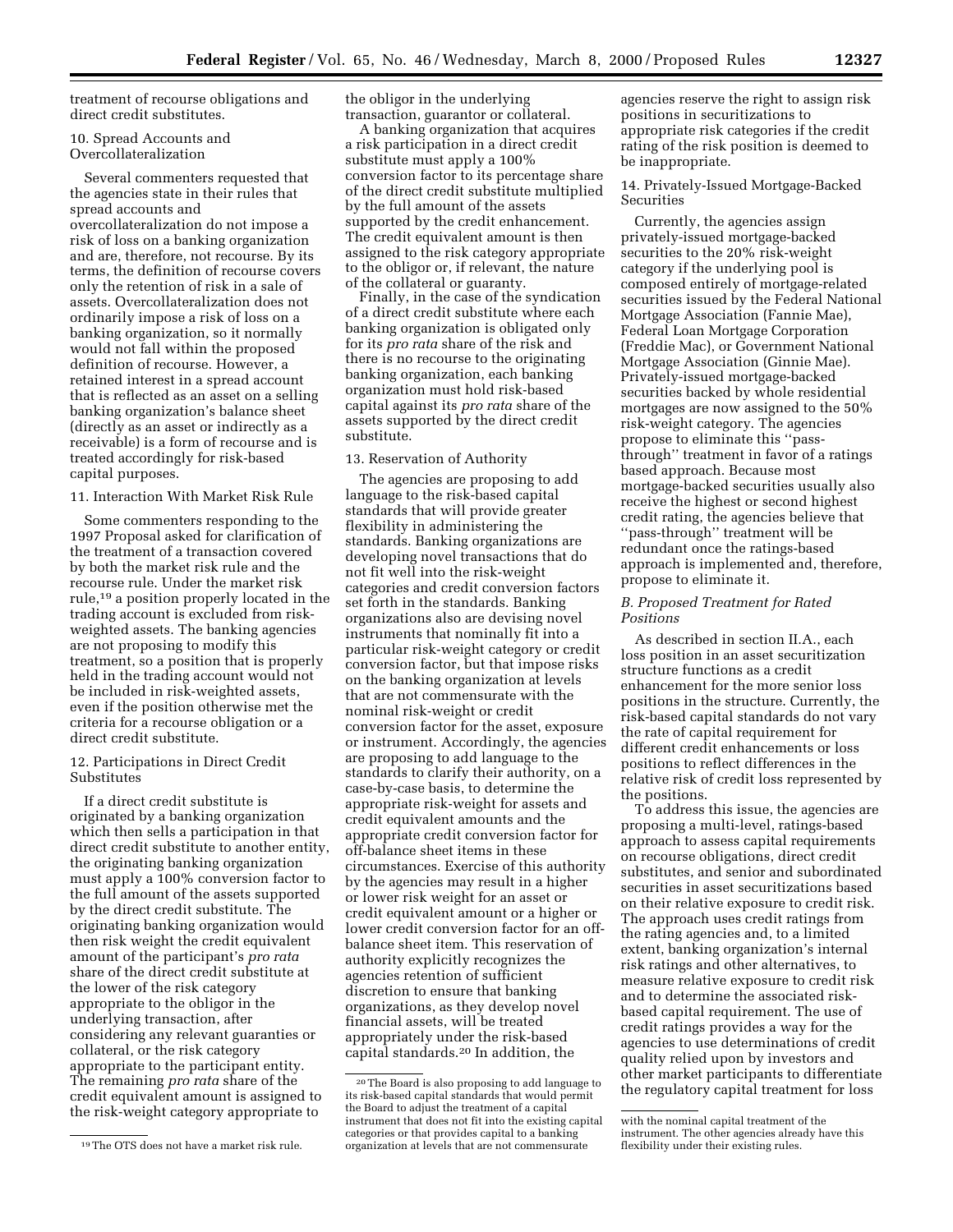positions representing different gradations of risk. This use permits the agencies to give more equitable treatment to a wide variety of transactions and structures in administering the risk-based capital system.

The fact that investors rely on these ratings to make investment decisions exerts market discipline on the rating

agencies and gives their ratings market credibility. The market's reliance on ratings, in turn, gives the agencies confidence that it is appropriate to consider ratings as a major factor in the risk weighting of assets for regulatory capital purposes. The agencies, however, would retain their authority to override the use of certain ratings or the ratings on certain instruments, either on

a case-by-case basis or through broader supervisory policy, if necessary or appropriate to address the risk to banking organizations.

Under the ratings-based approach, the capital requirement for a recourse obligation, direct credit substitute, or traded asset-backed security would be determined as follows: 21

| Rating category | Examples | Risk weight                                                 |
|-----------------|----------|-------------------------------------------------------------|
|                 |          | 20%.<br>50%.<br>100%.<br>$200\%$ .<br>"Gross-up" treatment. |
|                 |          |                                                             |

Many commenters expressed concerns about the so-called ''cliff effect'' that would arise because of the small number of rating categories three—contained in the 1997 Proposal. To reduce the cliff effect, which causes relatively small differences in risk to result in disproportionately large differences in the capital requirement for a risk position, the agencies are proposing to add two additional rating categories, for a total of five.

Under the proposal, the ratings-based approach is available for traded assetbacked securities<sup>22</sup> and for traded and non-traded recourse obligations and direct credit substitutes. A position is considered ''traded'' if, at the time it is rated by an external rating agency, there is a reasonable expectation that in the near future: (1) The position may be sold to investors relying on the rating; or (2) a third party may enter into a transaction (*e.g.,* a loan or repurchase agreement) involving the position in which the third party relies on the rating of the position. If external rating agencies rate a traded position differently, the single highest rating applies.

An unrated position that is senior (in all respects, including access to collateral) to a rated position that is traded is treated as if it had the rating given the rated position, subject to the banking organization satisfying its supervisory agency that such treatment is appropriate.

Recourse obligations and direct credit substitutes not qualifying for a reduced

capital charge and positions rated more than one category below investment grade receive ''gross-up'' treatment, that is, the banking organization holding the position would hold capital against the amount of the position plus all more senior positions, subject to the low-level recourse rule.23 This grossed-up amount is placed into risk-weight categories according to the obligor and collateral.

The ratings-based approach is based on current ratings, so that a rating downgrade or withdrawal of a rating could change the treatment of a position under the proposal. However, a downgrade of a position by a single rating agency would not affect the capital treatment of a position if the position still qualified for the previous capital treatment under one or more ratings from a different rating agency.

#### *C. Proposed Treatment for Non-Traded and Unrated Positions*

1. Ratings on Non-Traded Positions

In the 1994 Notice, the agencies proposed to permit a banking organization to obtain a rating for a nontraded recourse obligation or direct credit substitute in order to permit that position to qualify for a favorable riskweight. In response to the 1994 Notice, one rating agency expressed concern that use of ratings by the agencies for regulatory purposes could undermine the integrity of the rating process. Ordinarily, according to the commenter, there is a tension between the interests of the investors who rely on ratings and

the interests of the issuers who pay rating agencies to generate ratings. Under the ratings-based approach in the 1994 Notice, however, the holder of a recourse obligation or direct credit substitute that was not traded or sold could, in some cases, seek a rating for the sole purposes of permitting the credit enhancement to qualify for a favorable risk weight. The rating agency expressed a strong concern that, without the counterbalancing interest of investors to rely on ratings, rating agencies may have an incentive to issue inflated ratings.

In response to this concern, the 1997 Proposal included criteria to reduce the possibility of inflated ratings and inappropriate risk weights if ratings are used for a position that is not traded. A non-traded position could qualify for the ratings-based approach only if: (1) It qualified under ratings obtained from two different rating agencies; (2) the ratings were publicly available; (3) the ratings were based on the same criteria used to rate securities sold to the public; and (4) at least one position in the securitization was traded. In comments responding to the 1997 Proposal, banking organizations expressed concern about the cost and delay associated with obtaining ratings, particularly for direct credit substitutes, that they would not need absent the agencies' adoption of a ratings-based approach for risk-based capital purposes.

In this proposal, the agencies continue to permit a non-traded

<sup>21</sup>The example rating designations (''AAA,'' ''BBB,'' etc.) are illustrative and do not indicate any preference for, or endorsement of, any particular rating agency designation system.

<sup>22</sup>Similar to the current approach under which ''stripped'' mortgage-backed securities are not eligible for risk weighting at 50% on a ''passthrough'' basis, stripped mortgage-backed securities are ineligible for the 20% or 50% risk categories under the ratings based approach.

<sup>23</sup> ''Gross-up'' treatment means that a position is combined with all more senior positions in the transaction. The result is then risk-weighted based on the nature of the underlying assets. For example, if a banking organization retains a first-loss position in a pool of mortgage loans that qualify for a 50% risk weight, the banking organization would include the full amount of the assets in the pool, risk-weighted at 50% in its risk-weighted assets for purposes of determining its risk-based capital ratio.

The low level recourse rule provides that the dollar amount of risk-based capital required for assets transferred with recourse should not exceed the maximum dollar amount for which a banking organization is contractually liable. *See,* 12 CFR part 3, appendix A, Section 3(d) (OCC); 12 CFR 208 and 225, appendix A, III.D.1(g) (FRB); 12 CFR part 325, appendix A, II.D.1 (FDIC); 12 CFR 567.6(a)(2)(i)(C) (OTS).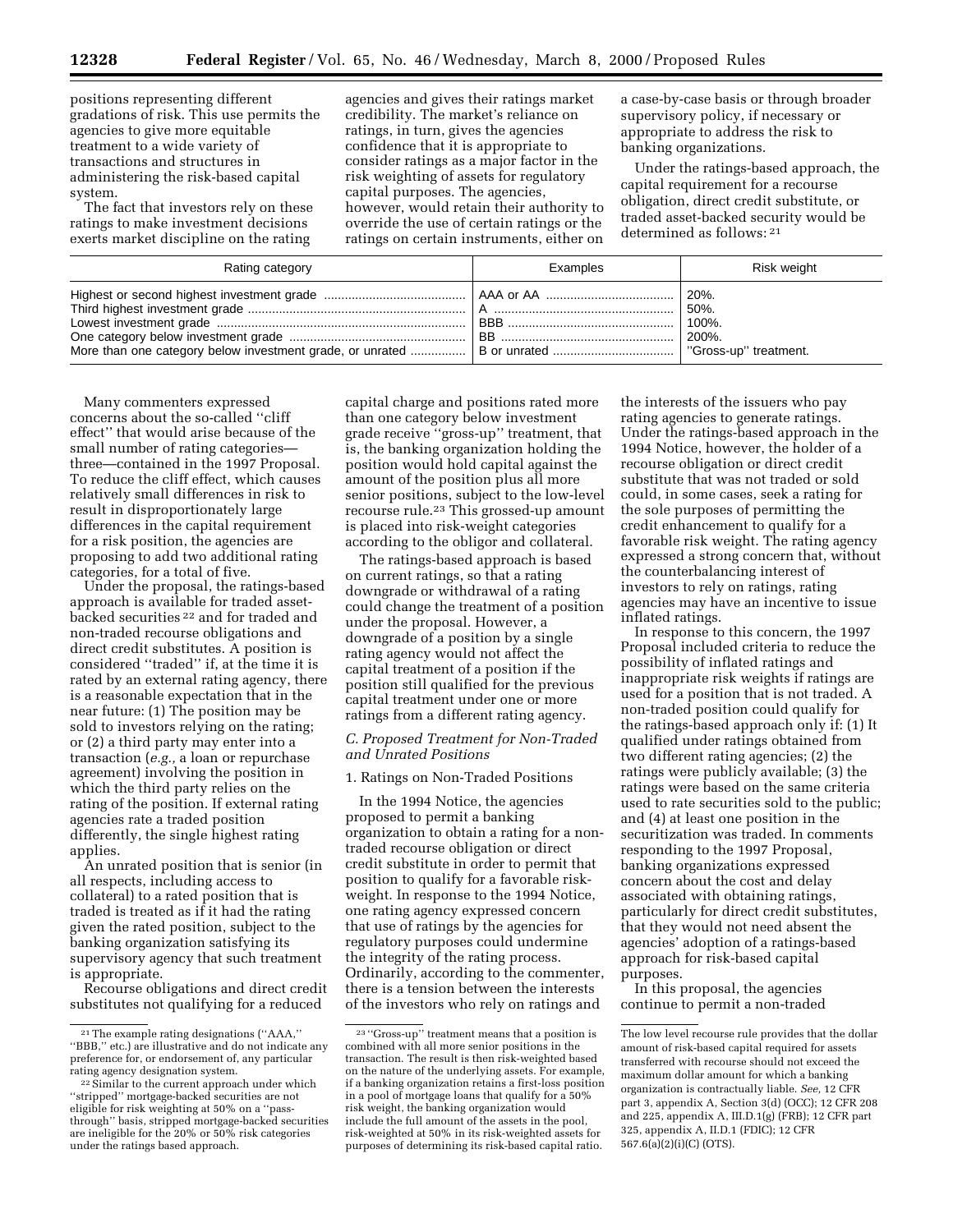recourse obligation or direct credit substitute to qualify for the ratingsbased approach if the banking organization obtains ratings for the position. The agencies have retained the first three of the 1997 Proposal's four criteria for non-traded positions, but have eliminated the fourth criterion, *i.e.,* the requirement that one position in the securitization be traded.

To address concerns expressed by commenters on the 1997 Proposal, however, the agencies have developed, and are also proposing, alternative approaches for determining the capital requirements for unrated direct credit substitutes, which are discussed in the following sections. Under each of these approaches, the banking organization must satisfy its supervisory agency that use of the approach is appropriate for the particular banking organization.

#### 2. Use of Banking Organizations' Internal Risk Ratings

The proposal would permit a banking organization with a qualifying internal risk rating system to use that system to apply the ratings-based approach to the banking organization's unrated direct credit substitutes in asset-backed commercial paper programs. Internal risk ratings could be used to qualify a credit enhancement (other than a retained recourse position) for a risk weight of 100% or 200% under the ratings-based approach, but not for a risk weight of less than 100%. This relatively limited use of internal risk ratings for risk-based capital purposes is a step towards potential adoption of broader use of internal risk ratings as discussed in the Basel Committee's June 1999 Consultative Paper. Limiting the approach to these types of credit enhancements reflects the agencies' view, based on industry research and empirical evidence, that these positions are more likely than recourse positions to be of investment-grade credit quality, and that the banking organizations providing them are more likely to have internal risk rating systems for these credit enhancements that are sufficiently accurate to be relied on for risk-based capital calculations.

Most sophisticated banking organizations that participate extensively in the asset securitization business assign internal risk ratings to their credit exposures, regardless of the form of the exposure. Usually, internal risk ratings more finely differentiate the credit quality of a banking organization's exposures than the categories that the agencies use to evaluate credit risk during examinations of banking organizations (pass, substandard, doubtful, loss). Individual

banking organizations' internal risk ratings may be associated with a certain probability of default, loss in the event of default, and loss volatility.

The credit enhancements that sponsors obtain for their commercial paper conduits are rarely rated. If an internal risk ratings approach were not available for these unrated credit enhancements, the provider of the enhancement would have to obtain two ratings solely to avoid the gross-up treatment that would otherwise apply to unrated positions in asset securitizations for risk-based capital purposes. However, before a provider of an enhancement decides whether to provide a credit enhancement for a particular transaction (and at what price), the provider will generally perform its own analysis of the transaction to evaluate the amount of risk associated with the enhancement.

Allowing banking organizations to use internal credit ratings harnesses information and analyses that they already generate rather than requiring them to obtain independent but redundant ratings from outside rating agencies. An internal risk ratings approach therefore has the potential to be less costly than a ratings-based approach that relies exclusively on ratings by the rating agencies for the risk-weighting of these positions.

Internal risk ratings that correspond to the rating categories of the rating agencies could be mapped to risk weights under the agencies' capital standards in a way that would make it possible to differentiate the riskiness of various unrated direct credit substitutes based on credit risk. However, the use of internal risk ratings raises concerns about the accuracy and consistency of the ratings, especially because the mapping of ratings to risk-weight categories will give banking organizations an incentive to rate their risk exposures in a way that minimizes the effective capital requirement. Banking organizations engaged in securitization activities that wish to use the internal risk ratings approach must ensure that their internal risk rating systems are adequate. Adequate internal risk rating systems usually:

(1) Are an integral part of an effective risk management system that explicitly incorporates the full range of risks arising from an organization's participation in securitization activities. The system must also fully take into account the effect of such activities on the organization's risk profile and capital adequacy as discussed in Section II.B.

(2) Link their ratings to measurable outcomes, such as the probability that a

position will experience any losses, the expected losses on that position in the event of default, and the degree of variance in losses given default on that position.

(3) Separately consider the risk associated with the underlying loans and borrowers and the risk associated with the specific positions in a securitization transaction.

(4) Identify gradations of risk among ''pass'' assets, not just among assets that have deteriorated to the point that they fall into "watch" grades. Although it is not necessary for a banking organization to use the same categories as the rating agencies, its internal ratings must correspond to the ratings of the rating agencies so that agencies can determine which internal risk rating corresponds to each rating category of the rating agencies. A banking organization would have the responsibility to demonstrate to the satisfaction of its primary regulator how these ratings correspond with the rating agency standards used as the framework for this proposal. This is necessary so that the mapping of credit ratings to risk weight categories in the ratings-based approach can be applied to internal ratings.

(5) Classify assets into each risk grade, using clear, explicit criteria, even for subjective factors.

(6) Have independent credit risk management or loan review personnel assign or review credit risk ratings. These personnel should have adequate training and experience to ensure that they are fully qualified to perform this function.

(7) Periodically verify, through an internal audit procedure, that internal risk ratings are assigned in accordance with the banking organization's established criteria.

(8) Track the performance of its internal ratings over time to evaluate how well risk grades are being assigned, make adjustments to its rating system when the performance of its rated positions diverges from assigned ratings, and adjust individual ratings accordingly.

(9) Make credit risk rating assumptions that are consistent with, or more conservative than, the credit risk rating assumptions and methodologies of the rating agencies.

The agencies also are considering whether to develop review and approval procedures governing their respective determinations of whether a particular banking organization may use the internal risk rating process. The agencies request comment on the appropriate scope and nature of that process.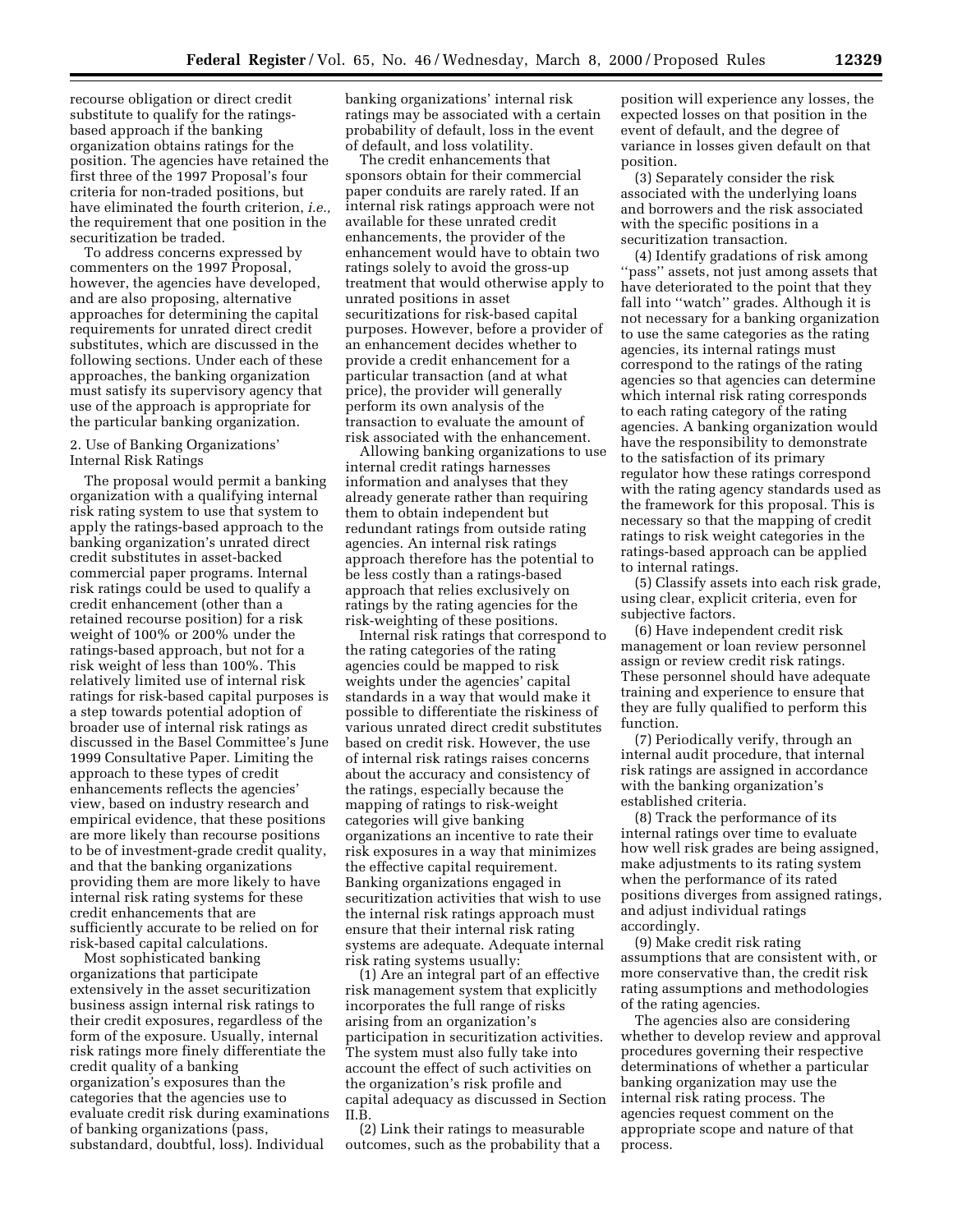If a banking organization's rating system is found to no longer be adequate, the banking organization's primary regulator may preclude it from applying the internal risk ratings approach to new transactions for riskbased capital purposes until it has remedied the deficiencies. Additionally, depending on the severity of the problems identified, the primary regulator may also decline to rely on the internal risk ratings that the banking organization has applied to previous transactions that remain outstanding for purposes of determining the banking organization's regulatory capital requirements.

#### 3. Ratings of Specific Positions in Structured Financing Programs

The agencies also propose to authorize a banking organization to use a rating obtained from a rating agency or other appropriate third party of unrated direct credit substitutes in securitizations that satisfy specifications set by the rating agency. The banking organization would need to demonstrate that the rating meets the same rating standards generally used by the rating agency for rating publicly-issued securities. In addition, the banking organization must also demonstrate to its primary regulator's satisfaction that the criteria underlying the rating agency's assignment of ratings for the program are satisfied for the particular direct credit substitute issued by the banking organization.

The proposal would also allow banking organizations to demonstrate to the agencies that it is reasonable and consistent with the standards of this proposal to rely on the rating of positions in a securitization structure under a program in which the banking organization participates if the sponsor of that program has obtained a rating. This aspect of the proposal is most likely to be useful to banking organizations with limited involvement in securitization activities. In addition, some banking organizations extensively involved in securitization activities already rely on ratings of the credit risk positions under their securitization programs as part of their risk management practices. Such banking organizations also could rely on such ratings under this proposal if the ratings are part of a sound overall risk management process and the ratings reflect the risk of non-traded positions to the banking organizations.

This approach could be used to qualify a direct credit substitute (but not a retained recourse position) for a risk weight of 100% or 200% of the face value of the position under the ratingsbased approach, but not for a risk weight of less than 100%.

4. Use of Qualifying Rating Software Mapped to Public Rating Standards

The agencies are also proposing to allow banking organizations, particularly those with limited involvement in securitization activities, to rely on qualifying credit assessment computer programs that the rating agencies or other appropriate third parties have developed for rating otherwise unrated direct credit substitutes in asset securitizations. To qualify for use by banking organizations for risk-based capital purposes, the computer programs must be tracked to the rating standards of the rating agencies. Banking organizations must demonstrate the credibility of these programs in the financial markets, which would generally be shown by the significant use of the computer program by investors and market participants for risk assessment purposes. Banking organizations also would need to demonstrate the reliability of the programs in assessing credit risk. Banking organizations may use these programs for purposes of applying the ratings-based approach under this proposal only if the banking organization satisfies its primary regulator that the programs result in credit assessments that credibly and reliably correspond with the rating of publicly issued securities by the rating agencies. Sophisticated banking organizations with extensive securitization activities generally should use this approach only if it is an integral part of their risk management systems and their systems fully capture the risks from the banking organizations' securitization activities.

This approach could be used to qualify a direct credit substitute (but not a retained recourse position) for a risk weight of 100% or 200% of the face value of the position under the ratingsbased approach, but not for a risk weight of less than 100%.

#### *D. Managed Assets Approach*

When assets are securitized, the extent to which the selling or sponsoring entity transfers the risks associated with the assets depends on the structure of the securitization and the revolving nature of the assets involved. To the extent the sponsoring institution is dependent on future securitizations as a funding source, as a practical matter, the amount of risk transferred often will be limited. Revolving credits include credit card and home equity line securitizations as well as commercial loans drawn down

under long-term commitments that are securitized as collateralized loan obligations (CLOs).

The early amortization feature present in some revolving credit securitizations ensures that investors will be repaid before being subject to any risk of significant credit losses. For example, if a securitized asset pool begins to experience credit deterioration to the point where the early amortization feature is triggered, then the assetbacked securities held by investors begin to rapidly pay down. This occurs because, after an early amortization feature is triggered, new receivables that are generated from the accounts designated to the securitization trust are no longer sold to investors, but are instead retained on the sponsoring banking organization's balance sheet.

Early amortization features raise several distinct concerns about risks to the seller. First, the seller's interest in the securitized assets is effectively subordinated to the interests of the investors by the payment allocation formula applied during early amortization. Investors effectively get paid first, and the seller's residual interest will therefore absorb a disproportionate share of credit losses.

Second, early amortization can create liquidity problems for the seller. For example, a credit card issuer must fund a steady stream of new credit card receivables. When a securitization trust is no longer able to purchase new receivables due to early amortization, the seller must either find an alternative buyer for the receivables or else the receivables will accumulate on the seller's balance sheet, creating the need for another source of funding.

Third, the first two risks to the seller can create an incentive for the seller to provide implicit recourse—credit enhancement beyond any pre-existing contractual obligation—to prevent early amortization. Incentives to provide implicit recourse are to some extent present in other securitizations, because of concerns about damage to the seller's reputation and its ability to securitize assets going forward if one of its securitizations performs poorly. However, the early amortization feature creates additional and more direct financial incentives to prevent early amortization through implicit recourse.

Because of their concerns about these risks, the agencies are proposing to apply a managed assets approach to securitization transactions that incorporate early amortization provisions. The approach would require a sponsoring banking organization's securitized (off-balance sheet) receivables to be included in risk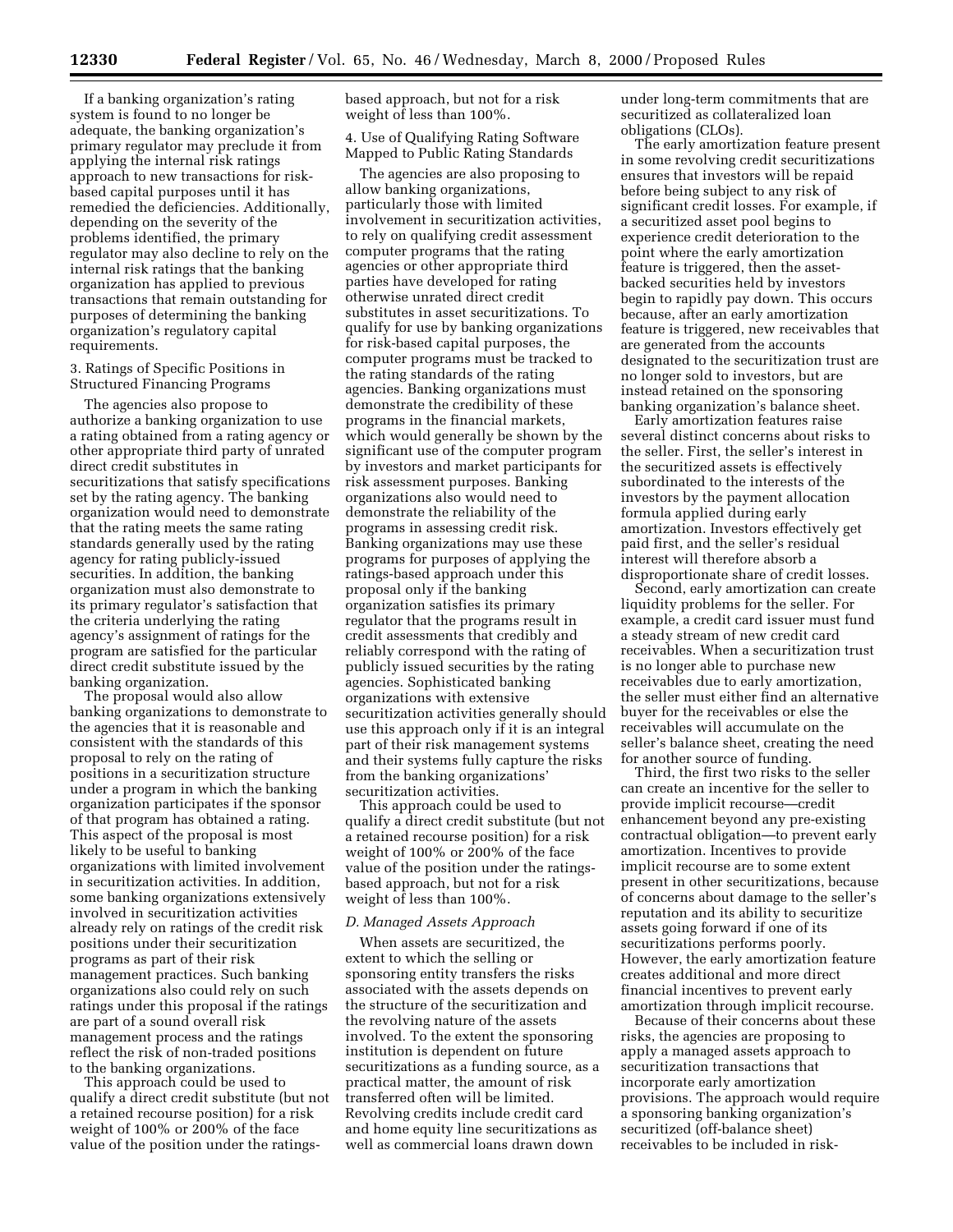weighted assets when determining its risk-based capital requirements. The securitized, off-balance sheet assets would be assigned to the 20 percent risk category, thereby effectively applying a 1.6% risk-based capital charge to those assets.

The 1.6% capital charge against securitized assets could be limited in certain cases. If the sponsoring banking organization in a revolving credit securitization provides credit protection to investors, either in the form of retained recourse or a direct credit substitute, the sum of the regulatory capital requirements for the credit protection and the 1.6% charge on the off-balance sheet securitized assets may not exceed 8% of securitized assets for that particular securitization transaction.

A managed assets approach would require a banking organization to hold additional capital against the potential credit and liquidity risks stemming from the early amortization provisions of revolving credit securitization structures. This proposed capital charge would ensure that a banking organization maintain at least a minimum level of capital against the risks that arise when early amortization provisions are present in securitizations of revolving credits.

The agencies request comment on the purpose of early amortization provisions, the proposed managed assets approach, and on any potential effects that the approach will have on current industry practices involving revolving credit securitizations. The agencies also recognize that there may be concerns that the managed assets approach may not produce safety and soundness benefits commensurate with the additional regulatory burden that would result from a 20% risk weight on managed assets, and they request comment on possible alternative measures that would address more effectively the risks arising from early amortization provisions in revolving securitizations. For example, one alternative to the managed assets approach described here would be to require greater public disclosure of securitization performance. This additional information could allow market participants and regulators to better assess the risks inherent in revolving securitizations with early amortization provisions and the capital level appropriate for those risks. The agencies also request comment on whether the benefits of greater public disclosure outweigh the costs associated with increased reporting.

#### **IV. Effective Date of a Final Rule Resulting From This Proposal**

The agencies intend that any final rules adopted as a result of this proposal that result in increased risk-based capital requirements for banking organizations will apply only to securitization activities (as defined in the proposal) entered into or acquired after the effective date of those final rules. Conversely, any final rules that result in reduced risk-based capital requirements for banking organizations may be applied to all transactions outstanding as of the effective date of those final rules and to all subsequent transactions. Because some ongoing securitization conduits may need additional time to adapt to any new capital treatments, the agencies intend to permit banking organizations to apply the existing capital rules to asset securitizations with no fixed term, *e.g.*, asset-backed commercial paper conduits, for up to two years after the effective date of any final rule.

#### **V. Request for Comment**

The agencies request comment on all aspects of this proposal, as well as on the specific issues described in the preamble.

#### **VI. Regulatory Flexibility Act**

*OCC:* Pursuant to section 605(b) of the Regulatory Flexibility Act, the OCC certifies that this proposal will not have a significant impact on a substantial number of small entities. 5 U.S.C. 601 *et seq.* The provisions of this proposal that increase capital requirements are likely to affect large national banks almost exclusively. Small national banks rarely sponsor or provide direct credit substitutes in asset securitizations. Accordingly, a regulatory flexibility analysis is not required.

*Board:* Pursuant to section 605(b) of the Regulatory Flexibility Act, the Board has determined that this proposal will not have a significant impact on a substantial number of small business entities within the meaning of the Regulatory Flexibility Act (5 U.S.C. 601 *et seq.*). The Board's comparison of the applicability section of this proposal with Call Report Data on all existing banks shows that application of the proposal to small entities will be the rare exception. Accordingly, a regulatory flexibility analysis is not required. In addition, because the riskbased capital standards generally do not apply to bank holding companies with consolidated assets of less than \$150 million, this proposal will not affect such companies.

*FDIC:* Pursuant to section 605(b) of the Regulatory Flexibility Act (Public Law 96–354, 5 U.S.C. 601 *et seq.*), the FDIC certifies that the proposed rule will not have a significant impact on a substantial number of small entities. Comparison of Call Report data on FDIC-supervised banks to the items covered by the proposal that result in increased capital requirements shows that application of the proposal to small entities will be the infrequent exception.

*OTS:* Pursuant to section 605(b) of the Regulatory Flexibility Act, the OTS certifies that this proposal will not have a significant impact on a substantial number of small entities. A comparison of TFR data on OTS-supervised thrifts shows that the proposed rule would have little impact on the overall level of capital required at small thrifts, since capital requirements (other than the risk-based capital standards) are typically more binding on smaller thrifts. Moreover, the provisions of this proposal that may increase capital requirements are unlikely to affect small savings associations. Small thrifts rarely provide direct credit substitutes in asset securitizations and do not serve as sponsors of revolving securitizations. Accordingly, a regulatory flexibility analysis is not required.

#### **VII. Paperwork Reduction Act**

The Agencies have determined that this proposal does not involve a collection of information pursuant to the provisions of the Paperwork Reduction Act of 1995 (44 U.S.C. 3501, *et seq.*).

#### **VIII. Executive Order 12866**

*OCC:* The OCC has determined that this proposal is not a significant regulatory action for purposes of Executive Order 12866. The OCC expects that any increase in national banks' risk-based capital requirement, resulting from the proposed treatment of direct credit substitutes largely will be offset by the ability of those banks to reduce their capital requirement in accordance with the ratings-based approach. The managed assets position of the proposal may require a limited number of national banks to raise additional capital in order to remain in the category to which they are assigned currently under the OCC's prompt corrective action framework. The OCC believes that the costs associated with raising this new capital are below the thresholds prescribed in the Executive Order. Nonetheless, the impact of any final rule resulting from this proposal will depend on factors for which the agencies do not currently collect industry-wide information, such as the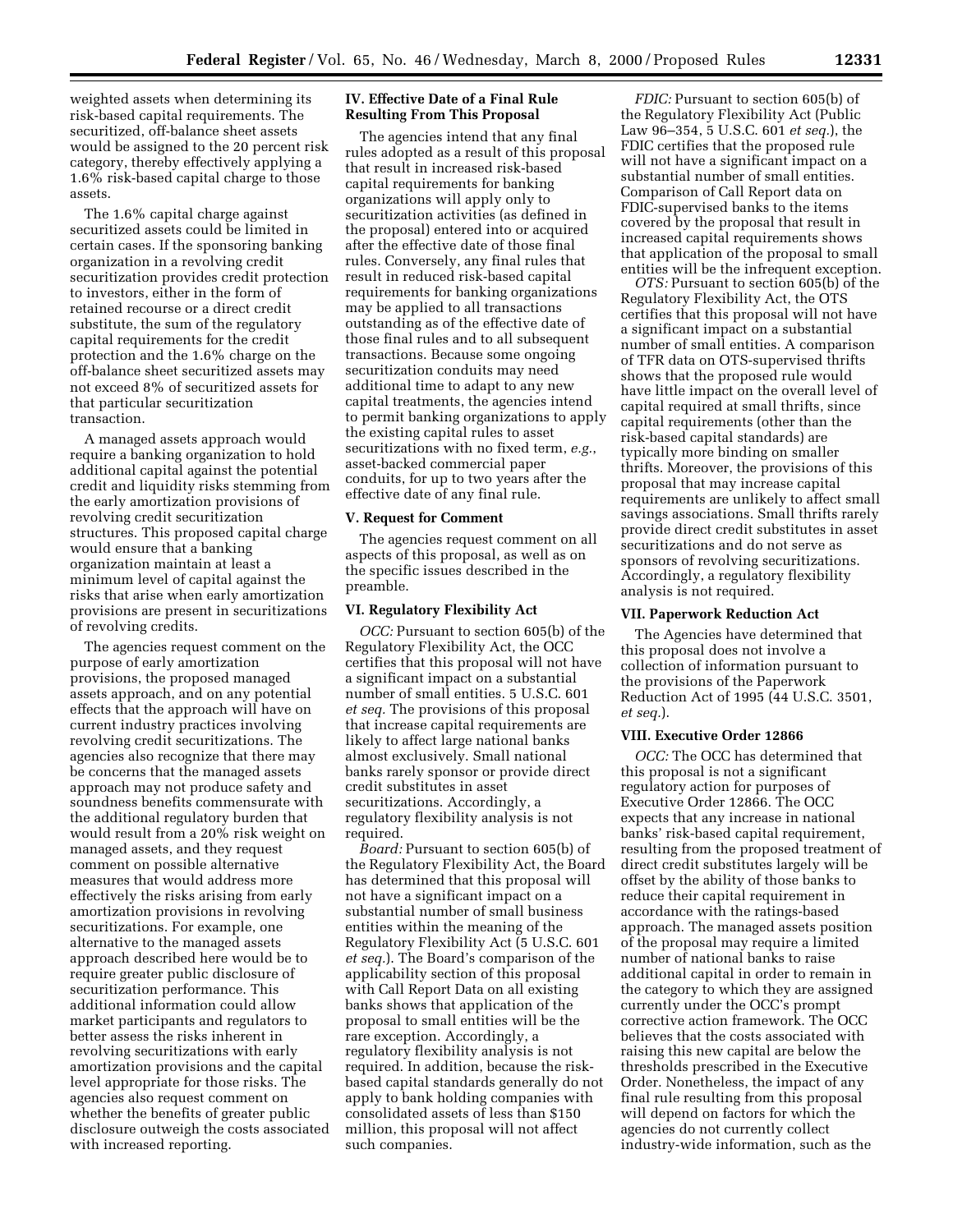proportion of bank-provided direct credit substitutes that would be rated below investment grade. The OCC, therefore, welcomes any quantitative information national banks wish to provide about the impact they expect the various portions of this proposal to have if issued in final form.

*OTS:* The Director of the OTS has determined that this proposal does not constitute a ''significant regulatory action'' under Executive Order 12866. Since OTS already applies a ''gross up'' treatment for recourse obligations and for most direct credit substitutes, the proposal generally is likely to reduce the risk-based capital requirements for thrifts. The proposed rule would increase capital requirements only for certain direct credit substitutes issued in connection with asset securitizations or for thrifts that may serve as sponsors of revolving securitization programs. Currently, thrifts rarely participate in such activities. As a result, OTS has concluded that the proposal will have only minor effects on the thrift industry.

#### **IX. OCC and OTS—Unfunded Mandates Reform Act of 1995**

Section 202 of the Unfunded Mandates Reform Act of 1995, Public Law 104–4, (Unfunded Mandates Act), requires that an agency prepare a budgetary impact statement before promulgating a rule that includes a Federal mandate that may result in the expenditure by state, local, and tribal governments, in the aggregate, or by the private sector, of \$100 million or more in any one year. If a budgetary impact statement is required, section 205 of the Unfunded Mandates Act also requires an agency to identify and consider a reasonable number of regulatory alternatives before promulgating a rule. The OCC and OTS have determined that this proposed rule will not result in expenditures by state, local, and tribal governments, or by the private sector, of more than \$100 million or more in any one year. Therefore, the OCC and OTS have not prepared a budgetary impact statement or specifically addressed the regulatory alternatives considered. As discussed in the preamble, this proposal will reduce inconsistencies in the agencies' risk-based capital standards and, in certain circumstances, will allow banking organizations to maintain lower amounts of capital against certain rated recourse obligations and direct credit substitutes.

#### **X. Plain Language Requirement**

Section 722 of the Gramm-Leach-Bliley Act of 1999 requires the federal banking agencies to use ''plain language'' in all proposed and final

rules published after January 1, 2000. We invite your comments on how to make this proposal easier to understand. For example:

(1) Have we organized the material to suit your needs?

(2) Are the requirements in the rule clearly stated?

(3) Does the rule contain technical language or jargon that isn't clear?

(4) Would a different format (grouping and order of sections, use of headings, paragraphing) make the rule easier to understand?

(5) Would more (but shorter) sections be better?

(6) What else could we do to make the rule easier to understand?

#### **XI. FDIC Assessment of Impact of Federal Regulation on Families**

The FDIC has determined that this proposed rule will not affect family well-being within the meaning of section 654 of the Treasury and General Government Appropriations Act of 1999 (Pub. Law 105–277).

#### **List of Subjects**

*12 CFR Part 3*

Administrative practice and procedure, Capital, National banks, Reporting and recordkeeping requirements, Risk.

#### *12 CFR Part 208*

Accounting, Agriculture, Banks, Banking, Confidential business information, Crime, Currency, Federal Reserve System, Mortgages, Reporting and recordkeeping requirements, Securities.

#### *12 CFR Part 225*

Administrative practice and procedure, Banks, Banking, Federal Reserve System, Holding companies, Reporting and recordkeeping requirements, Securities.

#### *12 CFR Part 325*

Administrative practice and procedure, Bank deposit insurance, Banks, Banking, Capital adequacy, Reporting and recordkeeping requirements, Savings associations, State non-member banks.

#### *12 CFR Part 567*

Capital, Reporting and recordkeeping requirements, Savings associations.

#### **Department of the Treasury**

*Office of the Comptroller of the Currency*

#### **12 CFR Chapter I**

#### **Authority and Issuance**

For the reasons set out in the preamble, part 3 of chapter I of title 12 of the Code of Federal Regulations is proposed to be amended as follows:

#### **PART 3—MINIMUM CAPITAL RATIOS; ISSUANCE OF DIRECTIVES**

1. The authority citation for part 3 continues to read as follows:

**Authority:** 12 U.S.C. 93a, 161, 1818, 1828(n), 1828 note, 1831n note, 1835, 3907, and 3909.

#### **§ 3.4 [Amended]**

2. In § 3.4:

A. The undesignated paragraph is designated as paragraph (a);

B. The second sentence in the newly designated paragraph (a) is revised; and

C. New paragraph (b) is added to read as follows:

#### **§ 3.4 Reservation of authority.**

(a) \* \* \* Similarly, the OCC may find that a particular intangible asset need not be deducted from Tier 1 or Tier 2 capital.\*\*\*

(b) Notwithstanding the risk categories in section 3 of appendix A to this part, the OCC may find that the assigned risk weight for any asset or the credit equivalent amount or credit conversion factor for any off-balance sheet item does not appropriately reflect the risks imposed on a bank and may require another risk weight, credit equivalent amount, or credit conversion factor that the OCC deems appropriate. Similarly, if no risk weight, credit equivalent amount, or credit conversion factor is specifically assigned, the OCC may assign any risk weight, credit equivalent amount, or credit conversion factor that the OCC deems appropriate. In making its determination, the OCC considers risks associated with the asset or off-balance sheet item as well as other relevant factors.

#### **Appendix A to Part 3—[Amended]**

3. In section 3 of appendix A:

A. Footnote 11a in paragraph (a)(3)(v) is revised;

B. Paragraph (b) introductory text is amended by adding a new sentence at its end;

C. Paragraph (b)(1)(i) and footnote 13 are removed and reserved;

D. Paragraph (b)(1)(ii) is revised;

E. Paragraph (b)(1)(iii) and footnote 14 are removed and reserved;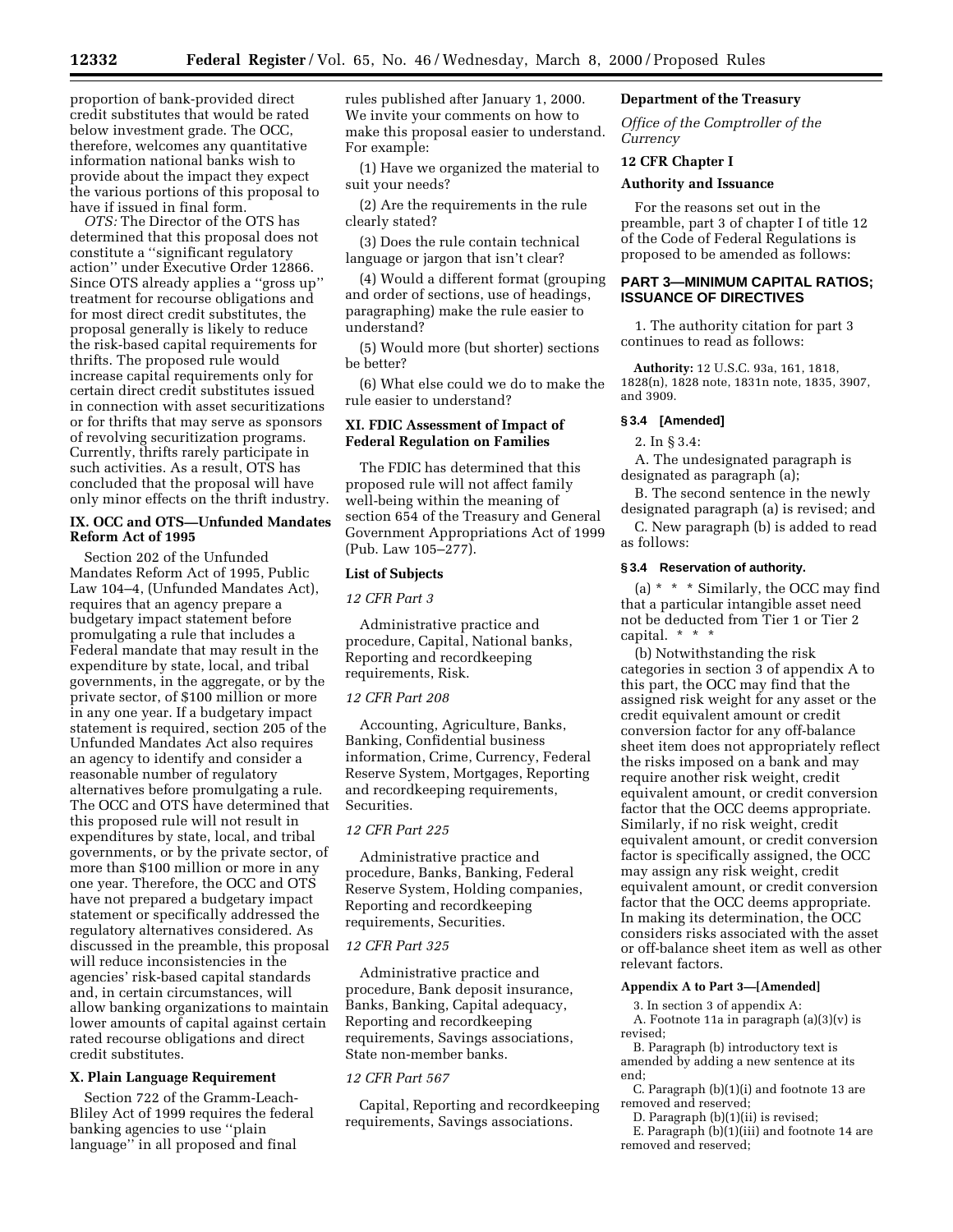F. Footnotes 16 and 17 in paragraphs (b)(2)(i) and (ii), respectively, are revised; and G. Paragraph (d) is revised to read as follows:

#### **Appendix A to Part 3—Risk-Based Capital Guidelines**

**§ 3 Risk Categories/Weights for On-Balance Sheet Assets and Off-Balance Sheet Items**

\* \* \* \* \* (a) \* \* \*  $(3) * * * *$  $(v) * * * 11a$ \* \* \* \* \*

\* \* \* \* \*

(b) \* \* \* However, direct credit substitutes, recourse obligations, and securities issued in connection with asset securitizations are treated as described in section 3(d) of this appendix A.  $(1) * * * *$ 

#### (ii) Risk participations purchased in bankers' acceptances.

\* \* \* \* \* (2) \* \* \*  $(i) * * * 16 * * * *$  $(iii) * * * 17 * *$ \* \* \* \* \*

(d) *Recourse obligations, direct credit substitutes, and asset-backed securities*—(1) *Definitions.* For purposes of this section 3 of this appendix A:

(i) *Covered representations and warranties* means representations and warranties that are made or assumed in connection with a transfer of assets (including loan servicing assets) and that obligate a bank to absorb losses arising from credit risk in the assets transferred or the loans serviced. Covered representations and warranties include promises to protect a party from losses resulting from the default or nonperformance of another party or from an insufficiency in the value of the collateral.

<sup>16</sup> Participations in performance-based standby letters of credit are treated in accordance with section 3(d) of this appendix A.

<sup>17</sup> Participations in commitments are treated in accordance with section 3(d) of this appendix A.

(ii) *Credit derivative* means a contract that allows one party (the beneficiary) to transfer the credit risk of an asset or off-balance sheet credit exposure to another party (the guarantor). The value of a credit derivative is dependent, at least in part, on the credit performance of a ''reference asset.''

(iii) *Direct credit substitute* means an arrangement in which a bank assumes credit risk associated with an on-or off-balance sheet asset that was not previously owned by the bank (third-party asset) and the risk assumed by the bank exceeds the *pro rata* share of the bank's interest in the third-party asset. If a bank has no claim on the thirdparty asset, then the bank's assumption of any risk of credit loss is a direct credit substitute. Direct credit substitutes include:

(A) Financial guarantee-type standby letters of credit that support financial claims on a third party that exceed a bank's *pro rata* share in the financial claim;

(B) Guarantees, surety arrangements, credit derivatives and similar instruments backing financial claims that exceed a bank's *pro rata* share in the financial claim;

(C) Purchased subordinated interests that absorb more than their *pro rata* share of losses from the underlying assets;

(D) Entering into a credit derivative contract under which the bank assumes more than its *pro rata* share of credit risk on a third-party asset;

(E) Loans or lines of credit that provide credit enhancement for the securitization activities of a third party; and

(F) Purchased loan servicing assets if the servicer is responsible for credit losses or if the servicer makes or assumes covered representations and warranties with respect to the loans serviced. Cash advances described in section 4(d)(1)(vii) of this appendix A are not direct credit substitutes.

(iv) *Externally rated* means that an instrument or obligation has received a credit rating from at least one nationally recognized statistical rating organization.

(v) *Face amount* means the notional principal, or face value, amount of an offbalance sheet item; the amortized cost of an asset not held for trading purposes; and the fair value of a trading asset.

(vi) *Financial guarantee-type standby letter of credit* means a letter of credit or similar arrangement that represents an irrevocable obligation to a third-party beneficiary:

(A) To repay money borrowed by, or advanced to, or for the account of, a second party (the account party); or

(B) To make payment on behalf of the account party, in the event that the account party fails to fulfill its obligation to the beneficiary.

(vii) *Mortgage servicer cash advance* means funds that a mortgage servicer advances to ensure an uninterrupted flow of payments, including advances made to cover foreclosure costs or other expenses to facilitate the timely collection of the loan. A mortgage servicer cash advance is not a recourse obligation or a direct credit substitute if:

(A) The servicer is entitled to full reimbursement and this right is not subordinated to other claims on the cash flows from the underlying asset pool; or

(B) For any one loan, the servicer's obligation to make nonreimbursable advances is contractually limited to an insignificant amount.

(viii) *Nationally recognized statistical rating organization (NRSRO)* means an entity recognized by the Division of Market Regulation of the Securities and Exchange Commission (or any successor Division) (Commission) as a nationally recognized statistical rating organization for various purposes, including the Commission's uniform net capital requirements for brokers and dealers.

(ix) *Recourse* means the retention, by a bank, of any risk of credit loss directly or indirectly associated with a transferred asset that exceeds a *pro rata* share of that bank's claim on the asset. If a bank has no claim on a transferred asset, then the retention of any risk of credit loss is recourse. A recourse obligation typically arises when a bank transfers assets and retains an explicit obligation to repurchase assets or to absorb losses due to a default on the payment of principal or interest or any other deficiency in the performance of the underlying obligor or some other party. Recourse may also exist implicitly if a bank provides credit enhancement beyond any contractual obligation to support assets it has sold. The following are examples of recourse arrangements:

(A) Making covered representations and warranties on transferred assets;

(B) Retaining loan servicing assets pursuant to an agreement under which the bank will be responsible for losses associated with the loans serviced. Mortgage servicer cash advances, as defined in section 4(d)(1)(vii) of this appendix A, are not recourse arrangements;

(C) Retaining a subordinated interest that absorbs more than its *pro rata* share of losses from the underlying assets;

(D) Selling assets under an agreement to repurchase, if the assets are not already included on the balance sheet; and

(E) Selling loan strips without contractual recourse where the maturity

<sup>11</sup>aThe portion of multifamily residential property loans that is sold subject to a *pro rata* loss sharing arrangement may be treated by the selling bank as sold to the extent that the sales agreement provides for the purchaser of the loan to share in any loss incurred on the loan on a *pro rata* basis with the selling bank. The portion of multifamily residential property loans sold subject to any loss sharing arrangement other than *pro rata* sharing of the loss shall be accorded the same treatment as any other asset sold under an agreement to repurchase or sold with recourse under section 3(d)(2) of this appendix A.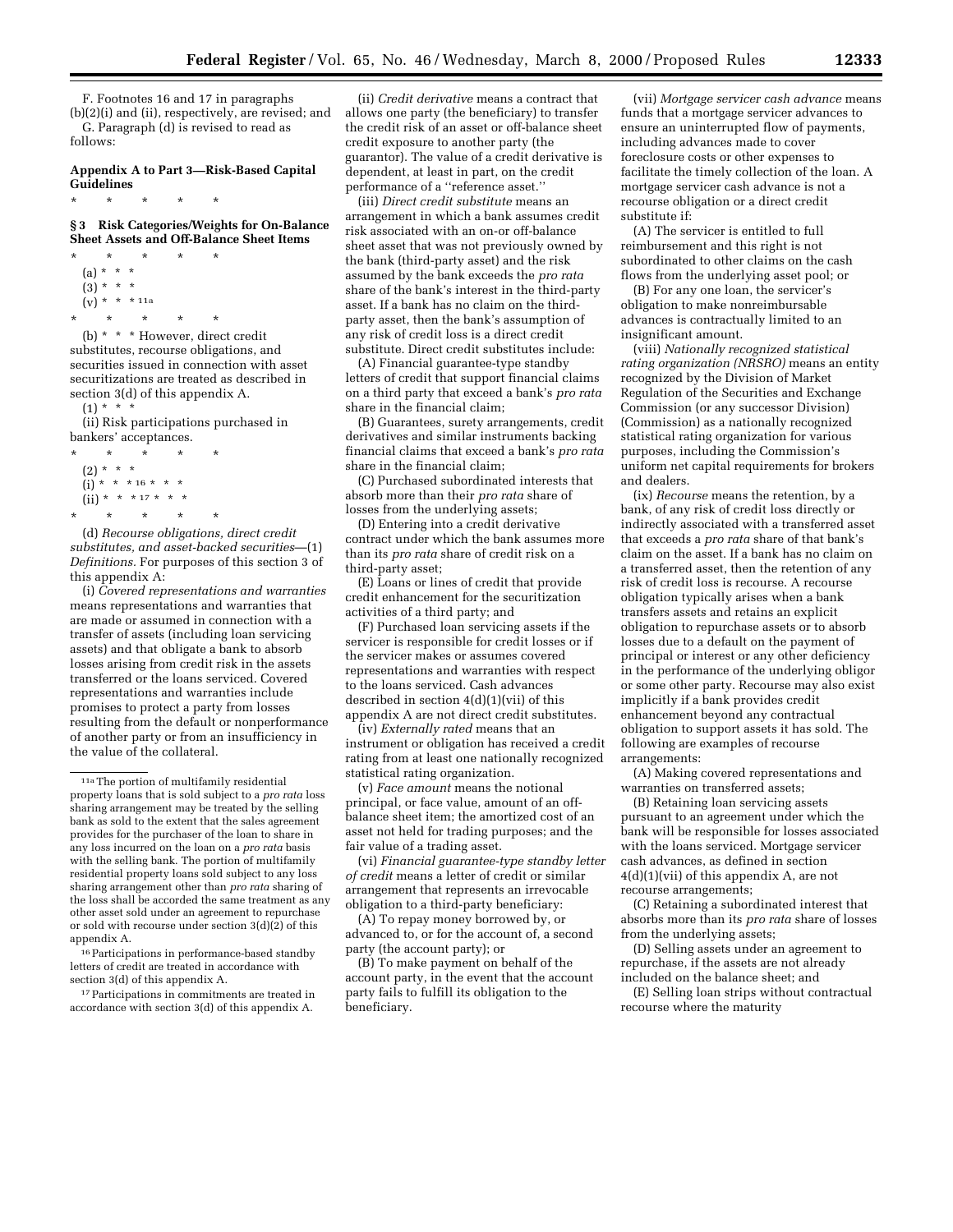of the transferred portion of the loan is shorter than the maturity of the whole loan.

(x) *Risk participation* means a participation in which the originating bank remains liable to the beneficiary for the full amount of an obligation (*e.g.* a direct credit substitute) notwithstanding that another party has acquired a participation in that obligation.

(xi) *Securitization* means the pooling and repackaging of assets or other credit exposures into securities that can be sold to investors, including transactions that create stratified credit risk positions.

(xii) *Traded position* means a recourse obligation, direct credit substitute or assetbacked security retained, assumed or issued in connection with a securitization that is externally rated, where there is an expectation that, in the near future, the rating will be relied upon by:

(A) Investors to purchase the position; or (B) A third party to enter into a transaction involving the position, such as a purchase, loan or repurchase agreement.

(2) *Credit equivalent amounts and risk weights of recourse obligations and direct credit substitutes*—(i) *Credit-equivalent amount.* Except as provided in sections 3(d)(3) and (4) of this appendix A, the creditequivalent amount for a recourse obligation or direct credit substitute is the full amount of the credit-enhanced assets for which the bank directly or indirectly retains or assumes credit risk multiplied by a 100% conversion factor.

(ii) *Risk-weight factor.* To determine the bank's risk-weighted assets for off-balance sheet recourse obligations and direct credit substitutes, the credit equivalent amount is assigned to the risk category appropriate to the obligor in the underlying transaction, after considering any associated guarantees or collateral. For a direct credit substitute that is an on-balance sheet asset (*e.g.,* a purchased subordinated security), a bank must calculate risk-weighted assets using the amount of the direct credit substitute and the full amount of the assets it supports, *i.e.,* all the more senior positions in the structure.

(3) *Credit equivalent amount and risk weight of participations in, and syndications of, direct credit substitutes.* The credit equivalent amount for a participation interest in, or syndication of, a direct credit substitute is calculated and risk weighted as follows:

(i) In the case of a direct credit substitute in which a bank has conveyed a risk participation, the full amount of the assets that are supported by the direct credit

substitute is converted to a credit equivalent amount using a 100% conversion factor. The *pro rata* share of the credit equivalent amount that has been conveyed through a risk participation is then assigned to whichever risk-weight category is lower: The risk-weight category appropriate to the obligor in the underlying transaction, after considering any associated guarantees or collateral, or the risk-weight category appropriate to the institution acquiring the participation. The *pro rata* share of the credit equivalent amount that has not been participated out is assigned to the risk-weight category appropriate to the obligor, guarantor, or collateral.

(ii) In the case of a direct credit substitute in which the bank has acquired a risk participation, the acquiring bank's percentage share of the direct credit substitute is multiplied by the full amount of the assets that are supported by the direct credit substitute and converted using a 100% credit conversion factor. The resulting credit equivalent amount is then assigned to the risk-weight category appropriate to the obligor in the underlying transaction, after considering any associated guarantees or collateral.

(iii) In the case of a direct credit substitute that takes the form of a syndication where each bank is obligated only for its *pro rata* share of the risk and there is no recourse to the originating bank, each bank's credit equivalent amount will be calculated by multiplying only its *pro rata* share of the assets supported by the direct credit substitute by a 100% conversion factor. The resulting credit equivalent amount is then assigned to the risk-weight category appropriate to the obligor in the underlying transaction, after considering any associated guarantees or collateral.

(4) *Externally rated positions: Creditequivalent amounts and risk weights.*—(i) *Traded positions.* With respect to a recourse obligation, direct credit substitute, or assetbacked security that is a ''traded position'' and that has received an external rating that is one grade below investment grade or better, the bank shall multiply the face amount of the position by the appropriate risk weight, determined in accordance with Table B. 24

#### TABLE B

| Rating category                                     | Examples        | Risk weight<br>(percent) |
|-----------------------------------------------------|-----------------|--------------------------|
| Highest or second<br>highest invest-<br>ment grade. | AAA, AA         | 20                       |
| Third highest in-<br>vestment grade.                | A               | 50                       |
| I owest invest-<br>ment grade.                      | <b>BBB</b><br>. | 100                      |
| One category<br>helow invest-<br>ment grade.        | ВB<br>.         | 200                      |

(ii) *Non-traded positions.* A recourse obligation or direct credit substitute extended in connection with a securitization that is not a ''traded position'' is assigned a risk weight in accordance with section 3(d)(4)(i) of this appendix A if:

(A) It has been externally rated one category below investment grade or better by two NRSROs;

(B) The ratings are publicly available; and (C) The ratings are based on the same criteria used to rate securities sold to the public. If the two ratings are different, the lower rating will determine the risk category to which the recourse obligation or direct credit substitute will be assigned.

(5) *Senior positions not externally rated.* For a recourse obligation, direct credit substitute, or asset-backed security that is not externally rated but is senior in all credit-risk related features to a traded position (including collateralization), a bank may apply a risk weight to the face amount of the senior position in accordance with section 3(d)(4)(i) of this appendix A, based upon the traded position, subject to the bank satisfying the OCC that this treatment is appropriate.

(6) *Direct credit substitutes that are not externally rated.* A direct credit substitute extended in connection with a securitization that is not externally rated may risk weight the face amount of the direct credit substitute based on the bank's determination of the credit rating of the position, as specified in Table C. In order to qualify for this treatment, the bank's system for determining the credit rating of the direct credit substitute must meet one of the three alternative standards set out in section 3(d)(6)(i) through (iii) of this appendix A.

<sup>24</sup>Stripped mortgage-backed securities, such as interest-only or principal-only strips, may be assigned only, at a minimum, to the 100% risk category.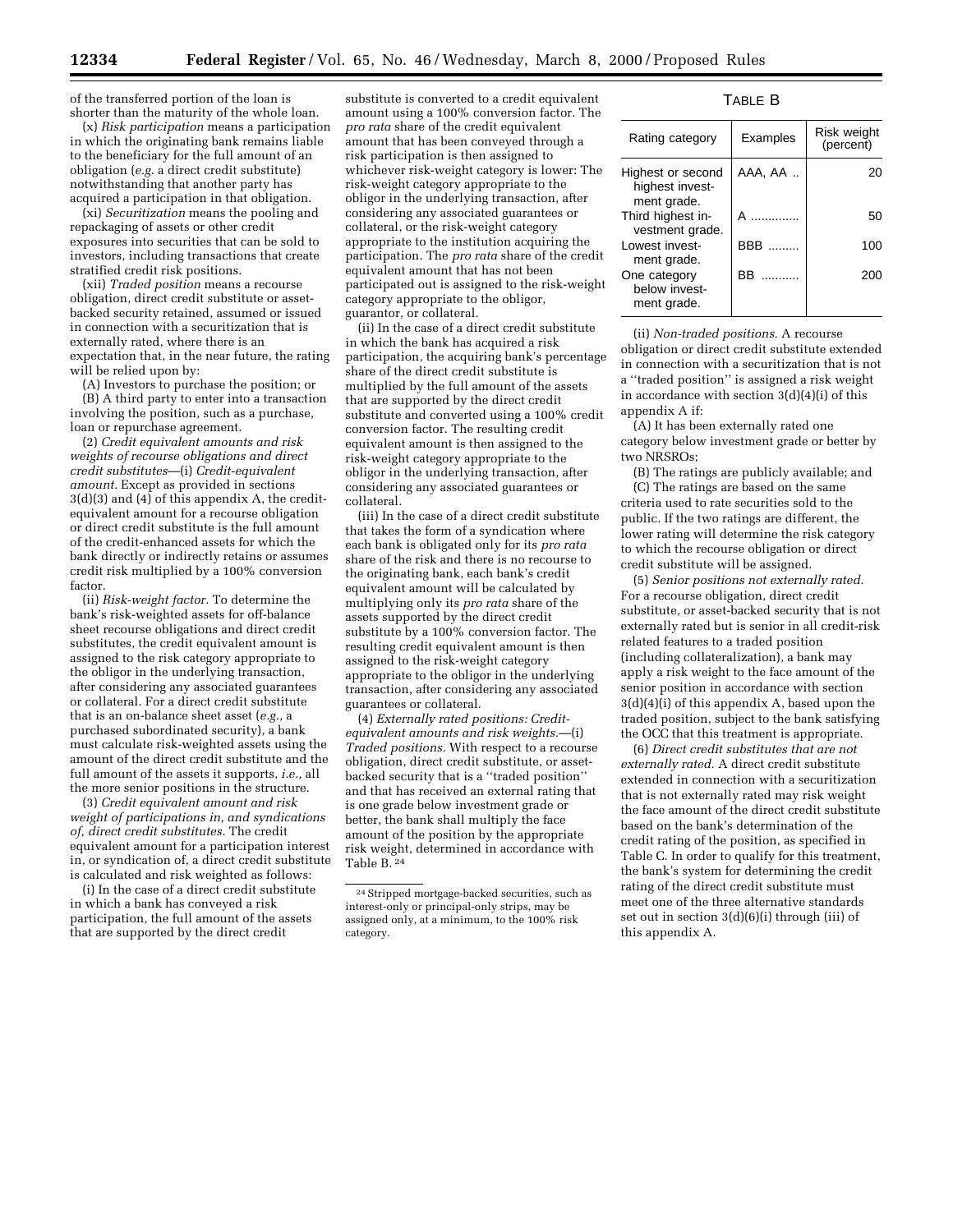TABLE C

| Rating category                                     | Examples | Risk weight<br>(percent) |
|-----------------------------------------------------|----------|--------------------------|
| Highest or second<br>highest invest-<br>ment grade. | AAA, AA  | 100                      |
| Third highest in-<br>vestment grade.                | A        | 100                      |
| I owest invest-<br>ment grade.                      | BBB      | 100                      |
| One category<br>helow invest-<br>ment grade.        | ВB<br>.  | 200                      |

(i) *Internal risk rating used for assetbacked programs.* The direct credit substitute is issued in connection with an asset-backed commercial paper program sponsored by the bank and the bank's internal credit risk rating system is adequate. Adequate internal credit risk rating systems usually contain the following criteria: 25

(A) The internal credit risk system is an integral part of the bank's risk management system that explicitly incorporates the full range of risks arising from a bank's participation in securitization activities;

(B) Internal credit ratings are linked to measurable outcomes, such as the probability that the position will experience any loss, the position's expected loss given default, and the degree of variance in losses given default on that position;

(C) The bank's internal credit risk system must separately consider the risk associated with the underlying loans or borrowers, and the risk associated with the structure of a particular securitization transaction;

(D) The bank's internal credit risk system must identify gradations of risk among ''pass'' assets and other risk positions;

(E) The bank must have clear, explicit criteria that are used to classify assets into each internal risk grade, including subjective factors;

(F) The bank must have independent credit risk management or loan review personnel assigning or reviewing the credit risk ratings;

(G) An internal audit procedure should periodically verify that internal risk ratings are assigned in accordance with the banking organization's established criteria.

(H) The bank must monitor the performance of the internal credit risk ratings assigned to nonrated, nontraded direct credit substitutes over time to determine the appropriateness of the initial credit risk

rating assignment and adjust individual credit risk ratings, or the overall internal credit risk ratings system, as needed; and

(I) The internal credit risk system must make credit risk rating assumptions that are consistent with, or more conservative than, the credit risk rating assumptions and methodologies of NRSROs.

(ii) *Program ratings.* The direct credit substitute is issued in connection with a securitization program and a NRSRO (or other entity satisfactory to the OCC) has reviewed the terms of the securitization and stated a rating for positions associated with the program. If the program has options for different combinations of assets, standards, internal credit enhancements and other relevant factors, and the NRSRO or other entity specifies ranges of rating categories to them, the bank may apply the rating category applicable to the option that corresponds to the bank's position. The bank must demonstrate to the OCC's satisfaction that the credit risk rating assigned to the program meets the same standards generally used by NRSROs for rating traded positions. In addition, the bank must also demonstrate to the OCC's satisfaction that the criteria underlying the NRSRO's assignment of ratings for the program are satisfied for the particular direct credit substitute issued by the bank. If a bank participates in a securitization sponsored by another party, the OCC may authorize the bank to use this approach based on a program rating obtained by the sponsor of the program.

(iii) *Computer program.* The bank is using an acceptable credit assessment computer program to determine the rating of a direct credit substitute extended in connection with a securitization. A NRSRO (or another entity approved by the OCC) must have developed the computer program and the bank must demonstrate to the OCC's satisfaction that ratings under the program correspond credibly and reliably with the rating of traded positions.

(7) *Off-balance sheet securitized assets subject to early amortization.* An asset that is sold by a bank into a revolving securitization sponsored by the bank, notwithstanding such sale, shall be converted to an on-balance sheet credit equivalent using a 100% conversion factor, and assigned to the 20 percent risk-weight category, if the securitization has an early amortization feature.26 The total capital requirement for these assets, including capital charges arising from any retained recourse or direct credit substitute, may not exceed 8% of the amount of the assets in the securitization.

(8) *Limitations on risk-based capital requirements*—(i) *Low-level exposure rule.* If the maximum contractual liability or exposure to loss retained or assumed by a bank is less than the effective risk-based capital requirement for the asset supported by the bank's position, the risk based capital required under this appendix A is limited to the bank's contractual liability, less any recourse liability account established in accordance with generally accepted accounting principles.

(ii) *Related on-balance sheet assets.* If an asset is included in the calculation of the risk-based capital requirement under this section 3(d) of this appendix A and also appears as an asset on a bank's balance sheet, the asset is risk-weighted only under this section 3(d) of this appendix A, except in the case of loan servicing assets and similar arrangements with embedded recourse obligations or direct credit substitutes. In that case, both the on-balance sheet servicing assets and the related recourse obligations or direct credit substitutes are incorporated into the risk-based capital calculation.

\* \* \* \* \* 4. In appendix A, Table 2, ''100 Percent Conversion Factor,'' Item 1 is revised to read as follows:

\* \* \* \* \*

#### **Table 2—Credit Conversion Factors for Off-Balance Sheet Items**

*100 Percent Conversion Factor*

1. [Reserved]

\* \* \* \* \* Dated: February 9, 2000.

**John D. Hawke, Jr.,**

*Comptroller of the Currency.*

**Federal Reserve System**

**12 CFR Chapter II**

#### **Authority and Issuance**

For the reasons set forth in the joint preamble, parts 208 and 225 of chapter II of title 12 of the Code of Federal Regulations are proposed to be amended as follows:

#### **PART 208—MEMBERSHIP OF STATE BANKING INSTITUTIONS IN THE FEDERAL RESERVE SYSTEM (REGULATION H)**

1. The authority citation for part 208 continues to read as follows:

**Authority:** 12 U.S.C. 24, 36, 92(a), 93(a), 248(a), 248(c), 321–338a, 371d, 461, 481–486,

<sup>25</sup>The adequacy of a bank's use of its internal credit risk rating system must be demonstrated to the OCC considering the criteria listed in this section and the size and complexity of the credit exposures assumed by the bank.

<sup>26</sup>This requirement does not apply to interests that the seller has retained.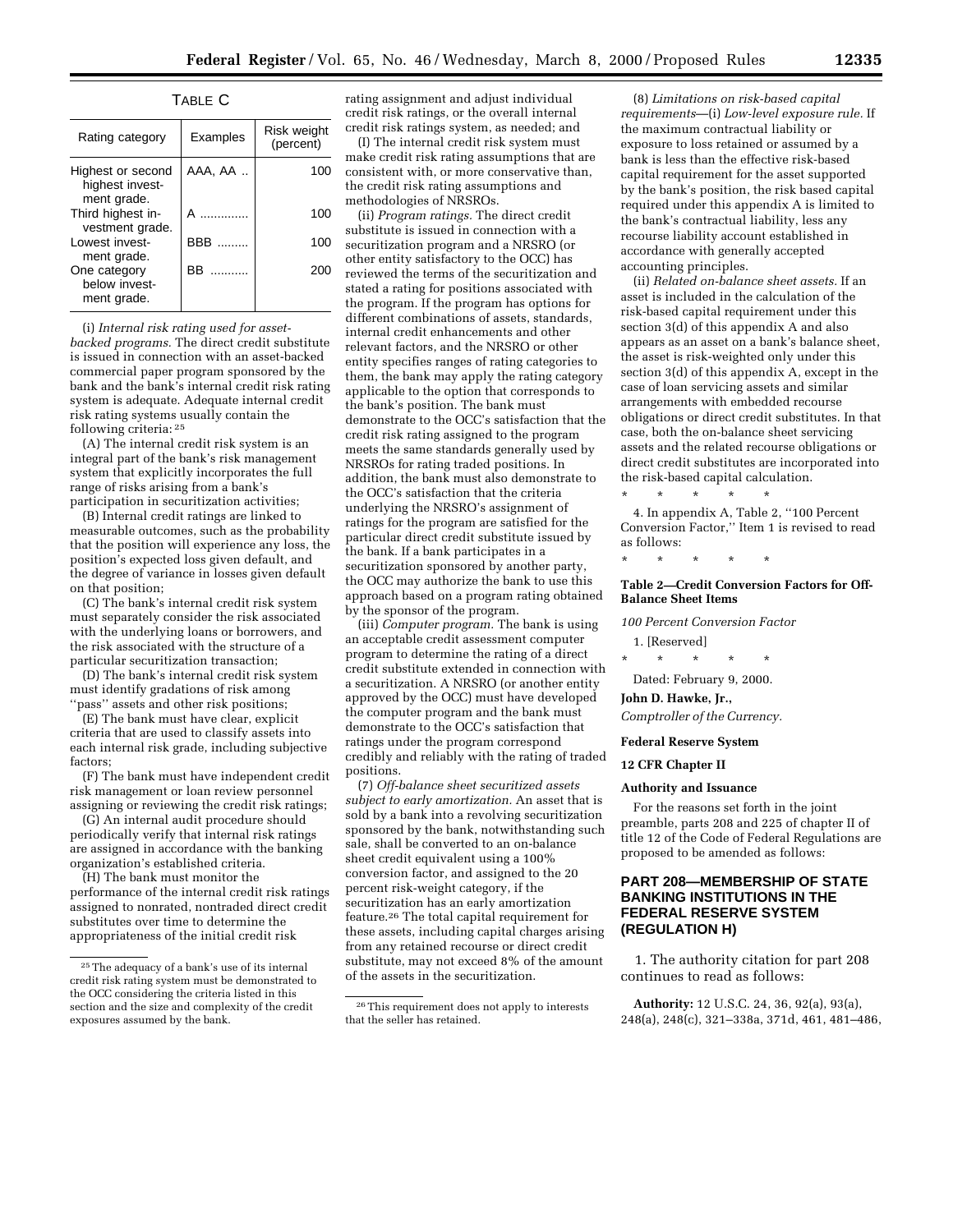601, 611, 1814, 1816, 1818, 1820(d)(9), 1823(j), 1828(o), 1831, 1831o, 1831p–1, 1831r–1, 1835(a), 1882, 2901–2907, 3105, 3310, 3331–3351, and 3906–3909; 15 U.S.C. 78b, 78l(b), 78l(g), 78l(i), 78o–4(c)(5), 78q, 78q–1, and 78w; 31 U.S.C. 5318; 42 U.S.C. 4012a, 4104a, 4104b, 4106, and 4128.

2. In appendix A to part 208:

A. The three introductory paragraphs to section *II*. are revised;

B. A new undesignated fifth paragraph is added at the end of section *III*.A;

C. In section *III.*B., paragraph 3 is revised and footnote 23 is removed, and in paragraph 4, footnote 24 is removed;

D. In section *III*.C., paragraphs 1 through 3, footnotes 25 through 37 are redesignated as footnotes 23 through 35, and paragraph 4 is revised;

E. In section *III*.D., the introductory paragraph and paragraph 1 are revised;

F. In sections *III.*D. and *III.*E., footnote 46 is removed and footnotes 47 through 51 are redesignated as footnotes 44 through 48; and

G. In section *IV*.B., footnote 52 is removed.

#### **Appendix A to Part 208—Capital Adequacy Guidelines for State Member Banks: Risk-Based Measure**

\* \* \* \* \*

*II***. \* \* \***

A bank's qualifying total capital consists of two types of capital components: ''core capital elements'' (comprising Tier 1 capital) and ''supplementary capital elements'' (comprising Tier 2 capital). These capital elements and the various limits, restrictions, and deductions to which they are subject, are discussed below and are set forth in Attachment II.

The Federal Reserve will, on a case-by-case basis, determine whether and, if so, how much of any liability that does not fit wholly within the terms of one of the capital categories set forth below or that does not have an ability to absorb losses commensurate with the capital treatment otherwise specified below will be counted as an element of Tier 1 or Tier 2 capital. In making such a determination, the Federal Reserve will consider the similarity of the liability to liabilities explicitly treated in the guidelines, the ability of the liability to absorb losses while the bank operates as a going concern, the maturity and redemption features of the liability, and other relevant terms and factors. To qualify as an element of Tier 1 or Tier 2 capital, a capital instrument may not contain or be covered by any covenants, terms, or restrictions that are inconsistent with safe and sound banking practices.

Redemptions of permanent equity or other capital instruments before stated maturity could have a significant impact on a bank's overall capital structure. Consequently, a bank considering such a step should consult with the Federal Reserve before redeeming any equity or debt capital instrument (prior to maturity) if such redemption could have

a material effect on the level or composition of the institution's capital base.4

- \* \* \* \* \*
- *III*. \* \* \*
- $A^{*}$  \* \*

The Federal Reserve will, on a case-by-case basis, determine the appropriate risk weight for any asset or the credit equivalent amount of an off-balance sheet item that does not fit wholly within the terms of one of the risk weight categories set forth below or that imposes risks on a bank that are incommensurate with the risk weight otherwise specified below for the asset or offbalance sheet item. In addition, the Federal Reserve will, on a case-by-case basis, determine the appropriate credit conversion factor for any off-balance sheet item that does not fit wholly within the terms of one of the credit conversion factors set forth below or that imposes risks on a bank that are incommensurate with the credit conversion factors otherwise specified below for the offbalance sheet item. In making such a determination, the Federal Reserve will consider the similarity of the asset or offbalance sheet item to assets or off-balance sheet items explicitly treated in the guidelines, as well as other relevant factors.

\* \* \* \* \*

B. \* \* \*

3. *Recourse obligations, direct credit substitutes, and asset- and mortgage-backed securities.* Direct credit substitutes, assets transferred with recourse, and securities issued in connection with asset securitizations and structured financings are treated as described below. Use of the term ''asset securitizations'' or ''securitizations'' in this rule includes structured financings, as well as asset securitization transactions.

a. *Definitions*—(i) *Credit derivatives* are onor off-balance sheet notes or contracts that allow one party (the ''beneficiary'') to transfer the credit risk of a ''reference asset,'' which it often owns, to another party (the ''guarantor''). The value of a credit derivative is dependent, at least in part, on the credit performance of the reference asset, which typically is a publicly traded loan or corporate bond.

(ii) *Credit-enhancing representations and warranties* means representations and warranties extended by a bank when it transfers assets (including loan servicing assets) or assumed by the bank when it purchases loan servicing assets that obligate the bank to absorb credit losses on transferred assets or serviced loans. These representations and warranties typically arise when the bank agrees to protect purchasers or some other party from losses due to the default or nonperformance of the obligor on the transferred assets or serviced loans, or insufficiency in the value of collateral supporting the transferred assets or serviced loans.

(iii) *Direct credit substitute* means an arrangement in which a bank *assumes,* in

form or in substance, any risk of credit loss directly or indirectly associated with a *thirdparty* asset or other financial claim, that exceeds the bank's *pro rata* share of the asset or claim. If the bank has no claim on the asset, then the assumption of *any* risk of loss is a direct credit substitute. Direct credit substitutes include, but are not limited to:

(*1*) Financial guarantee-type standby letters of credit that support financial claims on the account party;

(*2*) Guarantees, surety arrangements, credit derivatives, and irrevocable guarantee-type instruments backing financial claims such as outstanding securities, loans, or other financial liabilities, or that back off-balance sheet items against which risk-based capital must be maintained;

(*3*) Purchased subordinated interests or securities that absorb more than their *pro rata* share of losses from the underlying assets;

(*4*) Loans or lines of credit that provide credit enhancement for the financial obligations of an account party; and

(*5*) Purchased loan servicing assets if the servicer is responsible for credit losses associated with the loans being serviced (other than mortgage servicer cash advances as defined in paragraph *III*.B.3.a.(vi) of this section), or if the servicer makes or assumes credit-enhancing representations and warranties with respect to the serviced loans.

(iv) *Externally rated* means, with respect to an instrument or obligation, that the instrument or obligation has received a credit rating from a nationally-recognized statistical rating organization.

(v) *Financial guarantee-type standby letter of credit* means any letter of credit or similar arrangement, however named or described, that represents an irrevocable obligation to the beneficiary on the part of the issuer:

(*1*) To repay money borrowed by, advanced to, or for the account of, the account party; or

(*2*) To make payment on account of any indebtedness undertaken by the account party in the event that the account party fails to fulfill its obligation to the beneficiary.

(vi) *Mortgage servicer cash advance* means funds that a residential mortgage loan servicer advances to ensure an uninterrupted flow of payments or the timely collection of residential mortgage loans, including disbursements made to cover foreclosure costs or other expenses arising from a mortgage loan to facilitate its timely collection. A mortgage servicer cash advance is not a recourse obligation or a direct credit substitute if the mortgage servicer is entitled to full reimbursement or, for any one residential mortgage loan, nonreimbursable advances are contractually limited to an insignificant amount of the outstanding principal on that loan.

(vii) *Nationally recognized statistical rating organization* means an entity recognized by the Division of Market Regulation of the Securities and Exchange Commission as a nationally recognized statistical rating organization for various purposes, including the Commission's uniform net capital requirements for brokers and dealers (17 CFR  $240.15c3 - 1(c)(2)(vi)(E)$ , (F), and (H)).

(viii) *Recourse* means an arrangement in which a bank *retains,* in form or in

<sup>4</sup>Consultation would not ordinarily be necessary if an instrument were redeemed with the proceeds of, or replaced by, a like amount of a similar or higher quality capital instrument and the organization's capital position is considered fully adequate by the Federal Reserve.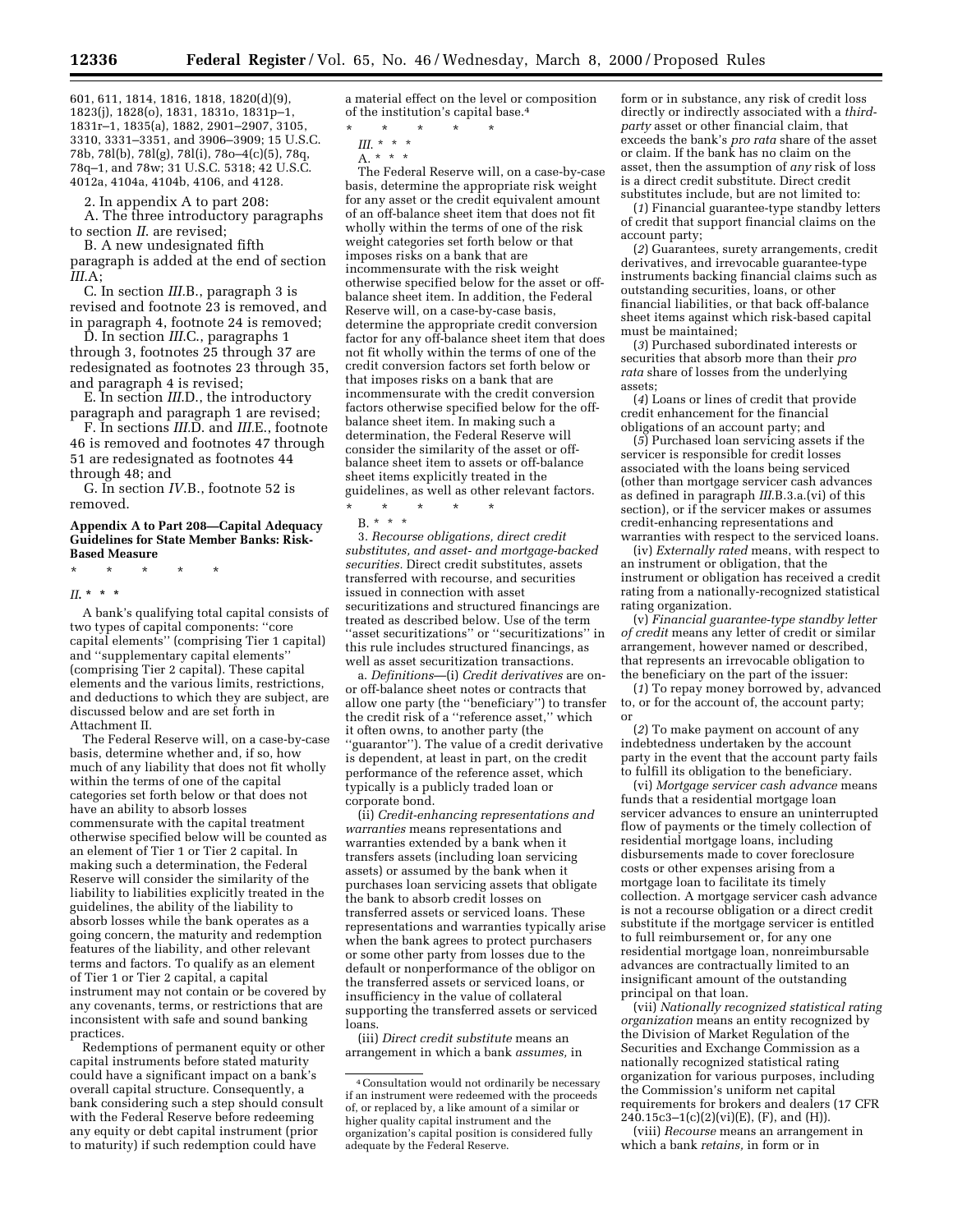substance, any risk of credit loss directly or indirectly associated with a transferred asset that exceeds a *pro rata* share of the bank's claim on the asset. If a bank has no claim on a transferred asset, then the retention of any risk of loss is recourse. A recourse obligation typically arises when an institution transfers assets and retains an obligation to repurchase the assets or absorb losses due to a default of principal or interest or any other deficiency in the performance of the underlying obligor or some other party. Recourse may exist implicitly where a bank provides credit enhancement beyond any contractual obligation to support assets it has sold. Recourse obligations include, but are not limited to:

(*1*) Credit-enhancing representations and warranties on the transferred assets that obligate the servicer to absorb credit losses, including early-default clauses;

(*2*) Retained loan servicing assets if the servicer is responsible for losses associated with the loans being serviced other than mortgage servicer cash advances as defined in paragraph *III*.B.3.a.(vi) of this section.

(*3*) Retained subordinated interests or securities or credit derivatives that absorb more than their *pro rata* share of losses from the underlying assets;

(*4*) Assets sold under an agreement to repurchase if the assets are not already included on the balance sheet; and

(*5*) Loan strips sold without direct recourse where the maturity of the transferred loan that is drawn is shorter than the maturity of the commitment.

(ix) *Securitization* means the pooling and repackaging of loans or other credit exposures into securities that can be sold to investors. For purposes of this appendix A, securitization also includes structured finance transactions or programs that generally create stratified credit risk positions whose performance is dependent upon an underlying pool of credit exposures, including loans and commitments.

(x) *Traded position* means a recourse obligation, direct credit substitute, or asset-or mortgage-backed security that is retained, assumed, or issued in connection with an asset securitization and that is rated with a reasonable expectation that, in the near future:

(*1*) The position would be sold to investors relying on the rating; or

(*2*) A third party would, in reliance on the rating, enter into a transaction such as a purchase, loan, or repurchase agreement involving the position.

b. *Amount of position to be included in risk-weighted assets.* Other types of recourse obligations or direct credit substitutes, other than those listed in section III.B.3.b.(i)(*1*) through (*7*) of this appendix A, should be treated in accordance with the principles contained in section *III*.B.3. of this appendix A. The treatment of direct credit substitutes that have been syndicated or in which risk participations have been conveyed or acquired is set forth in section *III*.D.1 of this appendix A.

(i) *General rule for determining the credit equivalent amount and risk weight of recourse obligations and direct credit substitutes.* Except as otherwise provided in

section *III* of this appendix A, the risk weighted asset amount or the credit equivalent amount for a recourse obligation or direct credit substitute is the full amount of the credit enhanced assets from which risk of credit loss is directly or indirectly retained or assumed. This credit equivalent amount is assigned to the risk weight category appropriate to the obligor or, if relevant, the guarantor or nature of any collateral. Thus, a bank that extends a partial direct credit substitute, *e.g.,* a financial standby letter of credit, that absorbs the first 10 percent of loss on a transaction, must maintain capital against the full amount of the assets being supported. Furthermore, for direct credit substitutes that are on-balance sheet assets, *e.g.,* purchased subordinated securities, banks must maintain capital against the amount of the direct credit substitutes and the full amount of the assets being supported, *i.e.,* all more senior positions. This treatment is subject to the low-level capital rule discussed in section *III*.B.3.c.i. of this appendix A. For purposes of this appendix A, the full amount of the credit enhanced assets from which risk of credit loss is directly or indirectly retained or assumed means for:

(*1*) A financial guarantee-type standby letter of credit, surety arrangement, credit derivative, guarantee, or irrevocable guarantee-type instruments, the full amount of the assets that the direct credit substitute fully or partially supports;

(*2*) A subordinated interest or security, the amount of the subordinated interest or security plus all more senior interests or securities;

(*3*) Mortgage servicing assets that are recourse obligations or direct credit substitutes, the outstanding amount of the loans serviced;

(*4*) Credit-enhancing representations and warranties, the amount of the assets subject to the representations or warranties;

(*5*) Loans or lines of credit that provide credit enhancement for the financial obligations of an account party, the full amount of the enhanced financial obligations;

(*6*) Loans strips, the amount of the loans; and

(*7*) For assets sold with recourse, the amount of assets for which risk of loss is directly or indirectly retained, less any applicable recourse liability account established in accordance with generally accepted accounting principles.

(ii) *Determining the credit risk weight of recourse obligations, direct credit substitutes, and asset- and mortgage-backed securities that are rated within one of the five highest rating categories.* (*1*) A traded position is eligible for the risk-based capital treatment described in this paragraph if its external rating is within one of the five highest rating categories, *e.g.,* AAA through BB, used by a nationally-recognized statistical rating organization. A recourse obligation, direct credit substitute, or asset- or mortgage-backed security which is not externally rated but is senior in all respects to a traded position that is externally rated, including access to any collateral, is also eligible for the risk-based capital treatment described in this paragraph

*III*.B.3.b.(ii) as if it had the same rating as the traded position. This treatment for the unrated senior position is subject to current and prospective supervisory guidance on a case-by-case basis.

(*A*) *Two highest investment grades.* Except as otherwise provided in section *III.* of this appendix A, the face amount of a recourse obligation, direct credit substitute, or an asset- or mortgage-backed security that is rated in either of the two highest investment grade categories, *e.g.,* AAA or AA, is assigned to the 20 percent risk category.

(*B*) *Third highest investment grade.* Except as otherwise provided in this section *III*. of this appendix A, the face amount of a recourse obligation, direct credit substitute, or an asset-or mortgage-backed security that is rated in the third highest investment grade category, *e.g.,* A, is assigned to the 50 percent risk category.

(*C*) *Lowest investment grade.* Except as otherwise provided in this section *III*. of this appendix A, the face amount of a recourse obligation, direct credit substitute, or an asset-or mortgage-backed security that is rated in the lowest investment grade category, *e.g.,* BBB, is assigned to the 100 percent risk category.

(*D*) *One category below investment grade.* Except as otherwise provided in this section *III*. of this appendix A, the face amount of a recourse obligation, direct credit substitute, or an asset-or mortgage-backed security that is rated in the next lower category below the lowest investment grade category, *e.g.,* BB, is assigned a 200 percent risk weight.

(*2*) Nontraded recourse obligations, direct credit substitutes, or asset-or mortgagebacked securities that are retained, assumed or issued in connection with an asset securitization also are eligible for the treatment described in this paragraph *III.*B.3.b.(ii) if they are externally rated within one of the five highest rating categories by two nationally-recognized statistical rating organizations, the ratings are publicly available, and the ratings are based on the same criteria used to rate securities sold to the public.

(*3*) A direct credit substitute extended in connection with an asset securitization that is not a traded position and is not externally rated by a nationally-recognized statistical rating organization (such as a letter of credit) may be eligible for the treatment described in section *III*.B.3.b.(ii)(1)(*C*) and (D) of this appendix A, *i.e., a minimum risk weight of 100 percent,* if it satisfies the criteria of one of the following approaches deemed appropriate for the institution by the Federal Reserve:

(*A*) A bank, under its qualifying internal risk rating system, assigns an internal rating to a direct credit substitute extended to an asset-backed commercial paper program that is equivalent to an external credit rating one category below investment grade or higher provided by a nationally recognized statistical rating organization. A qualifying internal risk rating system must be reviewed and deemed appropriate by the Federal Reserve and must satisfy the following criteria and any other prudential standards that the Federal Reserve determines are necessary. Qualifying internal risk rating systems at a minimum must: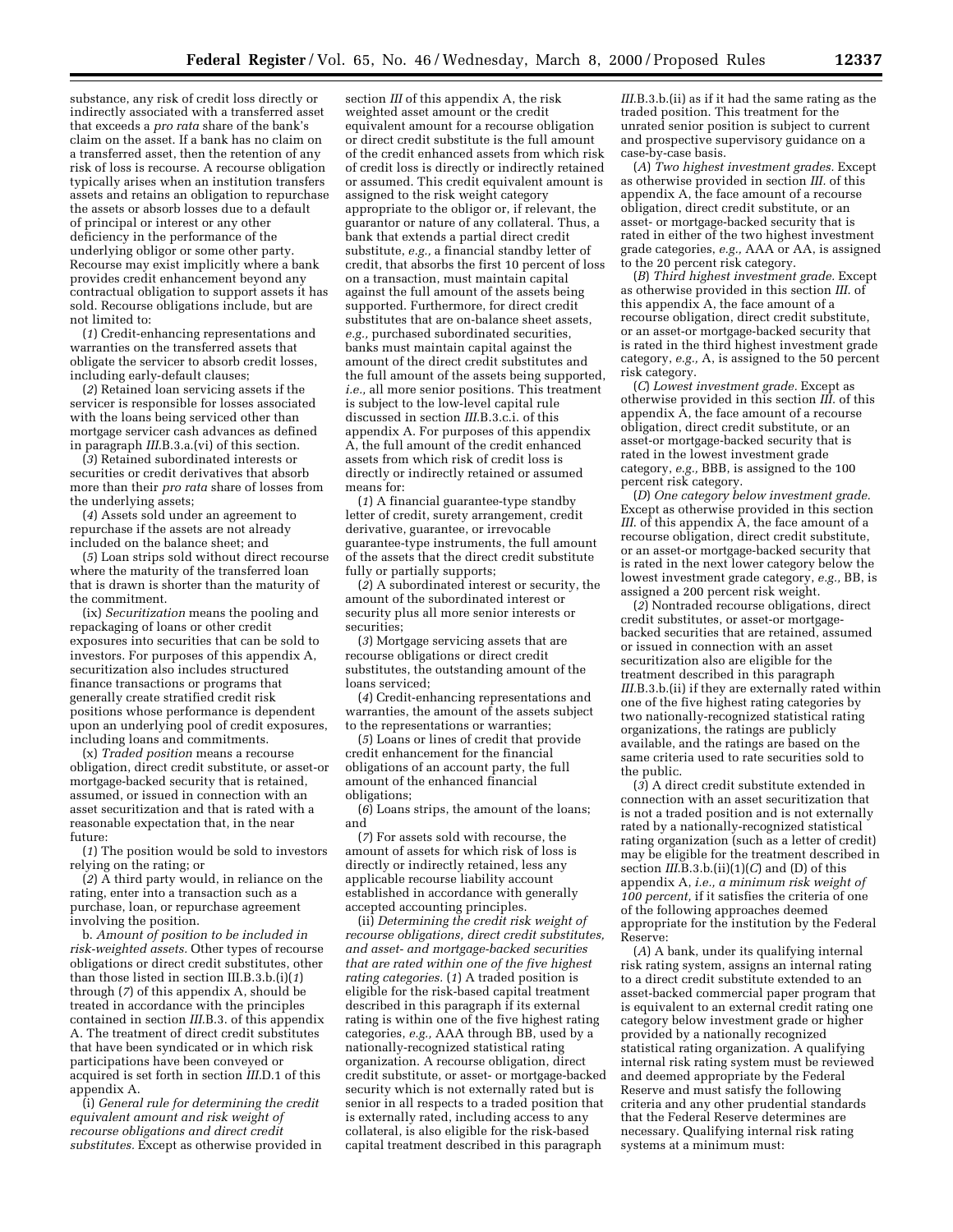(*i*) Be an integral part of an effective risk management system that explicitly incorporates the full range of risks arising from a bank's participation in securitization activities;

(*ii*) Link the internal ratings to measurable outcomes, such as the probability that the position will experience any loss, the position's expected loss given default, and the degree of variance in losses given default on that position;

(*iii*) Separately consider the risk associated with the underlying loans or borrowers, and the risk associated with the structure of a particular securitization transaction;

(*iv*) Identify gradations of risk among ''pass'' assets and other risk positions;

(*v*) Have clear, explicit criteria that are used to classify assets into each internal risk grade, including subjective factors;

(*vi*) Have independent credit risk management or loan review personnel assigning or reviewing the credit risk ratings;

(*vii*) Have an internal audit procedure that periodically verifies that the internal credit risk ratings are assigned in accordance with the established criteria;

(*viii*) Monitor the performance of the internal ratings assigned to nonrated nontraded direct credit substitutes over time to determine the appropriateness of the initial rating assignment and adjust individual ratings accordingly; and

(*ix*) Be consistent with, or more conservative than, the rating assumptions and methodologies of nationally recognized statistical rating organizations.

(*B*) A bank's direct credit substitute extended to a securitization or structured finance program is reviewed by a nationally recognized statistical rating organization, in conjunction with a review of the overall program, and is assigned a rating or its equivalent. If the program has options for different combinations of assets, standards, internal credit enhancements, and other relevant factors, the rating organization may specify ranges of rating categories that may apply premised on which options are utilized by the bank's risk position. The bank must demonstrate to the Federal Reserve that the nationally recognized statistical rating organization's programmatic rating for its risk position generally meets the same standards used by the rating organization for rating traded positions, and that the rating organization's underlying premises are satisfied for particular direct credit substitutes issued by the bank. If a bank participates in a securitization or structured finance program sponsored by another party, the Federal Reserve may authorize the bank to use this approach based on a programmatic rating obtained by the sponsor of the program.

(*C*) A bank may rate its credit risk exposure to direct credit substitutes by relying on a qualifying credit assessment computer program. A nationally recognized statistical rating agency or other acceptable third party must have developed such a credit assessment system for determining the credit risk of direct credit substitutes and other stratified credit positions. Banks must demonstrate to the Federal Reserve that ratings under such a credit assessment

computer program correspond credibly and reliably with the ratings assigned by the rating agencies to publicly traded securities.

(iii) *Determining the credit risk weight for off-balance sheet securitized assets that are subject to early amortization provisions.* If a bank securitizes revolving assets, such as credit cards, home equity lines, or commercial loans issued under lines of credit, in a securitization transaction that it has sponsored and which includes early amortization provisions, then the sponsoring bank must maintain risk-based capital against the off-balance sheet securitized assets from the inception of the transaction. An early amortization feature is a provision that, under specified conditions, returns principal to investors prior to the expected payment dates and generally is a result of a deteriorating portfolio. The securitized, offbalance sheet assets are to be converted to an on-balance sheet credit equivalent amount using the 100 percent conversion factor and assigned to the 20 percent risk category. However, this capital requirement, when combined with the capital requirements for any retained recourse or direct credit substitute associated with the securitized assets, is limited to a total of 8 percent of the off-balance sheet securitized assets.

c. *Limitations on risk-based capital requirements.* (i) *Low-level exposure.* If the maximum contractual liability or exposure to loss retained or assumed by a bank in connection with a recourse obligation or a direct credit substitute is less than the effective risk-based capital requirement for the enhanced assets, the risk-based capital requirement is limited to the maximum contractual liability or exposure to loss, less any liability account established in accordance with generally accepted accounting principles. This limitation does not apply to assets sold with implicit recourse.

(ii) *Mortgage-related securities or participation certificates retained in a mortgage loan swap.* If a bank holds a mortgage-related security or a participation certificate as a result of a mortgage loan swap with recourse, capital is required to support the recourse obligation plus the percentage of the mortgage-related security or participation certificate that is not covered by the recourse obligation. The total amount of capital required for the on-balance sheet asset and the recourse obligation, however, is limited to the capital requirement for the underlying loans, calculated as if the bank continued to hold these loans as an on-balance sheet asset.

(iii) *Related on-balance sheet assets.* If a recourse obligation or direct credit substitute subject to section *III*.B.3. of this appendix A also appears as a balance sheet asset, the balance sheet asset is not included in a bank's risk-weighted assets to the extent the value of the balance sheet asset is already included in the off-balance sheet credit equivalent amount for the recourse obligation or direct credit substitute, except in the case of loan servicing assets and similar arrangements with embedded recourse obligations or direct credit substitutes. In the latter cases, both the on-balance sheet assets and the related recourse obligations and

direct credit substitutes are incorporated into the risk-based capital calculation.

\* \* \* \* \*

C. \* \* \* 4. *Category 4: 100 percent.* a. All assets not included in the categories above are assigned to this category, which comprises standard risk assets. The bulk of the assets typically found in a loan portfolio would be assigned to the 100 percent category.

b. This category includes long-term claims on, and the portions of long-term claims that are guaranteed by, non-OECD banks, and all claims on non-OECD central governments that entail some degree of transfer risk.36 This category includes all claims on foreign and domestic private-sector obligors not included in the categories above (including loans to nondepository financial institutions and bank holding companies); claims on commercial firms owned by the public sector; customer liabilities to the bank on acceptances outstanding involving standard risk claims; 37 investments in fixed assets, premises, and other real estate owned; common and preferred stock of corporations, including stock acquired for debts previously contracted; all stripped mortgage-backed securities and similar instruments; and commercial and consumer loans (except those assigned to lower risk categories due to recognized guarantees or collateral and loans secured by residential property that qualify for a lower risk weight).

c. Also included in this category are industrial-development bonds and similar obligations issued under the auspices of state or political subdivisions of the OECD-based group of countries for the benefit of a private party or enterprise where that party or enterprise, not the government entity, is obligated to pay the principal and interest, and all obligations of states or political subdivisions of countries that do not belong to the OECD-based group.

d. The following assets also are assigned a risk weight of 100 percent if they have not been deducted from capital: Investments in unconsolidated companies, joint ventures, or associated companies; instruments that qualify as capital issued by other banking organizations; and any intangibles, including those that may have been grandfathered into capital.

The face amount of an off-balance sheet item is generally incorporated into riskweighted assets in two steps. The face amount is first multiplied by a credit

37Customer liabilities on acceptances outstanding involving nonstandard risk claims, such as claims on U.S. depository institutions, are assigned to the risk category appropriate to the identity of the obligor or, if relevant, the nature of the collateral or guarantees backing the claims. Portions of acceptances conveyed as risk participations to U.S. depository institutions or foreign banks are assigned to the 20 percent risk category appropriate to shortterm claims guaranteed by U.S. depository institutions and foreign banks.

D. \* \* \*

<sup>36</sup>Such assets include all nonlocal currency claims on, and the portions of claims that are guaranteed by, non-OECD central governments and those portions of local currency claims on, or guaranteed by, non-OECD central governments that exceed the local currency liabilities held by subsidiary depository institutions.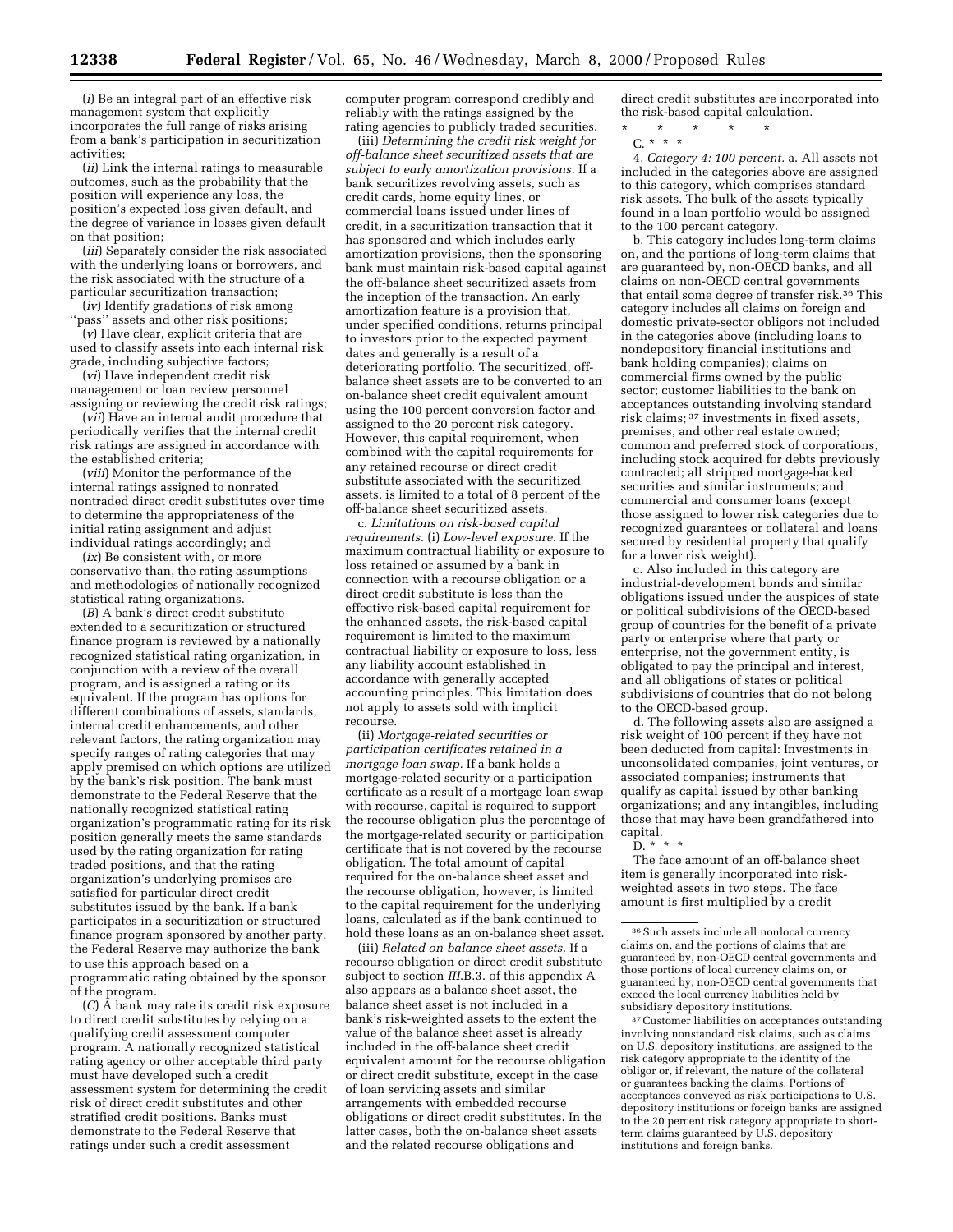conversion factor, except for direct credit substitutes and recourse obligations as discussed in section III.D.1. of this appendix A. The resultant credit equivalent amount is assigned to the appropriate risk category according to the obligor or, if relevant, the guarantor or the nature of the collateral.38 Attachment IV to this appendix A sets forth the conversion factors for various types of off-balance sheet items.

1. *Items with a 100 percent conversion factor.* a. Except as otherwise provided in section *III*.B.3. of this appendix A, the full amount of an asset or transaction supported, in whole or in part, by a direct credit substitute or a recourse obligation. Direct credit substitutes and recourse obligations are defined in section *III*.B.3. of this appendix A.

b. Sale and repurchase agreements and forward agreements. Forward agreements are legally binding contractual obligations to purchase assets with certain drawdown at a specified future date. Such obligations include forward purchases, forward forward deposits placed,<sup>39</sup> and partly-paid shares and securities; they do not include commitments to make residential mortgage loans or forward foreign exchange contracts.

c. Securities lent by a bank are treated in one of two ways, depending upon whether the lender is at risk of loss. If a bank, as agent for a customer, lends the customer's securities and does not indemnify the customer against loss, then the transaction is excluded from the risk-based capital calculation. If, alternatively, a bank lends its own securities or, acting as agent for a customer, lends the customer's securities and indemnifies the customer against loss, the transaction is converted at 100 percent and assigned to the risk weight category appropriate to the obligor, or if applicable to any collateral delivered to the lending bank, or, the independent custodian acting on the lending bank's behalf. Where a bank is acting as agent for a customer in a transaction involving the lending or sale of securities that is collateralized by cash delivered to the bank, the transaction is deemed to be collateralized by cash on deposit in the bank for purposes of determining the appropriate risk-weight category, provided that any indemnification is limited to no more than the difference between the market value of the securities and the cash collateral received and any reinvestment risk associated with that cash collateral is borne by the customer.

d. In the case of direct credit substitutes in which a risk participation 40 has been conveyed, the full amount of the assets that

39Forward forward deposits accepted are treated as interest rate contracts.

are supported, in whole or in part, by the credit enhancement are converted to a credit equivalent amount at 100 percent. However, the *pro rata* share of the credit equivalent amount that has been conveyed through a risk participation is assigned to whichever risk category is lower: the risk category appropriate to the obligor, after considering any relevant guarantees or collateral, or the risk category appropriate to the institution acquiring the participation.41 Any remainder is assigned to the risk category appropriate to the obligor, guarantor, or collateral. For example, the *pro rata* share of the full amount of the assets supported, in whole or in part, by a direct credit substitute conveyed as a risk participation to a U.S. domestic depository institution or foreign bank is assigned to the 20 percent risk category.42

e. In the case of direct credit substitutes in which a risk participation has been acquired. the acquiring bank's percentage share of the direct credit substitute is multiplied by the full amount of the assets that are supported, in whole or in part, by the credit enhancement and converted to a credit equivalent amount at 100 percent. The credit equivalent amount of an acquisition of a risk participation in a direct credit substitute is assigned to the risk category appropriate to the account party obligor or, if relevant, the nature of the collateral or guarantees.

f. In the case of direct credit substitutes that take the form of a syndication where each bank is obligated only for its *pro rata* share of the risk and there is no recourse to the originating bank, each bank will only include its *pro rata* share of the assets supported, in whole or in part, by the direct credit substitute in its risk-based capital calculation.43

\* \* \* \* \*

#### **PART 225—BANK HOLDING COMPANIES AND CHANGE IN BANK CONTROL (REGULATION Y)**

1. The authority citation for part 225 continues to read as follows:

**Authority:** 12 U.S.C. 1817(j)(13), 1818, 1828(o), 1831i, 1831p–1, 1843(c)(8), 1844(b), 1972(1), 3106, 3108, 3310, 3331–3351, 3907, and 3909.

2. In appendix A to part 225:

A. The three introductory paragraphs to section II. are revised;

B. A new fifth undesignated paragraph is added to section III.*A*.;

C. In section III.*B*., paragraph 3 is revised and footnote 26 is removed, and in paragraph 4 footnote 27 is removed;

D. In section III.*C.*, paragraphs 1 through 3, footnotes 28 through 40 are redesignated as footnotes 26 through 38, and paragraph 4 is revised;

E. In section III.*D*., the introductory paragraph and paragraph 1 are revised; and

F. In section III.*D*. and III.*E*., footnote 50 is removed and footnotes 51 through 57 are redesignated as footnotes 47 through 53.

#### **Appendix A to Part 225—Capital Adequacy Guidelines for Bank Holding Companies: Risk-Based Measure**

\* \* \* \* \*

II. \* \* \* An institution's qualifying total capital consists of two types of capital components: ''core capital elements'' (comprising Tier 1 capital) and ''supplementary capital elements'' (comprising Tier 2 capital). These capital elements and the various limits, restrictions, and deductions to which they are subject, are discussed below and are set forth in Attachment II.

The Federal Reserve will, on a case-by-case basis, determine whether, and if so how much of, any liability that does not fit wholly within the terms of one of the capital categories set forth below or that does not have an ability to absorb losses commensurate with the capital treatment otherwise specified below will be counted as an element of Tier 1 or Tier 2 capital. In making such a determination, the Federal Reserve will consider the similarity of the liability to liabilities explicitly treated in the guidelines, the ability of the liability to absorb losses while the institution operates as a going concern, the maturity and redemption features of the liability, and other relevant terms and factors. To qualify as an element of Tier 1 or Tier 2 capital, a capital instrument may not contain or be covered by any covenants, terms, or restrictions that are inconsistent with safe and sound banking practices.

Redemptions of permanent equity or other capital instruments before stated maturity could have a significant impact on a organization's overall capital structure. Consequently, an organization considering such a step should consult with the Federal Reserve before redeeming any equity or debt capital instrument (prior to maturity) if such redemption could have a material effect on the level or composition of the organization's capital base.5

- III. \* \* \*
- *A.* \*\*\*

<sup>38</sup>The sufficiency of collateral and guarantees for off-balance-sheet items is determined by the market value of the collateral or the amount of the guarantee in relation to the face amount of the item, except for derivative contracts, for which this determination is generally made in relation to the credit equivalent amount. Collateral and guarantees are subject to the same provisions noted under section *III*.B. of this appendix A.

<sup>40</sup>That is, a participation in which the originating bank remains liable to the beneficiary for the full amount of the direct credit substitute if the party that has acquired the participation fails to pay when the instrument is drawn.

<sup>41</sup>A risk participation in bankers acceptances conveyed to other institutions is also assigned to the risk category appropriate to the institution acquiring the participation or, if relevant, the guarantor or nature of the collateral.

<sup>42</sup>Risk participations with a remaining maturity of over one year that are conveyed to non-OECD banks are to be assigned to the 100 percent risk category, unless a lower risk category is appropriate to the obligor, guarantor, or collateral.

<sup>43</sup>For example, if a bank has a 10 percent share of a \$10 syndicated direct credit substitute that provides credit support to a \$100 loan, then the bank's \$1 *pro rata* share in the enhancement means that a \$10 *pro rata* share of the loan is included in risk weighted assets.

<sup>\* \* \* \* \*</sup>

<sup>5</sup>Consultation would not ordinarily be necessary if an instrument were redeemed with the proceeds of, or replaced by, a like amount of a similar or higher quality capital instrument and the organization's capital position is considered fully adequate by the Federal Reserve. In the case of limited-life Tier 2 instruments, consultation would generally be obviated if the new security is of equal or greater maturity than the one it replaces.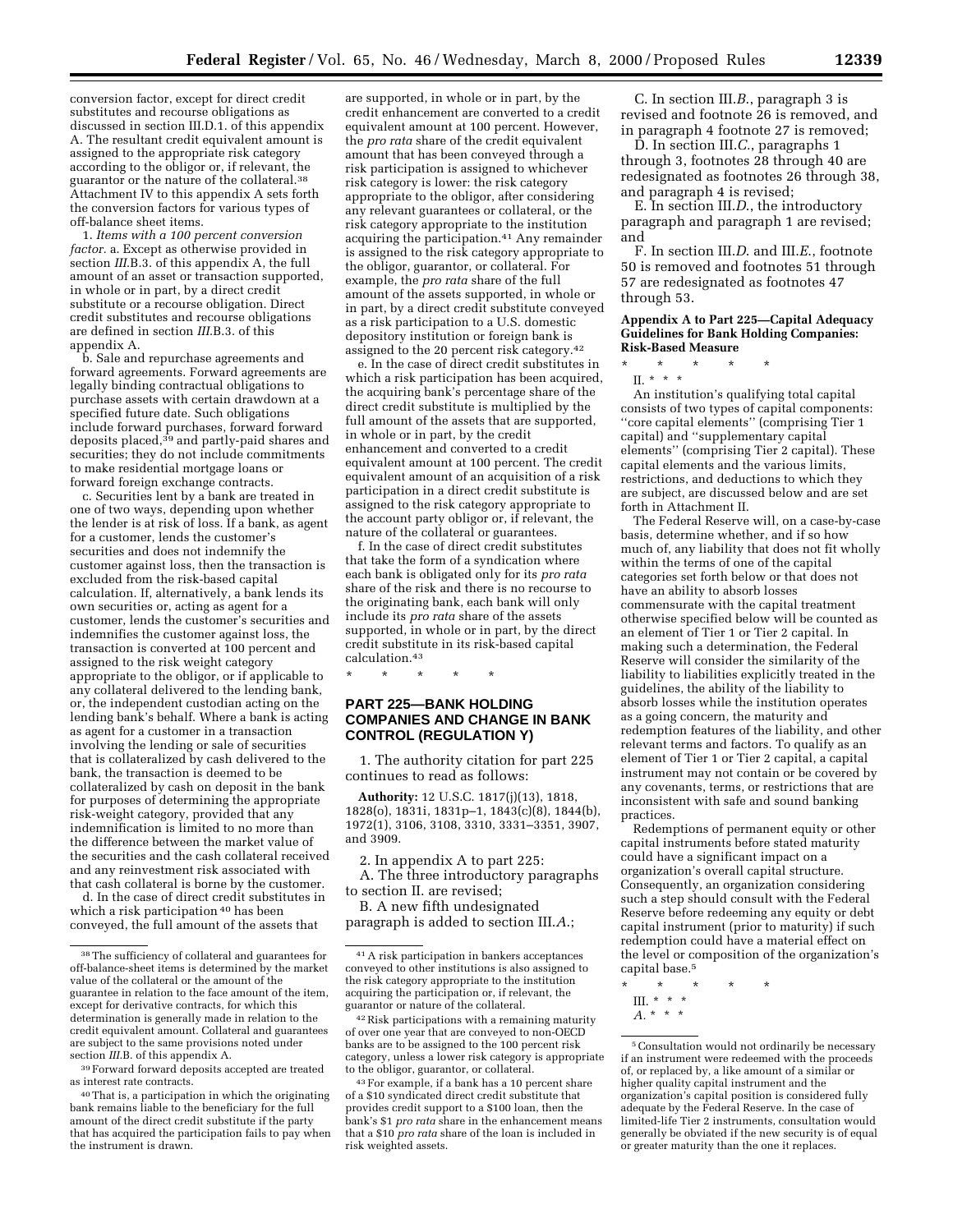The Federal Reserve will, on a case-by-case basis, determine the appropriate risk weight for any asset or the credit equivalent amount of an off-balance sheet item that does not fit wholly within the terms of one of the risk weight categories set forth below or that imposes risks on a bank that are incommensurate with the risk weight otherwise specified below for the asset or offbalance sheet item. In addition, the Federal Reserve will, on a case-by-case basis, determine the appropriate credit conversion factor for any off-balance sheet item that does not fit wholly within the terms of one of the credit conversion factors set forth below or that imposes risks on an institution that are incommensurate with the credit conversion factors otherwise specified below for the offbalance sheet item. In making such a determination, the Federal Reserve will consider the similarity of the asset or offbalance sheet item to assets or off-balance sheet items explicitly treated in the guidelines, as well as other relevant factors. *B.* \*\*\*

3. *Recourse obligations, direct credit substitutes, and asset-and mortgage-backed securities.* Direct credit substitutes, assets transferred with recourse, and securities issued in connection with asset securitizations and structured financings are treated as described below. Use of the term ''asset securitizations'' or ''securitizations'' in this rule includes structured financings, as well as asset securitization transactions.

a. *Definitions.* (i) *Credit derivatives* are onor off-balance sheet notes or contracts that allow one party (the ''beneficiary'') to transfer the credit risk of a ''reference asset,'' which it often owns, to another party (the ''guarantor''). The value of a credit derivative is dependent, at least in part, on the credit performance of the reference asset, which typically is a publicly traded loan or corporate bond.

(ii) *Credit-enhancing representations and warranties* means representations and warranties extended by a bank when it transfers assets (including loan servicing assets) or assumed by the bank when it purchases loan servicing assets that obligate the bank to absorb credit losses on transferred assets or serviced loans. These representations and warranties typically arise when the bank agrees to protect purchasers or some other party from losses due to the default or nonperformance of the obligor on the transferred assets or serviced loans, or insufficiency in the value of collateral supporting the transferred assets or serviced loans.

(iii) *Direct credit substitute* means an arrangement in which a banking organization *assumes,* in form or in substance, any risk of credit loss directly or indirectly associated with a *third-party* asset or other financial claim, that exceeds the banking organization's *pro rata* share of the asset or claim. If the banking organization has no claim on the asset, then the assumption of *any* risk of loss is a direct credit substitute. Direct credit substitutes include, but are not limited to:

(*1*) Financial guarantee-type standby letters of credit that support financial claims on the account party;

(*2*) Guarantees, surety arrangements, credit derivatives, and irrevocable guarantee-type instruments backing financial claims such as outstanding securities, loans, or other financial liabilities, or that back off-balance sheet items against which risk-based capital must be maintained;

(*3*) Purchased subordinated interests or securities that absorb more than their pro rata share of losses from the underlying assets;

(*4*) Loans or lines of credit that provide credit enhancement for the financial obligations of an account party; and

(*5*) Purchased loan servicing assets if the servicer is responsible for credit losses associated with the loans being serviced (other than mortgage servicer cash advances as defined in paragraph III.*B*.3.a.(vi) of this appendix A), or if the servicer makes or assumes credit-enhancing representations and warranties with respect to the serviced loans.

(iv) *Externally rated* means, with respect to an instrument or obligation, that the instrument or obligation has received a credit rating from a nationally-recognized statistical rating organization.

(v) *Financial guarantee-type standby letter of credit* means any letter of credit or similar arrangement, however named or described, that represents an irrevocable obligation to the beneficiary on the part of the issuer:

(*1*) To repay money borrowed by, advanced to, or for the account of, the account party; or

(*2*) To make payment on account of any indebtedness undertaken by the account party in the event that the account party fails to fulfill its obligation to the beneficiary.

(vi) *Mortgage servicer cash advance* means funds that a residential mortgage loan servicer advances to ensure an uninterrupted flow of payments or the timely collection of residential mortgage loans, including disbursements made to cover foreclosure costs or other expenses arising from a mortgage loan to facilitate its timely collection. A mortgage servicer cash advance is not a recourse obligation or a direct credit substitute if the mortgage servicer is entitled to full reimbursement or, for any one residential mortgage loan, nonreimbursable advances are contractually limited to an insignificant amount of the outstanding principal on that loan.

(vii) *Nationally recognized statistical rating organization* means an entity recognized by the Division of Market Regulation of the Securities and Exchange Commission as a nationally recognized statistical rating organization for various purposes, including the Commission's uniform net capital requirements for brokers and dealers (17 CFR  $240.15c3 - 1(c)(2)(vi)(E)$ , (F), and (H)).

(viii) *Recourse* means an arrangement in which a banking organization *retains,* in form or in substance, any risk of credit loss directly or indirectly associated with a transferred asset that exceeds a *pro rata* share of the banking organization's claim on the asset. If a banking organization has no claim on a transferred asset, then the retention of any risk of loss is recourse. A recourse obligation typically arises when an institution transfers assets and retains an obligation to repurchase the assets or absorb

losses due to a default of principal or interest or any other deficiency in the performance of the underlying obligor or some other party. Recourse may exist implicitly where a banking organization provides credit enhancement beyond any contractual obligation to support assets it has sold. Recourse obligations include, but are not limited to:

(*1*) Credit-enhancing representations and warranties on the transferred assets that obligate the servicer to absorb credit losses, including early-default clauses;

(*2*) Retained loan servicing assets if the servicer is responsible for losses associated with the loans being serviced other than mortgage servicer cash advances as defined in paragraph III.*B*.3.a.(v) of this appendix A.

(*3*) Retained subordinated interests or securities or credit derivatives that absorb more than their pro rata share of losses from the underlying assets;

(*4*) Assets sold under an agreement to repurchase if the assets are not already included on the balance sheet; and

(*5*) Loan strips sold without direct recourse where the maturity of the transferred loan that is drawn is shorter than the maturity of the commitment.

(ix) *Securitization* means the pooling and repackaging of loans or other credit exposures into securities that can be sold to investors. For purposes of this appendix A, securitization also includes structured finance transactions or programs that generally create stratified credit risk positions, whether in the form of a security or not, whose performance is dependent upon an underlying pool of credit exposures, including loans and commitments.

(x) *Traded position* means a recourse obligation, direct credit substitute, or assetor mortgage-backed security that is retained, assumed, or issued in connection with an asset securitization and that is rated with a reasonable expectation that, in the near future:

(*1*) The position would be sold to investors relying on the rating; or

(*2*) A third party would, in reliance on the rating, enter into a transaction such as a purchase, loan, or repurchase agreement involving the position.

b. *Amount of position to be included in risk-weighted assets.* Types of recourse obligations or direct credit substitutes, other than those listed in section III.B.3.b.(i)(*1*) through (*7*) of this appendix A, should be treated in accordance with the principles contained in section III.*B*.3 of this appendix A. The treatment of direct credit substitutes that have been syndicated or in which risk participations have been conveyed or acquired is set forth in section III.*D*.1 of this appendix A.

(i) *General rule for determining the credit equivalent amount and risk weight of recourse obligations and direct credit substitutes.* Except as otherwise provided in section III of this appendix A, the risk weighted asset amount or the credit equivalent amount for a recourse obligation or direct credit substitute is the full amount of the credit enhanced assets from which risk of credit loss is directly or indirectly retained or assumed. This credit equivalent amount is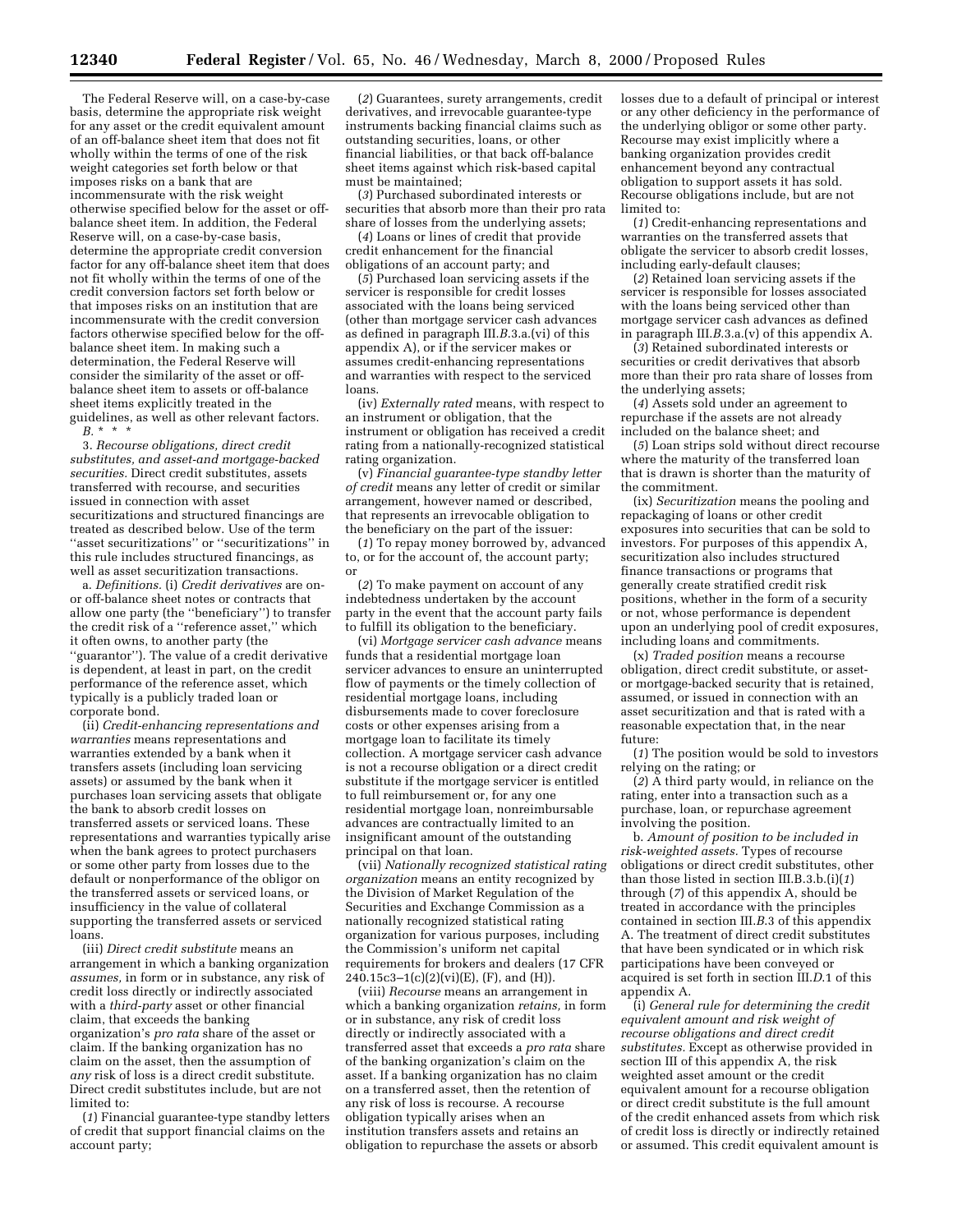assigned to the risk weight category appropriate to the obligor or, if relevant, the guarantor or nature of any collateral. Thus, a banking organization that extends a partial direct credit substitute, *e.g.,* a financial standby letter of credit, that absorbs the first 10 percent of loss on a transaction, must maintain capital against the full amount of the assets being supported. Furthermore, for direct credit substitutes that are on-balance sheet assets, *e.g.,* purchased subordinated securities, banking organizations must maintain capital against the amount of the direct credit substitutes and the full amount of the assets being supported, *i.e.,* all more senior positions. This treatment is subject to the low-level capital rule discussed in section III.*B*.3.c.(i) of this appendix A. For purposes of this appendix A, the full amount of the credit enhanced assets from which risk of credit loss is directly or indirectly retained or assumed means for:

(*1*) A financial guarantee-type standby letter of credit, surety arrangement, credit derivative, guarantee, or irrevocable guarantee-type instruments, the full amount of the assets that the direct credit substitute fully or partially supports;

(*2*) A subordinated interest or security, the amount of the subordinated interest or security plus all more senior interests or securities;

(*3*) Mortgage servicing assets that are recourse obligations or direct credit substitutes, the outstanding amount of the loans serviced;

(*4*) Credit-enhancing representations and warranties, the amount of the assets subject to the representations or warranties;

(*5*) Loans or lines of credit that provide credit enhancement for the financial obligations of an account party, the full amount of the enhanced financial obligations;

(*6*) Loans strips, the amount of the loans; and

(*7*) For assets sold with recourse, the amount of assets for which risk of loss is directly or indirectly retained, less any applicable recourse liability account established in accordance with generally accepted accounting principles.

(ii) *Determining the credit risk weight of recourse obligations, direct credit substitutes, and asset- and mortgage-backed securities that are rated within one of the five highest rating categories.* (*1*) A traded position is eligible for the risk-based capital treatment described in this paragraph if its external rating is within one of the five highest rating categories, *e.g.* AAA through BB, used by a nationally-recognized statistical rating organization. A recourse obligation, direct credit substitute, or asset- or mortgage-backed security which is not externally rated but is senior in all respects to a traded position that is externally rated, including access to any collateral, is also eligible for the risk-based capital treatment described in this paragraph III.*B*.3.b.(ii) as if it had the same rating as the traded position. This treatment for the unrated senior position is subject to current and prospective supervisory guidance on a case-by-case basis.

(*A*) *Two highest investment grades.* Except as otherwise provided in this section III. of

this appendix A, the face amount of a recourse obligation, direct credit substitute, or an asset- or mortgage-backed security that is rated in either of two highest investment grade categories, *e.g.,* AAA or AA, is assigned to the 20 percent risk category.

(*B*) *Third highest investment grade.* Except as otherwise provided in this section III. of this appendix A, the face amount of a recourse obligation, direct credit substitute, or an asset- or mortgage-backed security that is rated in the third highest investment grade category, *e.g.,* A, is assigned to the 50 percent risk category.

(*C*) *Lowest investment grade.* Except as otherwise provided in this section III. of this appendix A, the face amount of a recourse obligation, direct credit substitute, or an asset- or mortgage-backed security that is rated in the lowest investment grade category, *e.g.,* BBB, is assigned to the 100 percent risk category.

(*D*) *One category below investment grade.* Except as otherwise provided in this section III. of this appendix A, the face amount of a recourse obligation, direct credit substitute, or an asset- or mortgage-backed security that is rated in the next lower category below the lowest investment grade category, *e.g.,* BB, is assigned to the 200 percent risk category.

(*2*) Nontraded recourse obligations, direct credit substitutes, or asset- or mortgagebacked securities that are retained, assumed, or issued in connection with an asset securitization are also eligible for the treatment described in this paragraph III.*B*.3.b.(ii) if they are externally rated within one of the five highest rating categories by two nationally-recognized statistical rating organizations, the ratings are publicly available, and the ratings are based on the same criteria used to rate securities sold to the public.

(*3*) A direct credit substitute extended in connection with an asset securitization that is not a traded position and is not externally rated by a nationally-recognized statistical rating organization (such as a letter of credit) may be eligible for the treatment described in paragraph III.*B*.3.b.ii(1)(*C*) and (*D*), *i.e., a minimum risk weight of 100 percent,* if it satisfies the criteria of one of the following approaches deemed appropriate for the organization by the Federal Reserve:

(*A*) A banking organization, under its qualifying internal risk rating system, assigns an internal rating to a direct credit substitute extended to an asset-backed commercial paper program that is equivalent to an external credit rating one category below investment grade or higher provided by a nationally recognized statistical rating organization. A qualifying internal risk rating system must be reviewed and deemed appropriate by the Federal Reserve and must satisfy the following criteria and any other prudential standards that the Federal Reserve determines are necessary. Qualifying internal risk rating systems at a minimum must:

(*i*) Be an integral part of an effective risk management system that explicitly incorporates the full range of risks arising from a banking organization's participation in securitization activities;

(*ii*) Link the internal ratings to measurable outcomes, such as the probability that the

position will experience any loss, the position's expected loss given default, and the degree of variance in losses given default on that position;

(*iii*) Separately consider the risk associated with the underlying loans or borrowers, and the risk associated with the structure of a particular securitization transaction; (*iv*) Identify gradations of risk among

"pass" assets and other risk positions;

(*v*) Have clear, explicit criteria that are used to classify assets into each internal risk grade, including subjective factors;

(*vi*) Have independent credit risk management or loan review personnel assigning or reviewing the credit risk ratings;

(*vii*) Have an internal audit procedure that periodically verifies that the internal credit risk ratings are assigned in accordance with the established criteria;

(*viii*) Monitor the performance of the internal ratings assigned to nonrated nontraded direct credit substitutes over time to determine the appropriateness of the initial rating assignment and adjust individual ratings accordingly; and,

(*ix*) Be consistent with, or more conservative than, the rating assumptions and methodologies of nationally recognized statistical rating organizations.

(*B*) A banking organization's direct credit substitute extended to a securitization or structured finance program is reviewed by a nationally recognized statistical rating organization, in conjunction with a review of the overall program, and is assigned a rating or its equivalent. If the program has options for different combinations of assets standards, internal credit enhancements, and other relevant factors, the rating organization may specify ranges of rating categories that may apply premised on which options are utilized by the bank's risk position. The banking organization must demonstrate to the Federal Reserve that the nationally recognized statistical rating organization's programmatic rating for its risk position generally meets the same standards used by the rating organization for rating traded positions, and that the rating organization's underlying premises are satisfied for particular direct credit substitutes issued by the institution. If a banking organization participates in a securitization or structured finance program sponsored by another party, the Federal Reserve may authorize the institution to use this approach based on a programmatic rating obtained by the sponsor of the program.

(*C*) An institution may rate its credit risk exposure to direct credit substitutes by relying on a qualifying credit assessment computer program. A nationally recognized statistical rating agency or other acceptable third party must have developed such a credit assessment system for determining the credit risk of direct credit substitutes and other stratified credit positions. Institutions must demonstrate to the Federal Reserve that ratings under such a credit assessment computer program correspond credibly and reliably with the ratings assigned by the rating agencies to publicly traded securities.

(iii) *Determining the credit risk weight for off-balance sheet securitized assets that are subject to early amortization provisions.* If a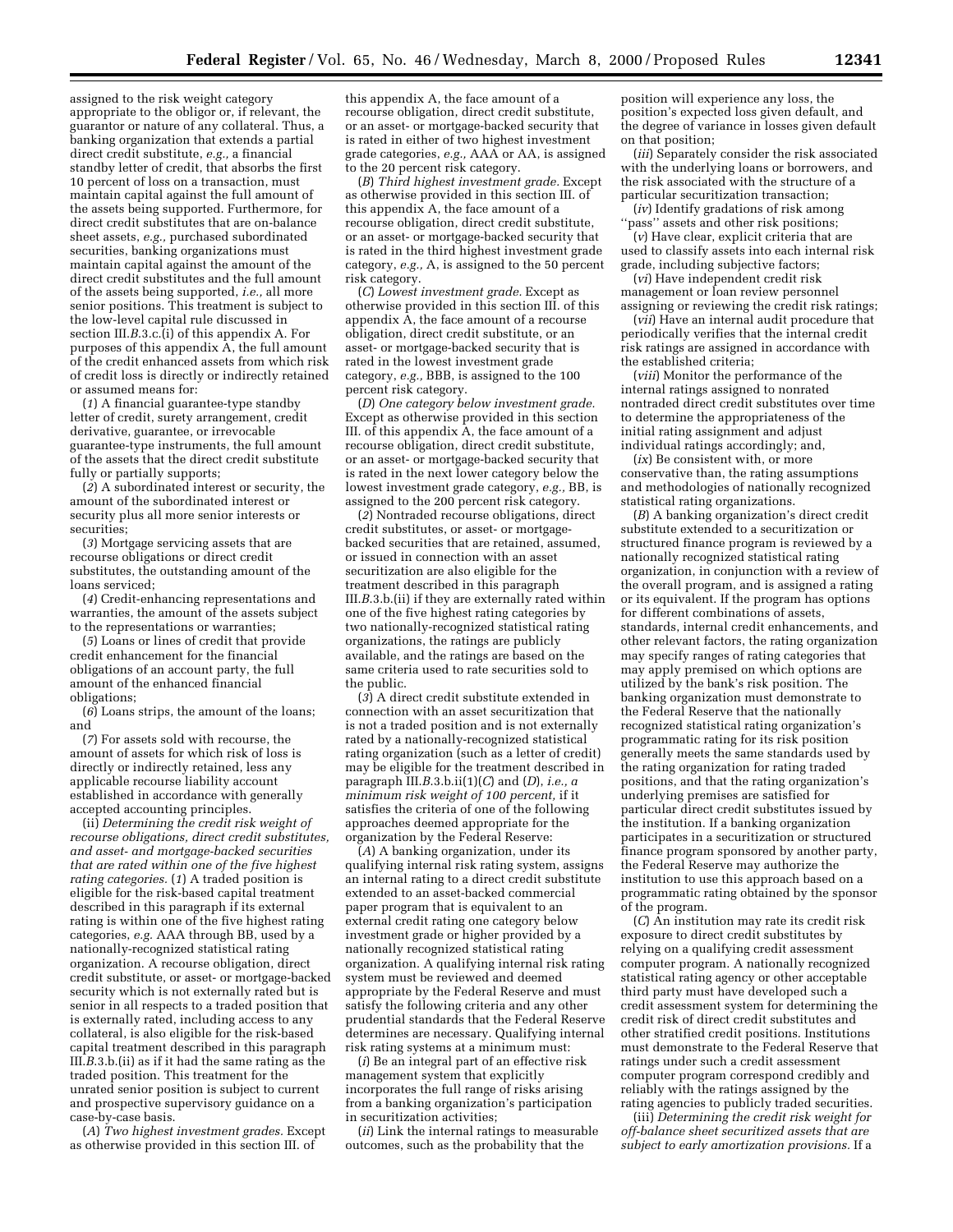bank securitizes revolving assets, such as credit cards, home equity lines, or commercial loans issued under lines of credit, in a securitization transaction that it has sponsored and which includes early amortization provisions, then the sponsoring bank must maintain risk-based capital against the off-balance sheet securitized assets from the inception of the transaction. An early amortization feature is a provision that, under specified conditions, returns principal to investors prior to the expected payment dates and generally is a result of a deteriorating portfolio. The securitized, offbalance sheet assets are to be converted to an on-balance sheet credit equivalent amount using the 100 percent conversion factor and assigned to the 20 percent risk category. However, this capital requirement, when conbined with the capital requirements for any retained recourse or direct credit substitute associated with the securitized assets, is limited to a toal of 8 percent of the off-balance sheet securitized assets.

c. *Limitations on risk-based capital requirements.* (i) *Low-level exposure.* If the maximum contractual liability or exposure to loss retained or assumed by a banking organization in connection with a recourse obligation or a direct credit substitute is less than the effective risk-based capital requirement for the enhanced assets, the riskbased capital requirement is limited to the maximum contractual liability or exposure to loss, less any recourse liability account established in accordance with generally accepted accounting principles. This limitation does not apply to assets sold with implicit recourse.

(ii) *Mortgage-related securities or participation certificates retained in a mortgage loan swap.* If a banking organization holds a mortgage-related security or a participation certificate as a result of a mortgage loan swap with recourse, capital is required to support the recourse obligation plus the percentage of the mortgage-related security or participation certificate that is not covered by the recourse obligation. The total amount of capital required for the on-balance sheet asset and the recourse obligation, however, is limited to the capital requirement for the underlying loans, calculated as if the banking organization continued to hold these loans as an on-balance sheet asset.

(iii) *Related on-balance sheet assets.* If a recourse obligation or direct credit substitute subject to section III.*B*.3. of this appendix A also appears as a balance sheet asset, the balance sheet asset is not included in a banking organization's risk-weighted assets to the extent the value of the balance sheet asset is already included in the off-balance sheet credit equivalent amount for the recourse obligation or direct credit substitute, except in the case of loan servicing assets and similar arrangements with embedded recourse obligations or direct credit substitutes. In the latter cases, both the onbalance sheet assets and the related recourse obligations and direct credit substitutes are incorporated into the risk-based capital calculation.

\* \* \* \* \* *C.* \*\*\*

4. *Category 4: 100 percent.* a. All assets not included in the categories above are assigned to this category, which comprises standard risk assets. The bulk of the assets typically found in a loan portfolio would be assigned to the 100 percent category.

b. This category includes long-term claims on, and the portions of long-term claims that are guaranteed by, non-OECD banks, and all claims on non-OECD central governments that entail some degree of transfer risk.39 This category includes all claims on foreign and domestic private-sector obligors not included in the categories above (including loans to nondepository financial institutions and bank holding companies); claims on commercial firms owned by the public sector; customer liabilities to the bank on acceptances outstanding involving standard risk claims; 40 investments in fixed assets, premises, and other real estate owned; common and preferred stock of corporations, including stock acquired for debts previously contracted; all stripped mortgage-backed securities and similar instruments; and commercial and consumer loans (except those assigned to lower risk categories due to recognized guarantees or collateral and loans secured by residential property that qualify for a lower risk weight).

c. Also included in this category are industrial-development bonds and similar obligations issued under the auspices of state or political subdivisions of the OECD-based group of countries for the benefit of a private party or enterprise where that party or enterprise, not the government entity, is obligated to pay the principal and interest, and all obligations of states or political subdivisions of countries that do not belong to the OECD-based group.

d. The following assets also are assigned a risk weight of 100 percent if they have not been deducted from capital: investments in unconsolidated companies, joint ventures, or associated companies; instruments that qualify as capital issued by other banking organizations; and any intangibles, including those that may have been grandfathered into capital. *D.* \*\*\*

The face amount of an off-balance sheet item is generally incorporated into riskweighted assets in two steps. The face amount is first multiplied by a credit conversion factor, except for direct credit substitutes and recourse obligations as discussed in section III.*D*.1. of this appendix A. The resultant credit equivalent amount is

assigned to the appropriate risk category according to the obligor or, if relevant, the guarantor or the nature of the collateral.41 Attachment IV to this appendix A sets forth the conversion factors for various types of off-balance sheet items.

1. *Items with a 100 percent conversion factor.* a. Except as otherwise provided in section III.*B.*3. of this appendix A, the full amount of an asset or transaction supported, in whole or in part, by a direct credit substitute or a recourse obligation. Direct credit substitutes and recourse obligations are defined in section III.*B.*3. of this appendix A. b. Sale and repurchase agreements and forward agreements. Forward agreements are legally binding contractual obligations to purchase assets with certain drawdown at a specified future date. Such obligations include forward purchases, forward forward deposits placed,42 and partly-paid shares and securities; they do not include commitments to make residential mortgage loans or forward foreign exchange contracts.

c. Securities lent by a banking organization are treated in one of two ways, depending upon whether the lender is at risk of loss. If a banking organization, as agent for a customer, lends the customer's securities and does not indemnify the customer against loss, then the transaction is excluded from the risk-based capital calculation. If, alternatively, a banking organization lends its own securities or, acting as agent for a customer, lends the customer's securities and indemnifies the customer against loss, the transaction is converted at 100 percent and assigned to the risk weight category appropriate to the obligor, or if applicable to any collateral delivered to the lending bank, or, the independent custodian acting on the lending banking organization's behalf. Where a banking organization is acting as agent for a customer in a transaction involving the lending or sale of securities that is collateralized by cash delivered to the banking organization, the transaction is deemed to be collateralized by cash on deposit in the banking organization for purposes of determining the appropriate riskweight category, provided that any indemnification is limited to no more than the difference between the market value of the securities and the cash collateral received and any reinvestment risk associated with that cash collateral is borne by the customer.

d. In the case of direct credit substitutes in which a risk participation 43 has been conveyed, the full amount of the assets that

42Forward forward deposits accepted are treated as interest rate contracts.

<sup>39</sup>Such assets include all nonlocal currency claims on, and the portions of claims that are guaranteed by, non-OECD central governments and those portions of local currency claims on, or guaranteed by, non-OECD central governments that exceed the local currency liabilities held by subsidiary depository institutions.

<sup>40</sup>Customer liabilities on acceptances outstanding involving nonstandard risk claims, such as claims on U.S. depository institutions, are assigned to the risk category appropriate to the identity of the obligor or, if relevant, the nature of the collateral or guarantees backing the claims. Portions of acceptances conveyed as risk participations to U.S. depository institutions or foreign banks are assigned to the 20 percent risk category appropriate to shortterm claims guaranteed by U.S. depository institutions and foreign banks.

<sup>41</sup>The sufficiency of collateral and guarantees for off-balance-sheet items is determined by the market value of the collateral of the amount of the guarantee in relation to the face amount of the item, except for derivative contracts, for which this determination is generally made in relation to the credit equivalent amount. Collateral and guarantees are subject to the same provisions noted under section III.*B*. of this appendix A.

<sup>43</sup>That is, a participation in which the originating banking organization remains liable to the beneficiary for the full amount of the direct credit substitute if the party that has acquired the participation fails to pay when the instrument is drawn.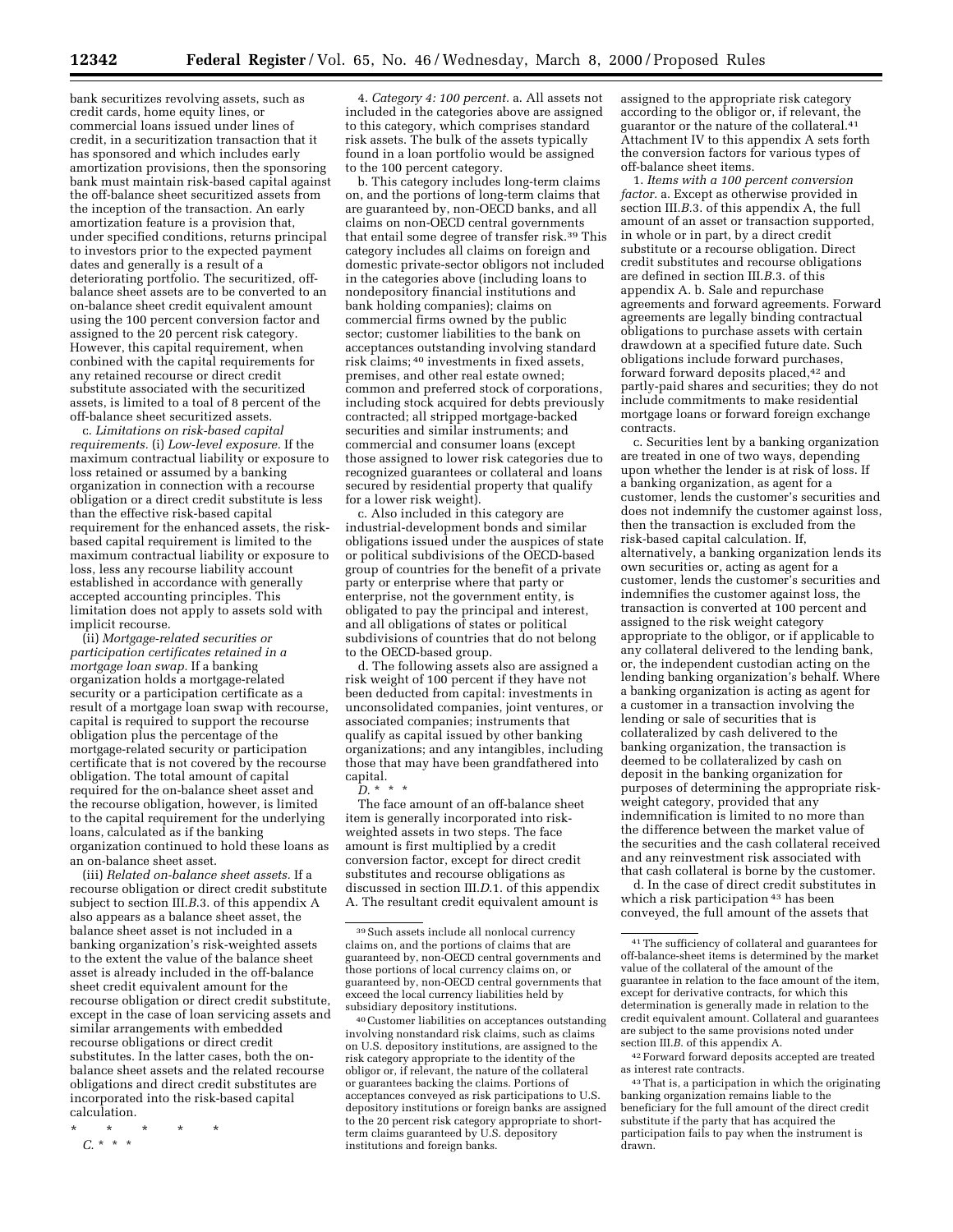are supported, in whole or in part, by the credit enhancement are converted to a credit equivalent amount at 100 percent. However, the *pro rata* share of the credit equivalent amount that has been conveyed through a risk participation is assigned to whichever risk category is lower: the risk category

appropriate to the obligor, after considering any relevant guarantees or collateral, or the risk category appropriate to the institution acquiring the participation.44 Any remainder is assigned to the risk category appropriate to the obligor, guarantor, or collateral. For example, the *pro rata* share of the full amount of the assets supported, in whole or in part, by a direct credit substitute conveyed as a risk participation to a U.S. domestic depository institution or foreign bank is assigned to the 20 percent risk category.45

e. In the case of direct credit substitutes in which a risk participation has been acquired, the acquiring banking organization's percentage share of the direct credit substitute is multiplied by the full amount of the assets that are supported, in whole or in part, by the credit enhancement and converted to a credit equivalent amount at 100 percent. The credit equivalent amount of an acquisition of a risk participation in a direct credit substitute is assigned to the risk category appropriate to the account party obligor or, if relevant, the nature of the collateral or guarantees.

f. In the case of direct credit substitutes that take the form of a syndication where each banking organization is obligated only for its *pro rata* share of the risk and there is no recourse to the originating banking organization, each banking organization will only include its *pro rata* share of the assets supported, in whole or in part, by the direct credit substitute in its risk-based capital calculation.46

\* \* \* \* \*

By order of the Board of Governors of the Federal Reserve System, February 10, 2000.

### **Jennifer J. Johnson,**

*Secretary of the Board.*

#### **Federal Deposit Insurance Corporation**

#### **12 CFR Chapter III**

#### **Authority and Issuance**

For the reasons set forth in the joint preamble, part 325 of chapter III of title 12 of the Code of Federal Regulations is proposed to be amended as follows:

45Risk participations with a remaining maturity of over one year that are conveyed to non-OECD banks are to be assigned to the 100 percent risk category, unless a lower risk category is appropriate to the obligor, guarantor, or collateral.

46For example, if a banking organization has a 10 percent share of a \$10 syndicated direct credit substitute that provides credit support to a \$100 loan, then the banking organization's \$1 *pro rata* share in the enhancement means that a \$10 *pro rata* share of the loan is included in risk weighted assets.

#### **PART 325—CAPITAL MAINTENANCE**

1. The authority citation for part 325 continues to read as follows:

**Authority:** 12 U.S.C. 1815(a), 1815(b), 1816, 1818(a), 1818(b), 1818(c), 1818(t), 1819(Tenth), 1828(c), 1828(d), 1828(i), 1828(n), 1828(o), 1831o, 1835, 3907, 3909, 4808; Pub. L. 102–233, 105 Stat. 1761, 1789, 1790 (12 U.S.C. 1831n note); Pub. L. 102– 242, 105 Stat. 2236, 2355, as amended by Pub. L. 103–325, 108 Stat. 2160, 2233 (12 U.S.C. 1828 note); Pub. L. 102–242, 105 Stat. 2236, 2386, as amended by Pub. L. 102–550, 106 Stat. 3672, 4089 (12 U.S.C. 1828 note).

2. In appendix A to part 325, section II:

A. In paragraph A., the first two undesignated paragraphs are designated 1. and 2. respectively;

B. A new paragraph A.3. is added; C. Paragraph B. is amended by revising paragraph B.5.;

D. In paragraph C., Category 1—Zero Percent Risk Weight through Category 3—50 Percent Risk Weight, footnotes 15 through 31 are redesignated as footnotes 19 through 34;

E. In paragraph C., Category 2—20 Percent Risk Weight, the three undesignated paragraphs are designated as paragraphs a. through c., respectively, and a new paragraph d. is added;

F. In paragraph C., Category 3—50 Percent Risk Weight, the third undesignated paragraph is removed and the remaining three undesignated paragraphs are designated as paragraphs a. through c., respectively;

G. In paragraph C., Category 3—50 Percent Risk Weight, newly designated footnote 32 is revised;

H. In paragraph C., Category 4—100 Percent Risk Weight is revised;

I. In paragraph C., following the paragraph titled Category 4—100 Percent Risk Weight, a new paragraph titled Category 5—200 Percent Risk Weight is added;

J. In paragraph D., the undesignated introductory paragraph is revised;

K. Paragraph D.1. is revised;

L. In paragraph D.2., footnote 38 is removed; and

M. In paragraphs D.2. and E., footnotes 39 through 42 are redisignated as footnotes 38 through 41.

#### **Appendix A to Part 325—Statement of Policy on Risk-Based Capital**

\* \* \* \* \*

**II. \* \* \*** A. \* \* \*

3. The Director of the Division of Supervision may, on a case-by-case basis, determine the appropriate risk weight for any asset or credit equivalent amount that does not fit wholly within one of the risk categories set forth below or that imposes risks on a bank that are not commensurate

with the risk weight otherwise specified below for the asset or credit equivalent amount. In addition, the Director of the Division of Supervision may, on a case-bycase basis, determine the appropriate credit conversion factor for any off-balance sheet item that does not fit wholly within one of the credit conversion factors set forth below or that imposes risks on a bank that are not commensurate with the credit conversion factor otherwise specified below for the offbalance sheet item. In making such a determination, the Director of the Division of Supervision will consider the similarity of the asset or off-balance sheet item to assets or off-balance sheet items explicitly treated in the guidelines, as well as other relevant factors. B. \* \* \*

5. *Recourse obligations, direct credit substitutes, and asset-and mortgage-backed securities.* Direct credit substitutes, assets sold with recourse, and securities issued in connection with asset securitizations are

treated as described below. (a) *Definitions.* (i) *Credit derivative* means an on-or off-balance sheet note or contract that allows one party (the ''beneficiary'') to transfer the credit risk of a ''reference asset,'' which the beneficiary often owns, to another party (the ''guarantor''). The value of a credit derivative is dependent, at least in part, on the credit performance of the reference asset, which typically is a publicly traded loan or corporate bond.

(ii) *Credit-enhancing representations and warranties* means representations and warranties, extended by a bank when it transfers assets (including loan servicing assets) or assumed by the bank when it purchases loan servicing assets, that obligate the bank to protect another party from losses due to credit risk in the transferred assets or serviced loans. These representations and warranties typically arise when the bank agrees to protect purchasers or some other party from losses due to:

(*1*) The default or nonperformance of the obligor on the transferred assets or serviced loans; or

(*2*) Insufficiency in the value of collateral supporting the transferred assets or serviced loans.

(iii) *Direct credit substitute* means an arrangement in which a bank *assumes,* in form or in substance, any risk of credit loss directly or indirectly associated with a *thirdparty* asset or other financial claim, that exceeds the bank's *pro rata* share of the asset or claim. If the bank has no claim on the asset, then the assumption of *any* risk of loss is a direct credit substitute. Direct credit substitutes include, but are not limited to:

(*1*) Financial standby letters of credit, which includes any letter of credit or similar arrangement, however named or described, that represents an irrevocable obligation to the beneficiary on the part of the issuer:

(*a*) To repay money borrowed by, advanced to, or for the account of, the account party, or

(*b*) To make payment on account of any indebtedness undertaken by the account party in the event that the account party fails to fulfill its obligation to the beneficiary.

(*2*) Guarantees, surety arrangements, credit derivatives, and irrevocable guarantee-type

<sup>44</sup>A risk participation in bankers acceptances conveyed to other institutions is also assigned to the risk category appropriate to the institution acquiring the participation or, if relevant, the guarantor or nature of the collateral.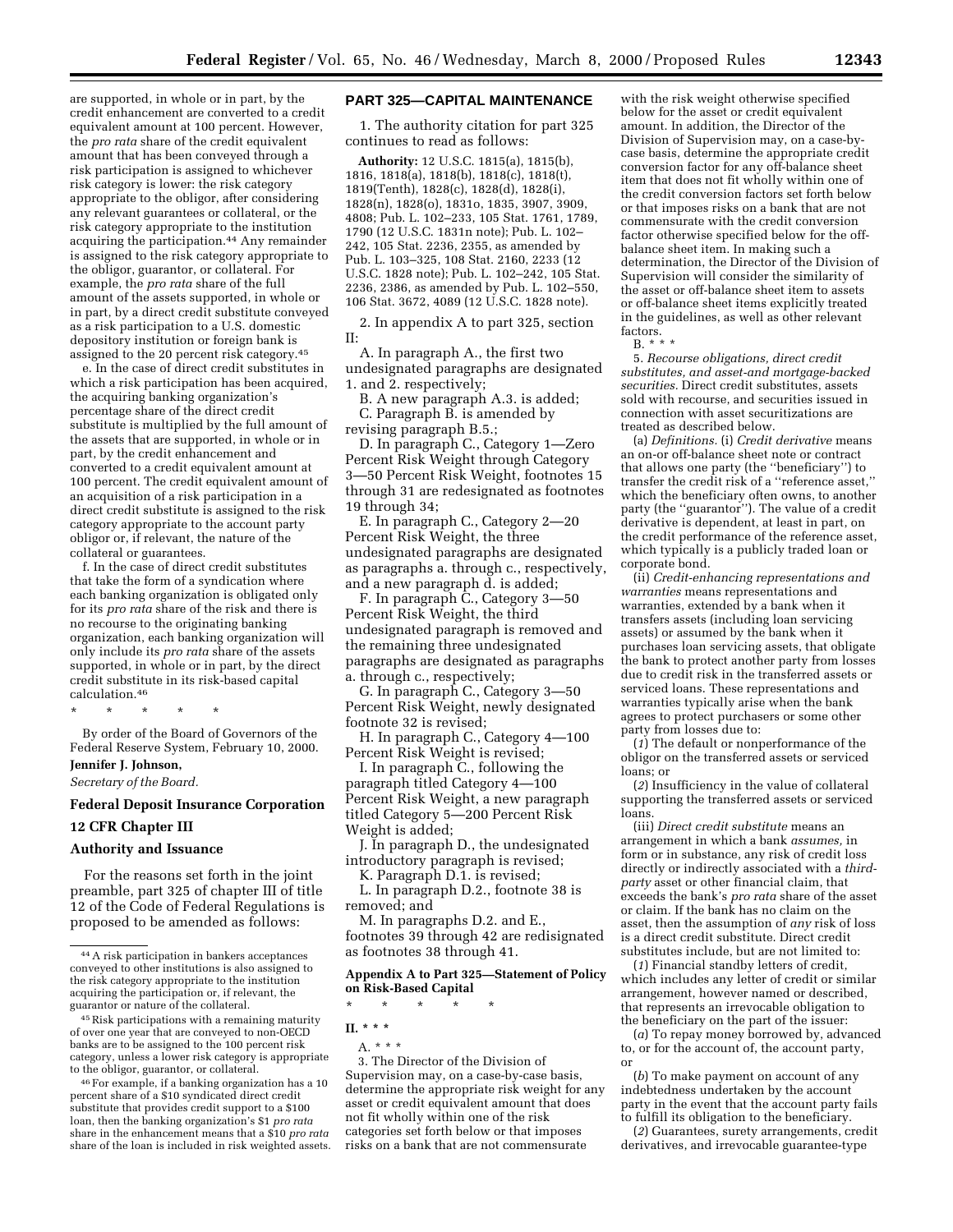instruments backing financial claims such as outstanding securities, loans, or other financial claims, or that back off-balancesheet items against which risk-based capital must be maintained;

(*3*) Purchased subordinated interests or securities that absorb more than their pro rata share of credit losses from the underlying assets;

(*4*) Loans or lines of credit that provide credit enhancement for the financial obligations of an account party; and

(*5*) Purchased loan servicing assets if the servicer is responsible for credit losses associated with the loans being serviced (other than mortgage servicer cash advances as defined in paragraph B.5(a)(vi) of this section), or if the servicer makes or assumes credit-enhancing representations and warranties on the serviced loans.

(iv) *Externally rated* means, with respect to an instrument or obligation, that the instrument or obligation has received a credit rating from a nationally-recognized statistical rating organization.

(v) *Face amount* means the notional principal, or face value, amount of an offbalance sheet item; the amortized cost of an asset not held for trading purposes; and the fair value of a trading asset.

(vi) *Mortgage servicer cash advance* means funds that a residential mortgage loan servicer advances to ensure an uninterrupted flow of payments or the timely collection of residential mortgage loans, including disbursements made to cover foreclosure costs or other expenses arising from a mortgage loan to facilitate its timely collection, so long as the mortgage servicer is entitled to full reimbursement or nonreimbursable advances are contractually limited to an insignificant amount of the outstanding principal for any one residential mortgage loan, and the servicer's entitlement to reimbursement is not subordinated.

(vii) *Nationally recognized statistical rating organization* means an entity recognized by the Division of Market Regulation of the Securities and Exchange Commission as a nationally recognized statistical rating organization for various purposes, including the Commission's uniform net capital requirements for brokers and dealers (17 CFR  $240.15c3 - 1(c)(2)(vi)(E)$ , (F), and (H)).

(viii) *Recourse* means an arrangement in which a bank *retains*, in form or in substance, any risk of credit loss directly or indirectly associated with an asset it has transferred and sold that exceeds a *pro rata* share of the bank's claim on the asset. If a bank has no claim on an asset it has transferred and sold, then the retention of any risk of credit loss is recourse. A recourse obligation typically arises when an institution transfers assets in a sale and retains an obligation to repurchase the assets or absorb losses due to a default of principal or interest or any other deficiency in the performance of the underlying obligor or some other party. Recourse may exist implicitly where a bank provides credit enhancement beyond any contractual obligation to support assets it has sold. Recourse obligations include, but are not limited to:

(*1*) Credit-enhancing representations and warranties on the transferred assets;

(*2*) Retained loan servicing assets if the servicer is responsible for credit losses associated with the loans being serviced (including credit-enhancing representations and warranties), other than mortgage servicer cash advances as defined in paragraph B.5(a)(vi) of this section;

(*3*) Retained subordinated interests or securities, or credit derivatives that absorb more than their *pro rata* share of credit losses from the underlying assets;

(*4*) Assets sold under an agreement to repurchase, if the assets are not already included on the balance sheet; and

(*5*) Loan strips sold without direct recourse where the maturity of the transferred loan that is drawn is shorter than the maturity of the commitment.

(ix) *Securitization* means the pooling and repackaging of loans or other credit exposures into securities that can be sold to investors. For purposes of this section II.B.5, *securitization* also includes transactions or programs that generally create stratified credit risk positions, whether in the form of a security or not, whose performance is dependent upon an underlying pool of loans or other credit exposures.

(x) *Traded position* means a recourse obligation, direct credit substitute, or asset-or mortgage-backed security that is retained, assumed, or issued in connection with an asset securitization and that is externally rated with a reasonable expectation that, in the near future:

(*1*) The position would be sold to investors relying on the external rating; or

(*2*) A third party would, in reliance on the external rating, enter into a transaction such as a purchase, loan, or repurchase agreement involving the position.

(b) *Amount of position to be included in risk-weighted assets*—(i) *General rule for determining the credit equivalent amount and risk weight of recourse obligations and direct credit substitutes.* Except as otherwise provided in this section II.B. of this appendix A, the credit equivalent amount for a recourse obligation or direct credit substitute is the full amount of the credit enhanced assets from which risk of credit loss is directly or indirectly retained or assumed by the bank. This credit equivalent amount is assigned to the risk category appropriate to the obligor, or if relevant, the guarantor or nature of any collateral. Thus, a bank that extends a partial direct credit substitute, *e.g.,* a financial standby letter of credit that absorbs the first 10 percent of loss on a transaction, must maintain capital against the full amount of the assets being supported. Furthermore, for a direct credit substitute that is an on-balance sheet asset, *e.g.,* a purchased subordinated security, a bank must maintain capital against the amount of the direct credit substitute and the full amount of the assets being supported, *i.e.,* all more senior positions. This treatment is subject to the low-level exposure rule discussed in section II.B. $\overline{5(c)}$ (i) of this appendix A. For purposes of this appendix A, the full amount of the credit enhanced assets from which risk of credit loss is directly or indirectly retained or assumed means for:

(*1*) A financial standby letter of credit, surety arrangement, credit derivative,

guarantee, or irrevocable guarantee-type instrument, the full amount of the assets that the direct credit substitute fully or partially supports;

(*2)* A subordinated interest or security, the amount of the subordinated interest or security plus all more senior interests or securities;

(*3*) Loan servicing assets that are recourse obligations or direct credit substitutes, the outstanding amount of the loans serviced;

(*4)* Credit-enhancing representations and warranties, the amount of the assets subject to the representations or warranties;

(*5*) Loans or lines of credit that provide credit enhancement for the financial obligations of an account party, the full amount of the enhanced financial obligations;

(*6*) Loans strips, the amount of the loans sold; and

(*7*) Assets sold with recourse, the full amount of the assets from which risk of credit loss is directly or indirectly retained, less any applicable recourse liability account established in accordance with generally accepted accounting principles.

(ii) *Participations in and syndications of direct credit substitutes.* Subject to the lowlevel exposure rule discussed in section II.B.5(c)(i) of this appendix A:

(*1*) In the case of a direct credit substitute in which the bank has conveyed a risk participation,14 the full amount of the assets that are supported, in whole or in part, by the direct credit substitute are converted to a credit equivalent amount at 100 percent. However, the *pro rata* share of the credit equivalent amount that has been conveyed through a risk participation is assigned to whichever risk category is lower: The risk category appropriate to the obligor, after considering any relevant guarantees or collateral, or the risk category appropriate to the institution acquiring the participation.15 Any remainder is assigned to the risk category appropriate to the obligor, guarantor, or collateral. For example, the *pro rata* share of the full amount of the assets supported, in whole or in part, by a direct credit substitute conveyed as a risk participation to a U.S. domestic depository institution or an OECD bank is assigned to the 20 percent risk category.16

(*2*) In the case of a direct credit substitute in which the bank has acquired a risk participation, the acquiring bank's percentage share of the direct credit substitute is multiplied by the full amount of the assets that are supported, in whole or in part, by the direct credit substitute and converted to a credit equivalent amount at 100 percent. The resulting credit equivalent amount is

16A risk participation with a remaining maturity of one year or less that is conveyed to a non-OECD bank is also assigned to the 20 percent risk category.

<sup>14</sup>That is, a participation in which the originating bank remains liable to the beneficiary for the full amount of the direct credit substitute if the party that has acquired the participation fails to pay when the instrument is drawn.

<sup>15</sup>A risk participation in a bankers acceptance conveyed to another institution is also assigned to the risk category appropriate to the institution acquiring the participation or, if relevant, the guarantor or nature of the collateral.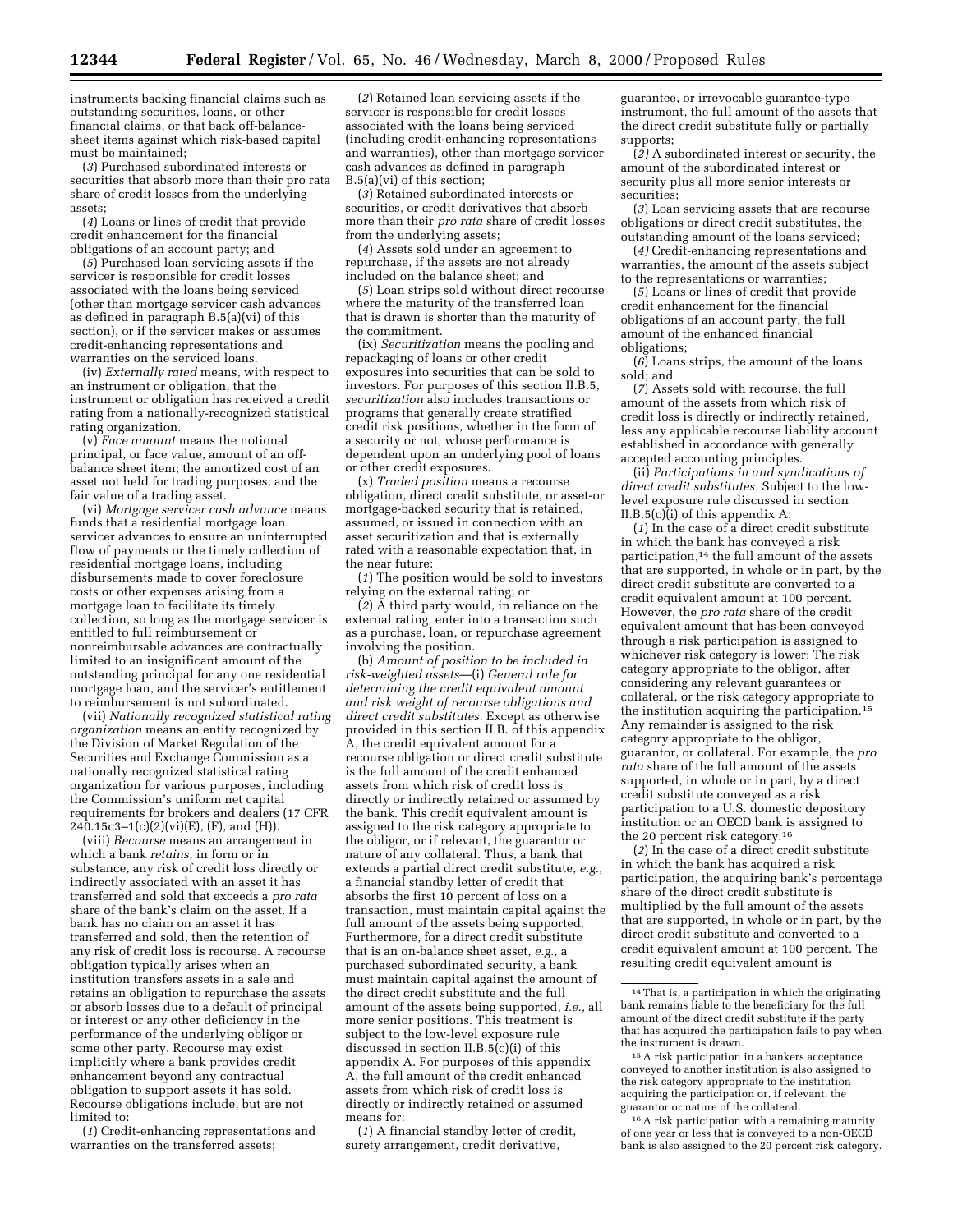assigned to the risk category appropriate to the account party obligor, guarantor, or collateral.

(*3*) In the case of a direct credit substitute that takes the form of a syndication where each bank is obligated only for its *pro rata* share of the risk and there is no recourse to the originating bank, each bank's credit equivalent amount will be only its *pro rata* share of the assets supported, in whole or in part, by the direct credit substitute. The resulting credit equivalent amount is assigned to the risk category appropriate to the obligor, guarantor, or collateral. 17

(iii) *Face-amount treatment for externally rated recourse obligations, direct credit substitutes, and asset-and mortgage-backed securities.* (*1*) A traded position is eligible for the risk-based capital treatment described in this paragraph II.B.5(b)(iii) if its external rating is within one of the five highest rating categories, *e.g.,* AAA through BB, used by a nationally-recognized statistical rating organization.

(*a*) *Two highest investment grades.* The face amount of a recourse obligation, direct credit substitute, or an asset-or mortgagebacked security that is rated in either of the two highest investment grade categories, *e.g.,* AAA or AA, is assigned to the 20 percent risk category.

(*b*) *Third highest investment grade.* The face amount of a recourse obligation, direct credit substitute, or an asset-or mortgagebacked security that is rated in the third highest investment grade category, *e.g.,* A, is assigned to the 50 percent risk category.

(*c*) *Lowest investment grade.* The face amount of a recourse obligation, direct credit substitute, or an asset-or mortgage-backed security that is rated in the lowest investment grade category, *e.g.,* BBB, is assigned to the 100 percent risk category.

(*d*) *One category below investment grade.* The face amount of a recourse obligation, direct credit substitute, or an asset- or mortgage-backed security that is rated in the next lower category below the lowest investment grade category, *e.g.,* BB, is assigned to the 200 percent risk category.

(*2*) Other recourse obligations and direct credit substitutes that are retained, assumed, or issued in connection with an asset securitization are also eligible for the riskbased capital treatment described in this paragraph II.B.5(b)(iii) if they are externally rated by two nationally-rated statistical rating organizations as falling within one of the five highest rating categories used by the organizations, the ratings are publicly available, and the ratings are based on the same criteria used to rate traded positions.18 If the two ratings differ, the lower rating will determine the risk category to which the

recourse obligation or direct credit substitute will be assigned.

(*3*) Stripped mortgage-backed securities (such as interest-only or principal-only strips) may not be assigned to the 20 percent or 50 percent risk category under section II.B.5(b)(iii)(1)(a)–(b) of this appendix A.

(*4*) A position which is not externally rated but is senior in all respects to a traded position eligible for the risk-based capital treatment described in section II.B.5(b)(iii)(*1*) of this appendix A, including access to any collateral, will be eligible for the risk-based capital treatment described in this paragraph II.B.5(b)(iii) as if it had the same rating as the traded position, if the bank can demonstrate to the FDIC's satisfaction that such treatment is appropriate.

(iv) *Face-amount treatment for direct credit substitutes which are not externally rated.* A direct credit substitute assumed or issued in connection with an asset securitization which does not qualify for face amount treatment under section II.B.5(b)(iii) of this appendix A because it is not externally rated may still qualify for face amount treatment, if the bank determines that the credit risk of the direct credit substitute is equivalent to or better than the external rating category set out at section II.B.5(b)(iii)(*1*)(*d*) of this appendix A (*e.g.,* BB). The face amount of a position which the bank determines is equivalent to or better than the external rating category set out at section II.B.5(b)(iii)(*1*)(*c*) of this appendix A (*e.g.,* BBB) must be assigned to the 100 percent risk category, and a position equivalent to the external rating category set out in section II.B.5(b)(iii)( $1$ )(*d*) of this appendix A (*e.g.*, BB) must be assigned to the 200 percent risk category. The bank's determination may only be made pursuant to the following three approaches, the use of which must be satisfactory to the FDIC:

(*1*) *Internal risk ratings for asset-backed commercial paper programs.* A bank, under its internal risk rating system, assigns an internal rating to a direct credit substitute the bank extends to the asset-backed commercial paper program it sponsors, and the rating is equivalent to or better than the rating category set out at section B.5(b)(iii)(*1*)(*d*) of this appendix A (*e.g.,* BB). The internal risk rating system must be satisfactory to the FDIC and must be prudent and appropriate for the size and complexity of the bank's program. Adequate internal risk rating systems typically:

(*a*) are an integral part of an effective risk management system that explicitly incorporates the full range of risks arising from a bank's participation in securitization activities;

(*b*) link the internal ratings to measurable outcomes, such as the probability that the position will experience any loss, the position's expected loss given default, and the degree of variance in losses given default on that position;

(*c*) separately consider the risk associated with the underlying loans or borrowers and the risk associated with the structure of a particular securitization transaction;

(*d*) identify gradations of risk among ''pass'' assets and other risk positions;

(*e*) have clear, explicit criteria that are used to classify assets into each internal risk grade, including criteria for subjective factors;

(*f*) have independent credit risk management or loan review personnel with adequate training assigning or reviewing the credit risk ratings, subject to internal audit review to verify that ratings are assigned in accordance with the bank's criteria;

(*g*) track the performance of the internal ratings over time and make adjustments to the ratings system when the performance of rated positions has a tendency to diverge from assigned ratings, and adjust individual ratings accordingly; and,

(*h*) are consistent with, or more conservative than, the rating assumptions and methodologies of nationally recognized statistical rating organizations.

(*2*) *Program ratings.* If a nationally recognized statistical rating organization or other entity satisfactory to the FDIC has reviewed the terms of a securitization program and stated a rating for direct credit substitutes to be issued under the program equivalent to or better than the external rating category set out at section II.B.5(b)(iii)(*1*)(*d*) of this appendix A (*e.g.,* BB), a bank may use such a rating for a direct credit substitute the bank issues under the program. If the program has options for different combinations of assets, standards, internal credit enhancements, and other relevant factors, the rating organization or other entity may specify ranges of rating categories that will apply premised on which options correspond to the bank's position. The bank must demonstrate to the FDIC's satisfaction that the program rating meets the same standards generally used by nationally recognized statistical rating organizations for rating traded positions, and that the rating organization's or other entity's underlying premises are satisfied for the particular direct credit substitute issued by the bank.

(*3*) *Credit assessment computer program.* A bank may use an acceptable credit assessment computer program to determine that a direct credit substitute is equivalent to or better than the external rating category set out at section II.B.5(b)(iii)(*1*)(*d*) of this appendix A (*e.g.,* BB). A nationally recognized statistical rating organization or other party satisfactory to the FDIC must have developed the credit assessment system for determining the credit risk of direct credit substitutes and other stratified credit positions. The bank must demonstrate to the FDIC's satisfaction that ratings under such a credit assessment computer program correspond credibly and reliably with the rating of traded positions.

(v) *Determining the credit risk weight for off-balance sheet securitized assets that are subject to early amortization provisions.* If a bank securitizes revolving assets, such as credit cards, home equity lines, or commercial lines of credit, in a transaction that it has sponsored and which includes early amortization provisions, then the bank must maintain risk-based capital against the off-balance sheet securitized assets from the inception of the transaction. An early amortization feature is a provision that, under specified conditions, returns principal to investors prior to the expected payment

<sup>&</sup>lt;sup>17</sup> For example, if a bank has a 10 percent share of a \$10 syndicated direct credit substitute that provides credit support to a \$100 loan to a private obligor, then the bank's \$1 *pro rata* share in the enhancement means that a \$10 *pro rata* share of the loan is included in the bank's risk weighted assets.

<sup>18</sup>The bank must demonstrate to the FDIC's satisfaction that the ratings are based on the same criteria that the ratings organizations use to rate traded positions.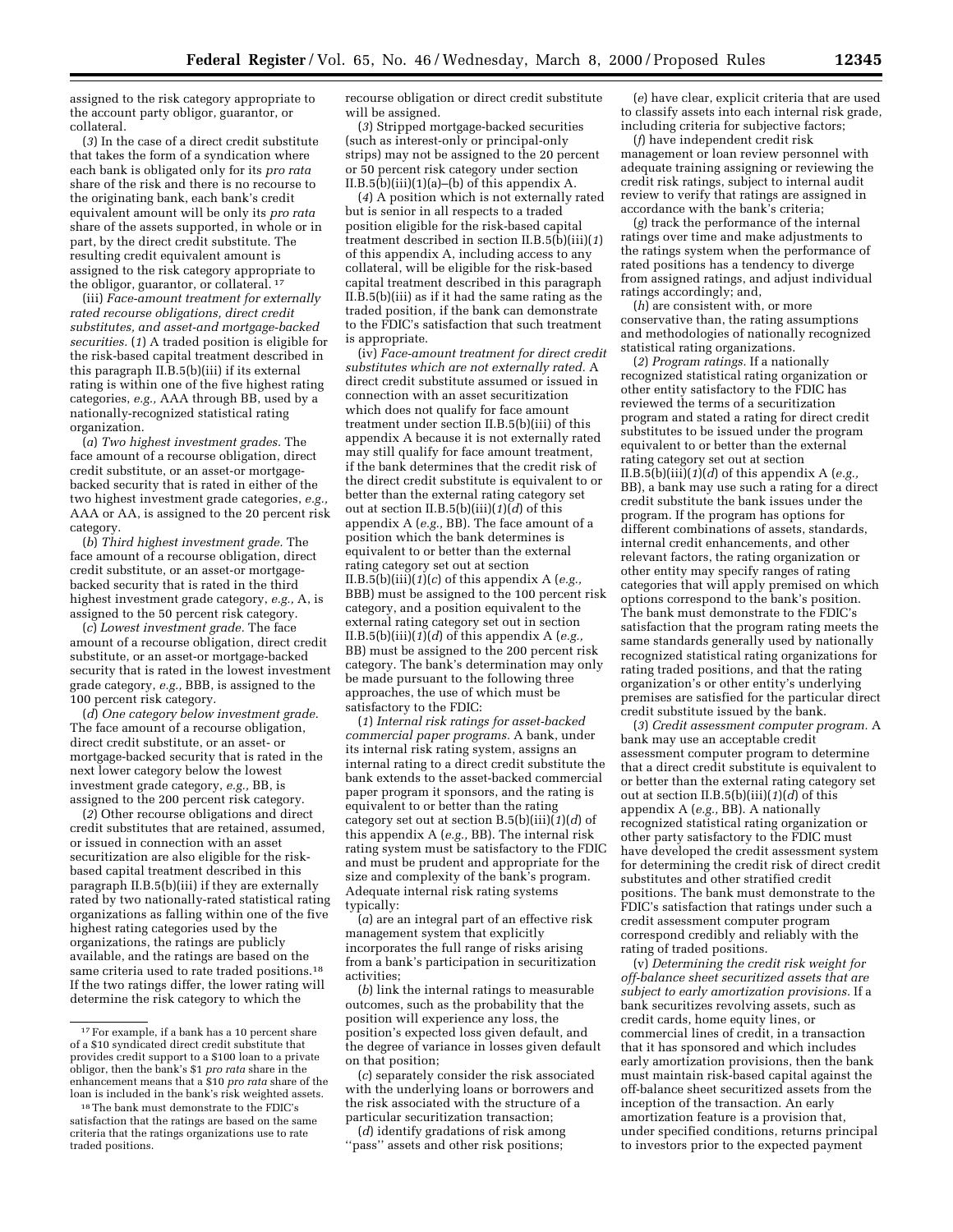dates, generally as a result of a deterioration in the portfolio of securitized revolving assets. The securitized, off-balance sheet assets are to be converted to an on-balance sheet credit equivalent amount using the 100 percent conversion factor and the resulting amount is to be assigned to the 20 percent risk category. However, this capital requirement, when combined with the capital requirements for any retained recourse or direct credit substitute associated with the securitized assets, is limited to a total of 8 percent of the managed assets.

(c) *Limitations on risk-based capital requirements—*(i) *Low-level exposure.* If the maximum contractual liability or exposure to loss retained or assumed by a bank in connection with a recourse obligation or a direct credit substitute is less than the effective risk-based capital requirement for the enhanced assets, the risk-based capital requirement is limited to the maximum contractual liability or exposure to loss, less any recourse liability account established in accordance with generally accepted accounting principles. This limitation does not apply to assets sold with implicit recourse.

(ii) *Mortgage-related securities or participation certificates retained in a mortgage loan swap.* If a bank holds a mortgage-related security or a participation certificate as a result of a mortgage loan swap with recourse, capital is required to support the recourse obligation plus the percentage of the mortgage-related security or participation certificate that is not covered by the recourse obligation. The total amount of capital required for the on-balance sheet asset and the recourse obligation, however, is limited to the capital requirement for the underlying loans, calculated as if the bank continued to hold these loans as an on-balance sheet asset.

(iii) *Related on-balance sheet assets.* If a recourse obligation or direct credit substitute subject to paragraph B.5. of this section also appears as a balance sheet asset, the balance sheet asset is not included in a bank's riskweighted assets to the extent the value of the balance-sheet asset is already included in the credit equivalent amount for the recourse obligation or direct credit substitute, except in the case of loan servicing assets and similar arrangements with embedded recourse obligations or direct credit substitutes. In such a case, both the onbalance sheet servicing assets and the related recourse obligations or direct credit substitutes are incorporated into the riskbased capital calculation.

\* \* \* \* \* C. \* \* \* Category 2—20 Percent Risk Weight. \* \* \* \* \*

d. This category also includes the credit equivalent amount of off-balance sheet securitized revolving assets in transactions which include early amortization provisions that were sponsored by the bank.

Category 3—50 Percent Risk Weight.

\* \* \* \* \*  ${\rm b.}$  \* \* \* 32 \* \* \* \* \* \* \* \*

Category 4—100 Percent Risk Weight. (a) All assets not included in the categories above, except the assets specifically included in the 200 percent category below, are assigned to this category, which comprises standard risk assets. The bulk of the assets typically found in a loan portfolio would be assigned to the 100 percent category.

(b) This category includes:

(1) Long-term claims on, and the portions of long-term claims that are guaranteed by, non-OECD banks, and all claims on non-OECD central governments that entail some degree of transfer risk; 35

(2) All claims on foreign and domestic private-sector obligors not included in the categories above (including loans to nondepository financial institutions and bank holding companies);

(3) Claims on commercial firms owned by the public sector;

(4) Customer liabilities to the bank on acceptances outstanding involving standard risk claims; 36

(5) Investments in fixed assets, premises, and other real estate owned;

(6) Common and preferred stock of corporations, including stock acquired for debts previously contracted;

(7) Commercial and consumer loans (except those assigned to lower risk categories due to recognized guarantees or collateral and loans secured by residential property that qualify for a lower risk weight);

(8) Mortgage- and asset-backed securities that do not meet the criteria for assignment to a lower risk category;

(9) Industrial-development bonds and similar obligations issued under the auspices of states or political subdivisions of the OECD-based group of countries for the benefit of a private party or enterprise where that party or enterprise, not the government entity, is obligated to pay the principal and interest; and

the instructions for preparation of the Consolidated Reports of Condition and Income. In addition, from the standpoint of the selling bank, when a multifamily residential property loan is sold subject to a *pro rata* loss sharing arrangement which provides for the purchaser of the loan to share in any loss incurred on the loan on a *pro rata* basis with the selling bank, that portion of the loan is not subject to the risk-based capital standards. In connection with sales of multifamily residential property loans in which the purchaser of the loan shares in any loss incurred on the loan with the selling institution on other than a *pro rata* basis, the selling bank must treat these other loss sharing arrangements in accordance with section II.B.5. of this appendix A.

35Such assets include all nonlocal currency claims on, and the portions of claims that are guaranteed by, non-OECD central governments and those portions of local currency claims on, or guaranteed by, non-OECD central governments that exceed the local currency liabilities held by the bank.

36Customer liabilities on acceptances outstanding involving nonstandard risk claims, such as claims on U.S. depository institutions, are assigned to the risk category appropriate to the identity of the obligor or, if relevant, the nature of the collateral or guarantees backing the claims. Portions of acceptances conveyed as risk participations to U.S. depository institutions or foreign banks are assigned to the 20 percent risk category appropriate to shortterm claims guaranteed by U.S. depository institutions and foreign banks.

(10) All obligations of states or political subdivisions of countries that do not belong to the OECD-based group.

(c) The following assets also are assigned a risk weight of 100 percent if they have not already been deducted from capital: investments in unconsolidated companies, joint ventures, or associated companies; instruments that qualify as capital issued by other banks; deferred tax assets; and mortgage servicing assets, nonmortgage servicing assets, and other allowed intangibles.

Category 5—200 Percent Risk Weight. This category includes:

(a) The face amount of externally rated recourse obligations, direct credit substitutes, and asset- and mortgage-backed securities that are rated in the next lower category below the lowest investment grade category, *e.g.,* BB, to the extent permitted in section II.B.5(b)(iii) of this appendix A; and

(b) The face amount of direct credit substitutes for which the bank determines that the credit risk is equivalent to one category below investment grade, *e.g.,* BB, to the extent permitted in section II.B.5.(b)(iii) of this appendix A. D.  $*$   $*$ 

The face amount of an off-balance sheet item is generally incorporated into the riskweighted assets in two steps. The face amount is first multiplied by a credit conversion factor, except for direct credit substitutes and recourse obligations as discussed in section II.B.5. of this appendix A. The resultant credit equivalent amount is assigned to the appropriate risk category according to the obligor or, if relevant, the guarantor or the nature of the collateral.37 Table III to this appendix A sets forth the conversion factors for various types of off-

balance-sheet items. 1. Items with a 100 percent conversion factor. (a) Except as otherwise provided in section II.B.5. of this appendix A, the full amount of an asset or transaction supported, in whole or in part, by a direct credit substitute or a recourse obligation. Direct

credit substitutes and recourse obligations are defined in section II.B.5. of this appendix A. (b) Sale and repurchase agreements, if not

already included on the balance sheet, and forward agreements. Forward agreements are legally binding contractual obligations to purchase assets with drawdown which is certain at a specified future date. Such obligations include forward purchases, forward forward deposits placed,<sup>38</sup> and partly-paid shares and securities; they do not include commitments to make residential mortgage loans or forward foreign exchange contracts.

(c) Securities lent by a bank are treated in one of two ways, depending upon whether

<sup>32</sup>The types of loans that qualify as loans secured by multifamily residential properties are listed in

<sup>37</sup>The sufficiency of collateral and guarantees for off-balance-sheet items is determined by the market value of the collateral or the amount of the guarantee in relation to the face amount of the item, except for derivative contracts, for which this determination is generally made in relation to the credit equivalent amount. Collateral and guarantees are subject to the same provisions noted under section II.B. of this appendix A.

<sup>38</sup>Forward forward deposits accepted are treated as interest rate contracts.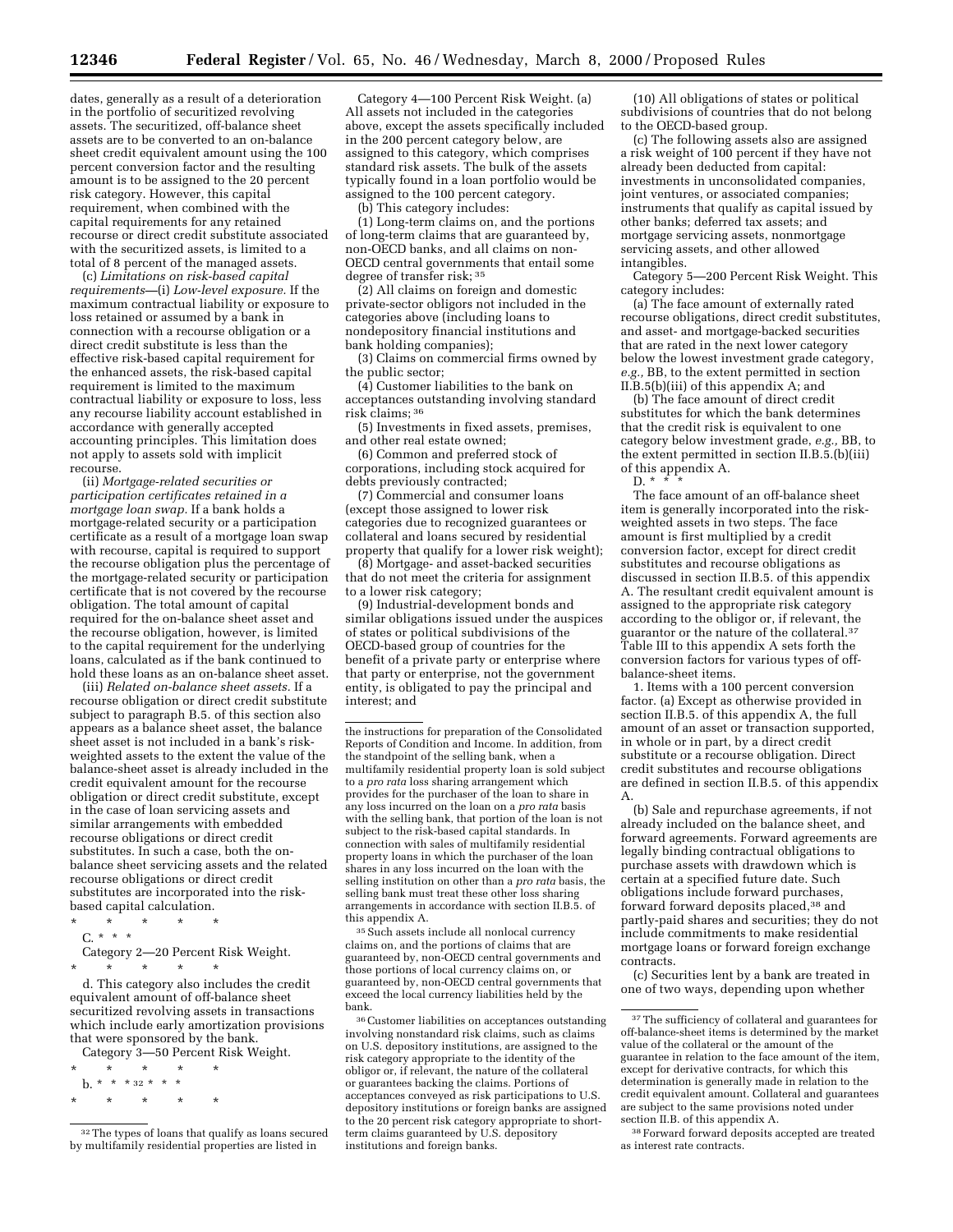the lender is exposed to risk of loss. If a bank, as agent for a customer, lends the customer's securities and does not indemnify the customer against loss, then the securities transaction is excluded from the risk-based capital calculation. On the other hand, if a bank lends its own securities or, acting as agent for a customer, lends the customer's securities and indemnifies the customer against loss, the transaction is converted at 100 percent and assigned to the risk weight category appropriate to the obligor or, if applicable, to the collateral delivered to the lending bank or the independent custodian acting on the lending bank's behalf.

\* \* \* \* \* 3. In the tables at the end of appendix A to part 325, Table II.—Summary of Risk Weights and Risk Categories:

A. In Category 2—20 Percent Risk Weight, paragraph (11) is removed, paragraph (12) is redesignated as paragraph (11), and new paragraphs (12) and (13) are added;

B. In Category 3—50 Percent Risk Weight, paragraph (3) is revised;

C. In Category 4—100 Percent Risk Weight, paragraph (9) is revised and a new paragraph (10) is added; and

D. Following the paragraph titled Category 4—100 Percent Risk Weight, a new paragraph titled, Category 5—200 Percent Risk Weight, is added to read as follows:

\* \* \* \* \* Table II.—Summary of Risk Weights and Risk Categories.

- \* \* \* \* \*
- Category 2—20 Percent Risk Weight. \* \* \* \* \*

(12) Asset- or mortgage-backed securities (or recourse obligations or direct credit substitutes issued in connection with such securitizations) rated in either of the two highest investment grade categories, *e.g.,* AAA or AA.

(13) The credit equivalent amount of offbalance sheet revolving assets in securitization transactions featuring early amortization provisions sponsored by the bank.

Category 3—50 Percent Risk Weight.

- \* \* \* \* \* (3) Asset- or mortgage-backed securities (or recourse obligations or direct credit substitutes issued in connection with such securitizations) rated in the third-highest
- investment grade category, *e.g.,* A. \* \* \* \* \* Category 4—100 Percent Risk Weight.

\* \* \* \* \*

(9) Asset- or mortgage-backed securities (or recourse obligations or direct credit substitutes issued in connection with such securitizations) rated in the lowest investment grade category, *e.g.,* BBB, as well as certain direct credit substitutes which the bank rates as the equivalent of the lowest investment grade category, *e.g.,* BBB, or above through an internal assessment satisfactory to the FDIC.

(10) All other assets, including any intangible assets that are not deducted from capital, and the credit equivalent amounts 4 of off-balance sheet items not assigned to a different risk category.

Category 5—200 Percent Risk Weight. Asset- or mortgage-backed securities (or recourse obligations or direct credit substitutes issued in connection with such securitizations) rated one category below investment grade, *e.g.,* BB, as well as certain direct credit substitutes which the bank rates as the equivalent of one category below investment grade, *e.g.,* BB, through an internal assessment satisfactory to the FDIC.

4. In the tables at the end of appendix A to part 325, Table III.—Credit Conversion Factors for Off-Balance Sheet Items:

A. In this table, references to footnote 1 are removed each time they appear and footnote 1 is removed.

B. In 100 Percent Conversion Factor, paragraphs (1) through (3) are revised, and a new paragraph (6) is added, to read as follows:

Table III.—Credit Conversion Factors for Off-Balance Sheet Items.

100 Percent Conversion Factor.

(1) The full amount of assets supported by direct credit substitutes or recourse obligations (unless a different treatment is otherwise specified). For risk participations in such arrangements and acquired by the bank, the full amount of assets supported by the main obligation multiplied by the acquiring bank's percentage share of the risk participation.

(2) Acquisitions of risk participations in bankers acceptances.

(3) Sale and repurchase agreements, if not already included on the balance sheet. \* \* \* \* \*

(6) Off-balance sheet revolving assets in securitization transactions featuring early amortization provisions sponsored by the bank.

\* \* \* \* \*

By Order of the Board of Directors. Dated at Washington, DC this 9th day of February, 2000.

Federal Deposit Insurance Corporation.

**Robert E. Feldman,** *Executive Secretary.*

#### **Department of the Treasury**

**Office of Thrift Supervision**

#### **12 CFR Chapter V**

#### **Authority and Issuance**

For the reasons set out in the preamble, part 567 of chapter V of title 12 of the Code of Federal Regulations is proposed to be amended as follows:

#### **PART 567—CAPITAL**

1. The authority citation for part 567 continues to read as follows:

**Authority:** 12 U.S.C. 1462, 1462a, 1463, 1464, 1467a, 1828 (note).

2. Section 567.1 is amended by revising the definitions of direct credit substitute and recourse and adding definitions of covered representations and warranties, credit derivative, financial guarantee-type standby letter of credit, nationally recognized statistical rating organization, performance-based standby letter of credit, rated, securitization, servicer cash advance, standby letter of credit and traded position, to read as follows:

#### **§ 567.1 Definitions.**

\* \* \* \* \*

*Covered representations and warranties.* The term *covered representations and warranties* means representations and warranties extended by a savings association when it transfers assets (including loan servicing assets) or assumed by a savings association when it purchases loan servicing assets, that obligate the savings association to protect another party from losses due to credit risk in the transferred assets or serviced loans.

*Credit derivative.* The term *credit derivative* means on- or off-balance sheet notes or contracts that allow one party to transfer the credit risk of a referenced asset, that it may own, to another party. The value of a credit derivative is dependent, at least in part, on the credit performance of the referenced asset.

\* \* \* \* \*

*Direct credit substitute.* The term *direct credit substitute* means an arrangement in which a savings association assumes, in form or in substance, any risk of credit loss directly or indirectly associated with an asset or other financial claim owned in whole or in part by another party, that exceeds the association's *pro rata* share of the asset or claim. If the savings association has no claim on the asset, then the assumption of any risk of loss is a direct credit substitute. Direct credit substitutes include:

(1) Financial guarantee-type standby letters of credit that support financial claims on the account party;

(2) Guarantees, surety arrangements, credit derivatives, and irrevocable guarantee-type instruments backing financial claims;

(3) Purchased subordinated interests or securities that absorb more than their *pro rata* share of losses from the underlying assets;

<sup>4</sup>For each off-balance sheet item, a conversion factor (see Table III) must be applied to determine the ''credit equivalent amount'' prior to assigning the off-balance sheet time to a risk weight category.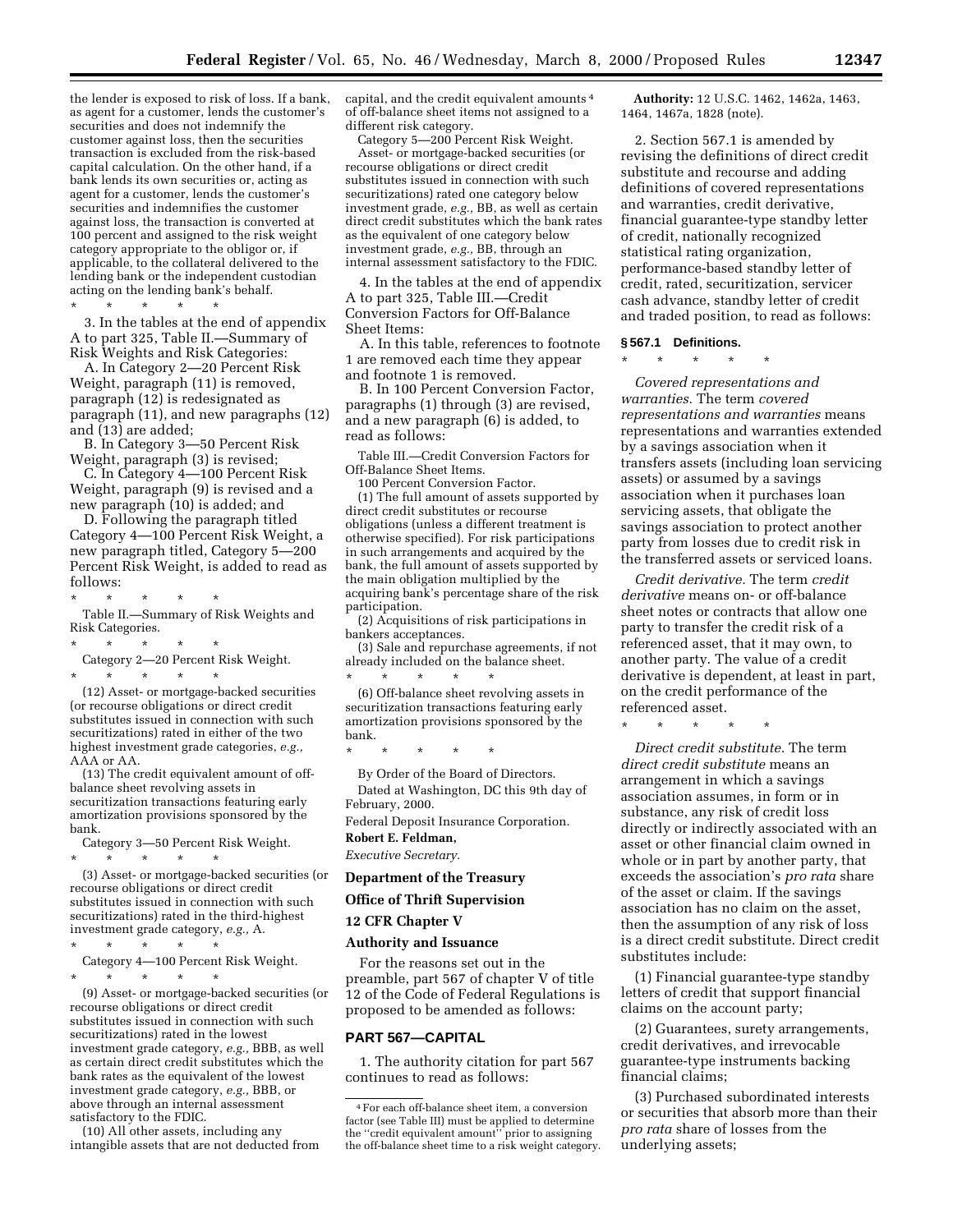(4) Loans or lines of credit that provide credit enhancement for the financial obligations of an account party; and

(5) Purchased loan servicing assets if the servicer is responsible for credit losses associated with the loans being serviced (other than a servicer cash advance), or if the servicer makes or assumes covered representations and warranties with respect to such loans. \* \* \* \* \*

*Financial guarantee-type standby letter of credit.* The term *financial guarantee-type standby letter of credit* means any letter of credit or similar arrangement, however named or described, that represents an irrevocable obligation to the beneficiary on the part of the issuer:

(1) To repay money borrowed by, advanced to, or for the account of, the account party; or

(2) To make payment on account of any indebtedness undertaken by the account party in the event that the account party fails to fulfill its obligation to the beneficiary. \* \* \* \* \*

*Nationally recognized statistical rating organization.* The term *nationally recognized statistical rating organization* means an entity recognized by the Division of Market Regulation of the Securities and Exchange Commission as a nationally recognized statistical rating organization for various purposes, including the uniform net capital regulations for broker-dealers.

\* \* \* \* \* *Performance-based standby letter of credit.* The term *performance-based standby letter of credit* means any letter of credit, or similar arrangement, however named or described, which represents an irrevocable obligation to the beneficiary on the part of the issuer to make payment on account of any default by a third party in the performance of a nonfinancial or commercial obligation. Such letters of credit include arrangements backing subcontractors' and suppliers' performance, labor and materials contracts, and construction bids.

\* \* \* \* \*

*Rated*. The term *rated* means, with respect to an instrument or obligation, that the instrument or obligation has received a credit rating from a nationally recognized statistical rating organization. An instrument or obligation is rated investment grade if it has received a credit rating that falls within one of the four highest rating categories used by the organization. An instrument or obligation is rated in the highest investment grade if it has

received a credit rating that falls within the highest rating category used by the organization.

\* \* \* \* \* *Recourse*. The term *recourse* means an arrangement in which a savings association retains, in form or in substance, any risk of credit loss directly or indirectly associated with a transferred asset that exceeds the *pro rata* share of the association's claim on the asset. If a savings association has no claim on a transferred asset, then the retention of any risk of loss is recourse. A recourse obligation typically arises when an institution transfers assets and retains an obligation to repurchase the assets or to absorb losses due to a default of principal or interest or any other deficiency in the performance of the underlying obligor or some other party. Recourse may exist implicitly where a savings association provides credit enhancement beyond any contractual obligation to support assets it has sold. Recourse obligations include:

(1) Covered representations and warranties on transferred assets;

(2) Retained loan servicing assets if the servicer is responsible for losses associated with the loans being serviced (other than a servicer cash advance);

(3) Retained subordinated interests or securities, or credit derivatives that absorb more than their *pro rata* share of losses from the underlying assets;

(4) Assets sold under an agreement to repurchase; and

(5) Loan strips sold without direct recourse where the maturity of the transferred loan is shorter than the maturity of the commitment. \* \* \* \* \*

*Securitization*. The term *securitization* means the pooling and repackaging of loans or other credit exposures into securities that can be sold to investors. For purposes of § 567.6(b) of this part, the term *securitization* also includes transactions or programs that generally create stratified credit risk positions, whether in the form of a security or not, whose performance is dependent upon an underlying pool of loans or other credit exposures.

*Servicer cash advance*. The term *servicer cash advance* means funds that a residential mortgage loan servicer advances to ensure an uninterrupted flow of payments or the timely collection of residential mortgage loans, including disbursements made to cover foreclosure costs or other expenses arising from a mortgage loan to facilitate its timely collection. A servicer cash advance is not a recourse obligation or

a direct credit substitute if the servicer is entitled to full reimbursement or, for any single residential mortgage loan, nonreimbursable advances are contractually limited to an insignificant amount of the outstanding principal on that loan.

*Standby letter of credit*. The term *standby letter of credit* means any financial guarantee-type standby letter of credit or performance-based standby letter of credit.

 $*$  \*

*Traded position*. The term *traded position* means a recourse obligation, direct credit substitute, or asset- or mortgage-backed security that is retained, assumed, or issued in connection with an asset securitization and that is rated with a reasonable expectation that, in the near future:

(1) The position would be sold to investors relying on the rating; or

(2) A third party would, in reliance on the rating, enter into a transaction such as a purchase, loan, or repurchase agreement involving the position.

\* \* \* \* \* 3. Section 567.2 is amended by revising paragraph (a)(1)(i) to read as follows:

#### **§ 567.2 Minimum regulatory capital requirement.**

 $(a) * * *$ 

(1) *Risk-based capital requirement.* (i) A savings associations' minimum riskbased capital requirement shall be an amount equal to 8% of its risk-weighted assets as measured under § 567.6 of this part.

\* \* \* \* \*

4. Section 567.6 is amended by:

A. Revising paragraph (a) introductory text;

- B. Revising paragraph (a)(1) introductory text;
- C. Revising paragraph (a)(2) introductory text;

D. Removing and reserving paragraphs  $(a)(2)(i)(A)$  and  $(C)$ ;

- E. Revising paragraph (a)(2)(i)(B);
- F. Revising paragraph (a)(2)(ii)(A);
- G. Removing paragraph (a)(3); and

H. Adding paragraph (b) to read as follows:

#### **§ 567.6 Risk-based capital credit riskweight categories.**

(a) *Risk-weighted assets*. Riskweighted assets equal risk-weighted onbalance-sheet assets (as computed under paragraph (a)(1) of this section), plus risk-weighted off-balance-sheet activities (as computed under paragraph (a)(2) of this section), plus risk-weighted recourse obligations, direct credit substitutes and asset- and mortgagebacked securities (as computed under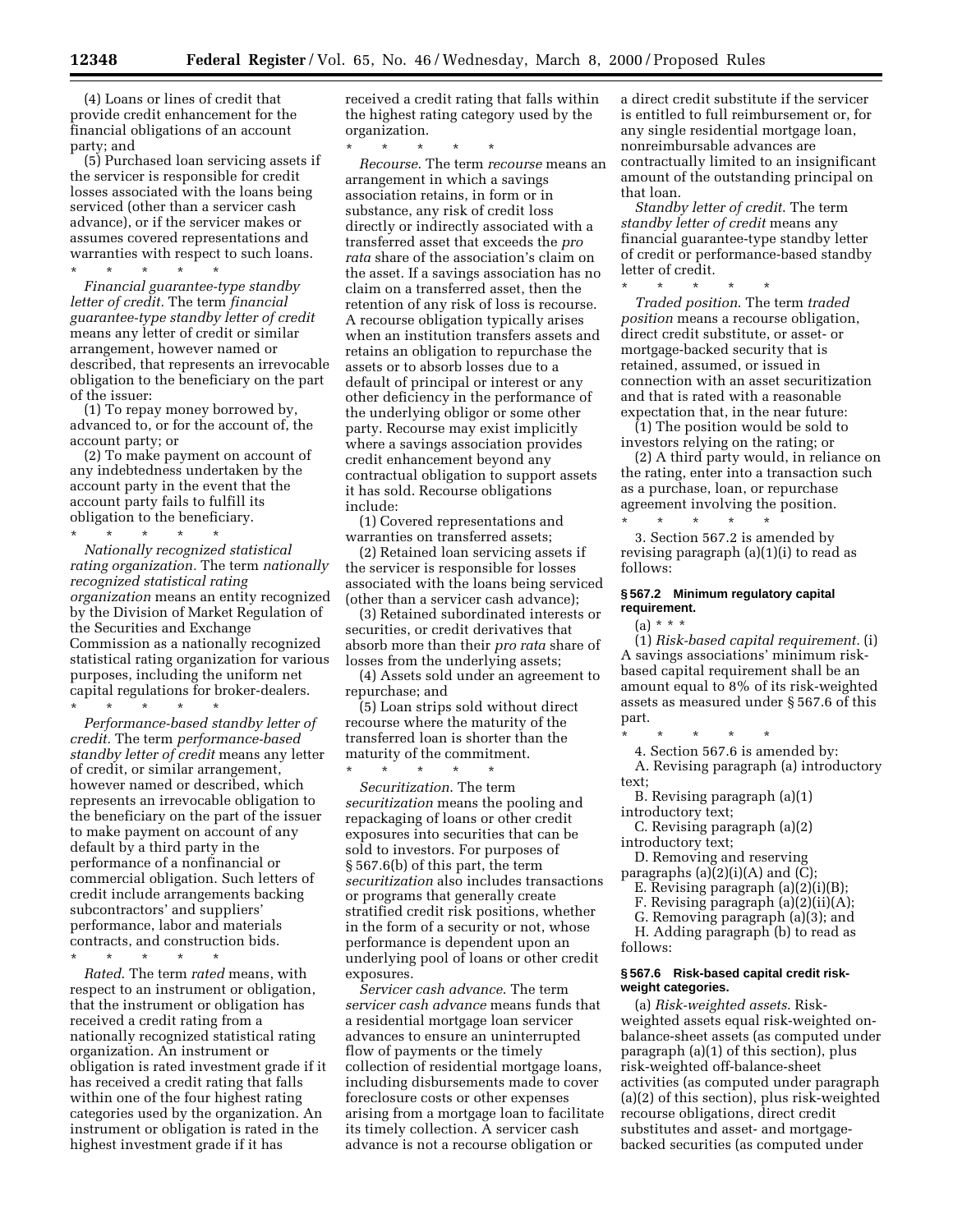paragraph (b) of this section). Assets not included for purposes of calculating capital under § 567.5 are not included in calculating risk-weighted assets.

(1) *On-balance-sheet assets*. Except as provided in paragraph (b) of this section, risk-weighted on-balance-sheet assets are computed by multiplying the on-balance-sheet asset amounts times the appropriate risk weight categories. The risk weight categories for onbalance-sheet assets are:

\* \* \* \* \*

(2) *Off-balance-sheet activities*. Except as provided in paragraph (b) of this section, risk-weighted off-balance-sheet items are determined by the following two-step process. First, the face amount of the off-balance-sheet item must be multiplied by the appropriate credit conversion factor listed in this paragraph (a)(2). This calculation translates the face amount of an offbalance-sheet exposure into an onbalance-sheet credit-equivalent amount. Second, the credit-equivalent amount must be assigned to the appropriate risk weight category using the criteria regarding obligors, guarantors, and collateral listed in paragraph (a)(1) of this section, *provided* that the maximum risk weight assigned to the creditequivalent amount of an interest-rate or exchange-rate contract is 50 percent. The following are the credit conversion factors and the off-balance-sheet items to which they apply.

(i) \* \* \*

(B) Risk participations purchased in bank acceptances.

\* \* \* \* \*

 $(ii) * * * *$ 

(A) Transaction-related contingencies, including, among other things, performance bonds and performancebased standby letters of credit related to a particular transaction;

\* \* \* \* \* (b) *Recourse obligations, direct credit substitutes, and asset-and mortgagebacked securities*—(1) *In general*. Except as otherwise provided in this paragraph (b), to calculate the risk-weighted asset amount for a recourse obligation, direct credit substitute, or asset- or mortgagebacked security, multiply the amount of assets from which risk of credit loss is directly or indirectly retained or assumed, by the appropriate risk weight using the criteria regarding obligors, guarantors, and collateral listed in paragraph (a)(1) of this section. For purposes of this paragraph (b), the amount of assets from which risk of credit loss is directly or indirectly retained or assumed means:

(i) For a financial guarantee-type standby letter of credit, surety arrangement, credit derivative, guarantee, or irrevocable guarantee-type instruments, the amount of the assets that the direct credit substitute fully or partially supports;

(ii) For a subordinated interest or security, the amount of the subordinated interest or security plus all more senior interests or securities;

(iii) For mortgage servicing assets that are recourse obligations or direct credit substitutes, the outstanding amount of unpaid principal of the loans serviced;

(iv) For covered representations and warranties, the amount of the assets subject to the representations or warranties;

(v) For loans or lines of credit that provide credit enhancement for the financial obligations of an account party, the amount of the enhanced financial obligations;

(vi) For loans strips, the amount of the loans;

(vii) For assets sold with recourse, the amount of assets from which risk of loss is directly or indirectly retained, less any applicable recourse liability account established in accordance with generally accepted accounting principles; and

(viii) Other types of recourse obligations and direct credit substitutes should be treated in accordance with the principles contained in this paragraph (b).

(2) *Ratings-based approach*—(i) *Calculation.* As an alternative to the calculation described in paragraph (b)(1) of this section, a savings association may calculate the risk-weighted asset amount for eligible recourse obligations, direct credit substitutes, or asset- or mortgage-backed securities described in paragraph (b)(2)(ii) of this section by multiplying the face amount of the position by the risk-weight associated with the applicable rating under the following chart.

| Rating category | Risk weight                                  |
|-----------------|----------------------------------------------|
|                 | 50%.                                         |
|                 | $100\%$ .                                    |
|                 | $ 200\%$ .                                   |
|                 | Risk weight the asset under paragraph (b)(1) |
|                 | of this section.                             |

(ii) *Eligibility.* To be eligible for the treatment described in this paragraph (b)(2), a recourse obligation, direct credit substitute, or asset- or mortgagebacked security must meet one of the following criteria:

(A) *Traded position rated by a rating organization.* (*1*) A traded position is eligible for the risk-based capital treatment described in this paragraph (b)(2), if a nationally recognized statistical rating organization rates the position in one of its five highest grades. If two or more nationally recognized statistical rating organizations assign different ratings to a position, the savings association may use the highest rating as the rating of the position for

the purposes of this paragraph (b)(2). If a rating changes, the savings association must use the new rating.

(*2*) If a recourse obligation, direct credit substitute, or asset- or mortgagebacked security or other credit risk position is not rated but is senior in all credit risk related features (including access to any collateral) to a rated, traded position, the savings association may risk weight the position under this paragraph (b)(2) using the rating of the traded position. The savings association must satisfy OTS that this treatment is appropriate.

(B) *Non-traded position rated by two rating organizations.* (*1*) A recourse obligation or direct credit substitute that is not a traded position is eligible for the treatment described in this paragraph (b)(2), if two nationally recognized statistical rating organizations rate the recourse obligation or direct credit substitute in one of their five highest grades. The organizations must apply the same criteria that they use to rate securities that are traded positions and must make the rating publicly available.

(*2*) If two or more national recognized statistical rating organizations assign different ratings to the recourse obligation or direct credit substitute, the savings association must use the second highest rating as the rating of the position for the purposes of this paragraph (b)(2). If a rating changes, the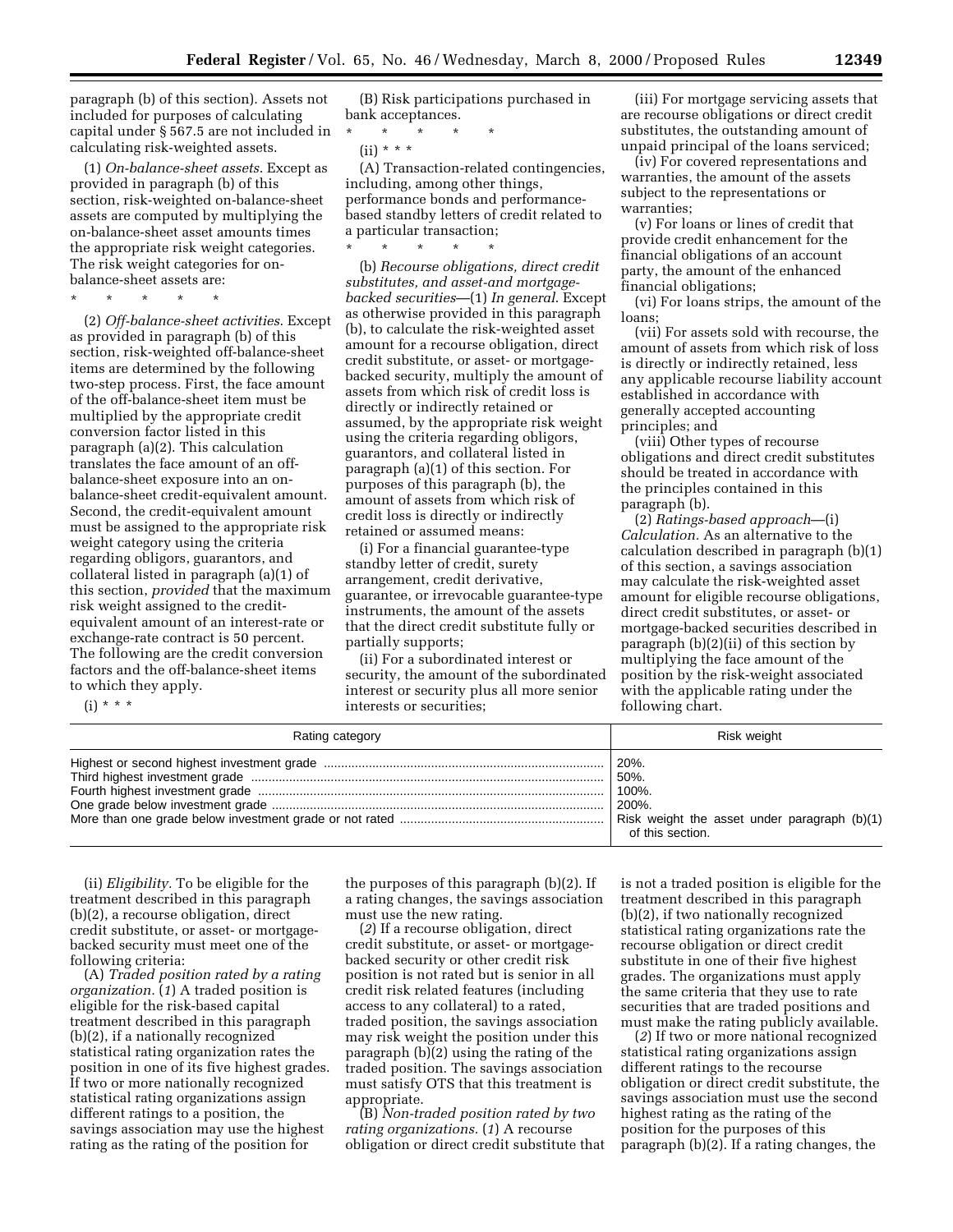savings association must use the new rating.

(3) *Internal ratings, qualified structured transactions, and credit assessment computer programs*—(i) *Calculation.* As an alternative to the

calculation described in paragraph (b)(1) of this section, a savings association may calculate the risk-weighted asset amount for eligible direct credit substitutes described in paragraph

(b)(3)(ii) of this section by multiplying the face amount of the position by the risk-weight associated with the applicable rating under the following chart:

| Rating category | Risk weight                                                                        |
|-----------------|------------------------------------------------------------------------------------|
|                 | 100%.<br>200%.<br>Risk weight the asset under paragraph (b)(1)<br>of this section. |

(ii) *Eligibility.* To be eligible for the treatment described in this paragraph (b)(3), a direct credit substitute must meet one of the following criteria.

(A) *Non-traded position rated internally.* A direct credit substitute assumed or issued in connection with an asset-backed commercial paper program and that is not a traded position is eligible for the treatment described in this paragraph (b)(3), if a savings association that is the sponsor of the program rates the direct credit substitute as investment grade or one category immediately below investment grade. The savings association must use an internal risk weighting system that is satisfactory to OTS. Adequate internal risk rating systems typically:

(*1*) Are an integral part of an effective risk management system that explicitly incorporates the full range of risks arising from the institution's securitization activities.

(*2*) Link ratings to measurable outcomes, such as the probability that the position will experience loss, the expected loss on the position in the event of default, and variance of losses in the event of default on that position;

(*3*) Separately consider the risk associated with the underlying loans or borrowers, and the risk associated with the structure of the particular securitization transaction;

(*4*) Identify gradations of risk even among those assets where no loss is likely as well as other risk positions;

(*5*) Use clear, explicit criteria to classify assets into each internal rating category;

(*6*) Employ independent credit risk management or loan review personnel to assign or review the internal ratings;

(*7*) Include an internal audit procedure to periodically verify that internal risk ratings are assigned in accordance with the savings association's established criteria;

(*8*) Monitor the performance of the assigned internal ratings to determine if the system correctly identified individual ratings and, if appropriate,

adjust the rating system and individual ratings; and

(*9*) Use assumptions and methodologies that are consistent with, or more conservative than, the rating assumptions and methodologies used by nationally recognized statistical rating organizations.

(B) *Non-traded positions in approved securitization or structured financing programs.* A direct credit substitute that is not a traded position is eligible for the treatment described in this paragraph (b)(3), if the position is generated through a securitization or structured financing program that is approved by OTS. OTS will not approve the use of a securitization or structured financing program unless the program meets the following minimum criteria and other appropriate prudential standards:

(*1*) A nationally recognized statistical rating organization (or other entity approved by OTS) must review the terms of the program, and state a rating for the direct credit substitutes to be issued under the program. If the program has options for different combinations of assets, standards, internal or external credit enhancements and other relevant factors, the rating organization or other approved entity may specify ranges of rating categories that will be applied based on the options that are utilized in the position.

(*2*) The savings association must demonstrate to OTS' satisfaction that the rating corresponds credibly and reliably with the ratings issued by nationally recognized statistical rating organizations for traded positions, and that the rating organization's or other entity's underlying premises are satisfied by the direct credit substitute.

(*3*) If a savings association participates in a securitization or structured financing program sponsored by another party, OTS may authorize the savings association to use this approach based on the program rating obtained by the sponsor of the program.

(C) *Non-traded position in a structured financing program rated by using qualifying credit assessment*

*computer software.* A direct credit substitute that is not a traded position is eligible for the treatment described in this paragraph (b)(3), if the position is generated through a structured financing program and the position is rated using credit assessment computer software that has been approved by OTS. OTS will not approve the use of credit assessment computer software unless the software meets the following minimum criteria and other appropriate prudential standards:

(*1*) A nationally recognized statistical rating organization (or other entity approved by OTS) developed the computer software for determining the credit ratings of direct credit substitutes and other stratified positions; and

(*2*) The savings association must demonstrate that the ratings generated using the computer software correspond credibly and reliably with the ratings issued by nationally recognized statistical rating organizations for traded positions.

(4) *Alternative capital computation for small business obligations*—(i) *Definitions.* For the purposes of this paragraph (b)(4):

(A) *Qualified savings association* means a savings association that:

(*1*) Is well capitalized as defined in § 565.4 of this chapter without applying the capital treatment described in paragraph (b)(4)(ii) of this section; or

(*2*) Is adequately capitalized as defined in § 565.4 of this chapter without applying the capital treatment described in paragraph (b)(4)(ii) of this section and has received written permission from the OTS to apply that capital calculation.

(B) *Small business* means a business that meets the criteria for a small business concern established by the Small Business Administration in 13 CFR part 121 pursuant to 15 U.S.C. 632.

(ii) *Capital requirement.* With respect to a transfer of a small business loan or lease of personal property with recourse that is a sale under generally accepted accounting principles, a qualified savings association may elect to include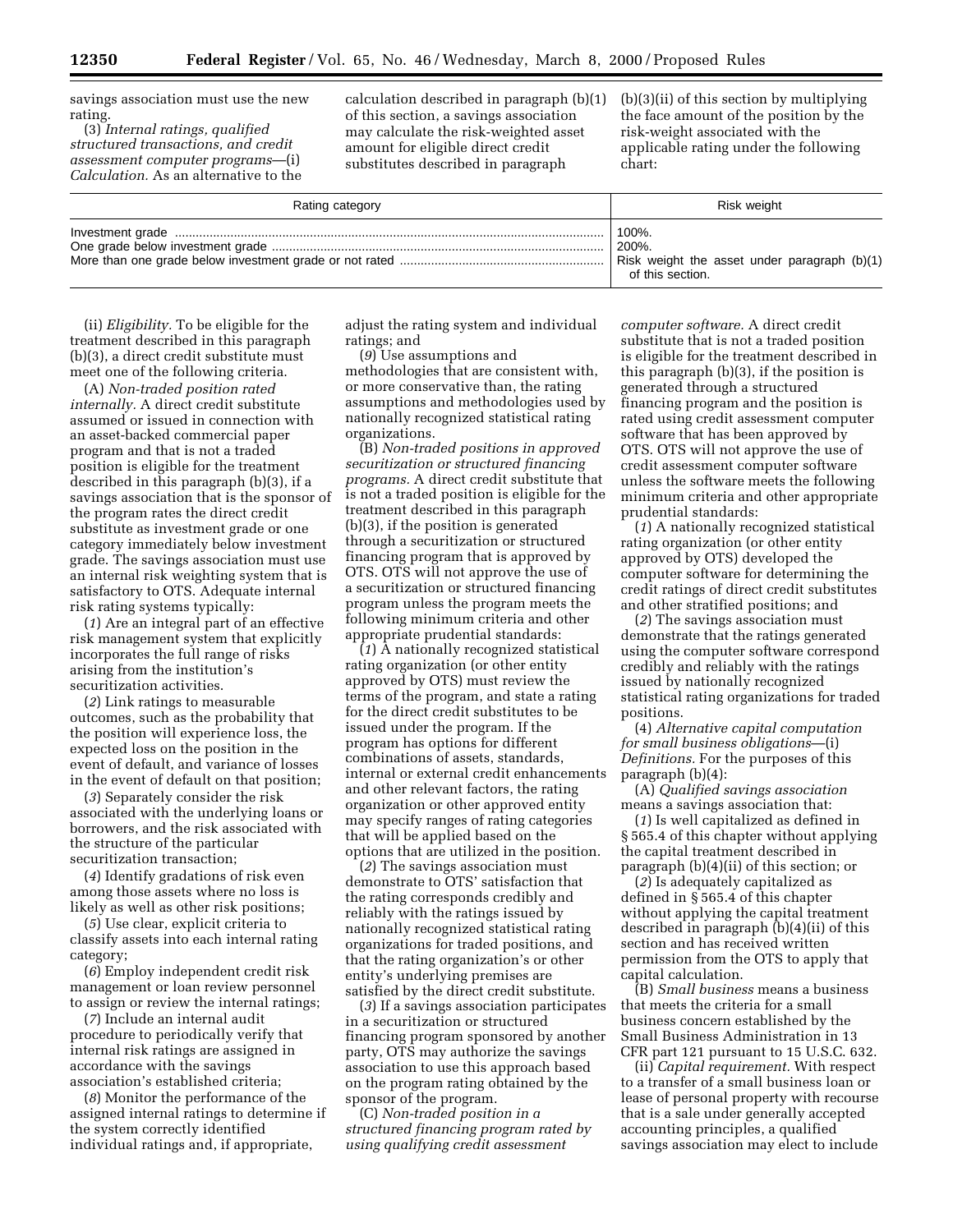only the amount of its retained recourse in its risk-weighted assets for the purposes of paragraph (b)(1) of this section. To qualify for this election, the savings association must establish and maintain a reserve under generally accepted accounting principles sufficient to meet the reasonable estimated liability of the savings association under the recourse obligation.

(iii) *Aggregate amount of recourse.* The total outstanding amount of recourse retained by a qualified savings association with respect to transfers of small business loans and leases of personal property and included in the risk-weighted assets of the savings association as described in paragraph (b)(4)(ii) of this section, may not exceed 15 percent of the association's total capital computed under § 567.5(c)(4).

(iv) *Savings association that ceases to be a qualified savings association or that exceeds aggregate limits.* If a savings association ceases to be a qualified savings association or exceeds the aggregate limit described in paragraph (b)(4)(iii) of this section, the savings association may continue to apply the capital treatment described in paragraph (b)(4)(ii) of this section to transfers of small business loans and leases of personal property that occurred when the association was a qualified savings association and did not exceed the limit.

(v) *Prompt corrective action not affected.* (A) A savings association shall compute its capital without regard to this paragraph (b)(4) of this section for purposes of prompt corrective action (12 U.S.C. 1831o), unless the savings association is adequately or well capitalized without applying the capital treatment described in this paragraph (b)(4) and would be well capitalized after applying that capital treatment.

(B) A savings association shall compute its capital requirement without regard to this paragraph (b)(4) for the purposes of applying 12 U.S.C. 1381o(g), regardless of the association's capital level.

(5) *Risk participations and syndications of direct credit substitutes.* Except as otherwise provided in this paragraph (b) and subject to the low level recourse rule, a savings association must calculate the risk-weighted asset amount for a risk participation in, or syndication of, a direct credit substitute as described below. For the purposes of this paragraph (b)(5), in a risk participation the originator of the participation remains liable to the beneficiary for the full amount of the direct credit substitute, even though

another party may have acquired a participation in the obligation:

(i) Where a savings association conveys a risk participation, the savings association must risk weight the full amount the assets supported, in whole or in part, by the direct credit substitute. The savings association must assign a percentage share (*i.e.*, the percentage of the direct credit substitute that is conveyed) of these assets to the lower of: the risk-weight category appropriate to the obligor in the underlying transaction, after considering any associated guarantees or collateral; or the risk-weight category appropriate to the entity acquiring the participation. The remainder of the assets supported, in whole or in part, by the direct credit substitute, must be assigned to the riskweight category appropriate to the obligor, guarantor or collateral.

(ii) If a savings association acquires a risk participation in a direct credit substitute, the savings association must multiply a percentage share (*i.e.* the percentage of the direct credit substitute that is acquired) by the full amount the assets supported, in whole or in part, by the direct credit substitute. The savings association must assign this amount to the risk-weight category appropriate to the account party obligor, guarantor or collateral.

(iii) If the savings association holds a direct credit substitute as a part of a syndication and it is obligated only for its *pro rata* share of the risk of loss on the direct credit substitute and there is no recourse to the originating entity, the savings association must assign its share of the assets supported, in whole or in part, by the direct credit substitute to the risk-weight category appropriate to the obligor, guarantor or collateral.

(6) *Limitations on risk-based capital requirements—*(i) *Low-level recourse.* If the maximum contractual liability or exposure to credit loss retained or assumed by a savings association in connection with a recourse obligation or a direct credit substitute calculated under paragraphs (b)(1) through (5) of this section is less than the effective risk-based capital requirement for the enhanced assets, the risk-based capital requirement is limited to the maximum contractual liability or exposure to loss, less any recourse liability account established in accordance with generally accepted accounting principles. This limitation does not apply to assets sold with implicit recourse.

(ii) *Mortgage-related securities or participation certificates retained in a mortgage loan swap.* If a savings association holds a mortgage-related security or a participation certificate as a result of a mortgage loan swap with recourse, capital is required to support the recourse obligation plus the percentage of the mortgage-related security or participation certificate that is not covered by the recourse obligation. The total amount of capital required for the on-balance-sheet asset and the recourse obligation, however, is limited to the capital requirement for the underlying loans, calculated as if the savings association continued to hold these loans as an on-balance-sheet asset.

(iii) *Related on-balance-sheet assets.* To the extent that an asset may be included in the calculation of riskweighted on-balance-sheet assets under paragraph (a)(1) of this section and may also be included in the calculation of risk-weighted assets under this paragraph (b), the savings association should risk-weight the asset only under this paragraph (b), except mortgage servicing assets and similar arrangements with embedded recourse obligations or direct credit substitutes. In such cases, the mortgage servicing asset is risk weighted as an on-balancesheet asset under paragraph (a)(1) of this section and the related recourse obligations and direct credit substitutes are risk-weighted under this paragraph (b).

(7) *Obligations of subsidiaries.* If a savings association retains a recourse obligation or assumes a direct credit substitute on the obligation of a subsidiary that is not an includable subsidiary, and the recourse obligation or direct credit substitute is an equity or debt investment in that subsidiary under generally accepted accounting principles, the face amount of the recourse obligation or direct credit substitute is deducted for capital under §§ 567.5(a)(2) and 567.9(c). All other recourse obligations and direct credit substitutes retained or assumed by a savings association on the obligations of an entity in which the savings association has an equity investment are risk-weighted in accordance with this paragraph (b).

(8) *Addition to risk-weighted assets managed assets.* (i) A savings association must include an additional amount in the risk-weighted asset amount calculated under this paragraph (b), if:

(A) The savings association sells assets to a revolving securitization (*e.g.,* credit card receivables or home equity line securitizations) with an early amortization feature. An early amortization feature is a provision that, under specified conditions, terminates the ability of the savings association to add new receivables or debt to the securitization, and requires the savings